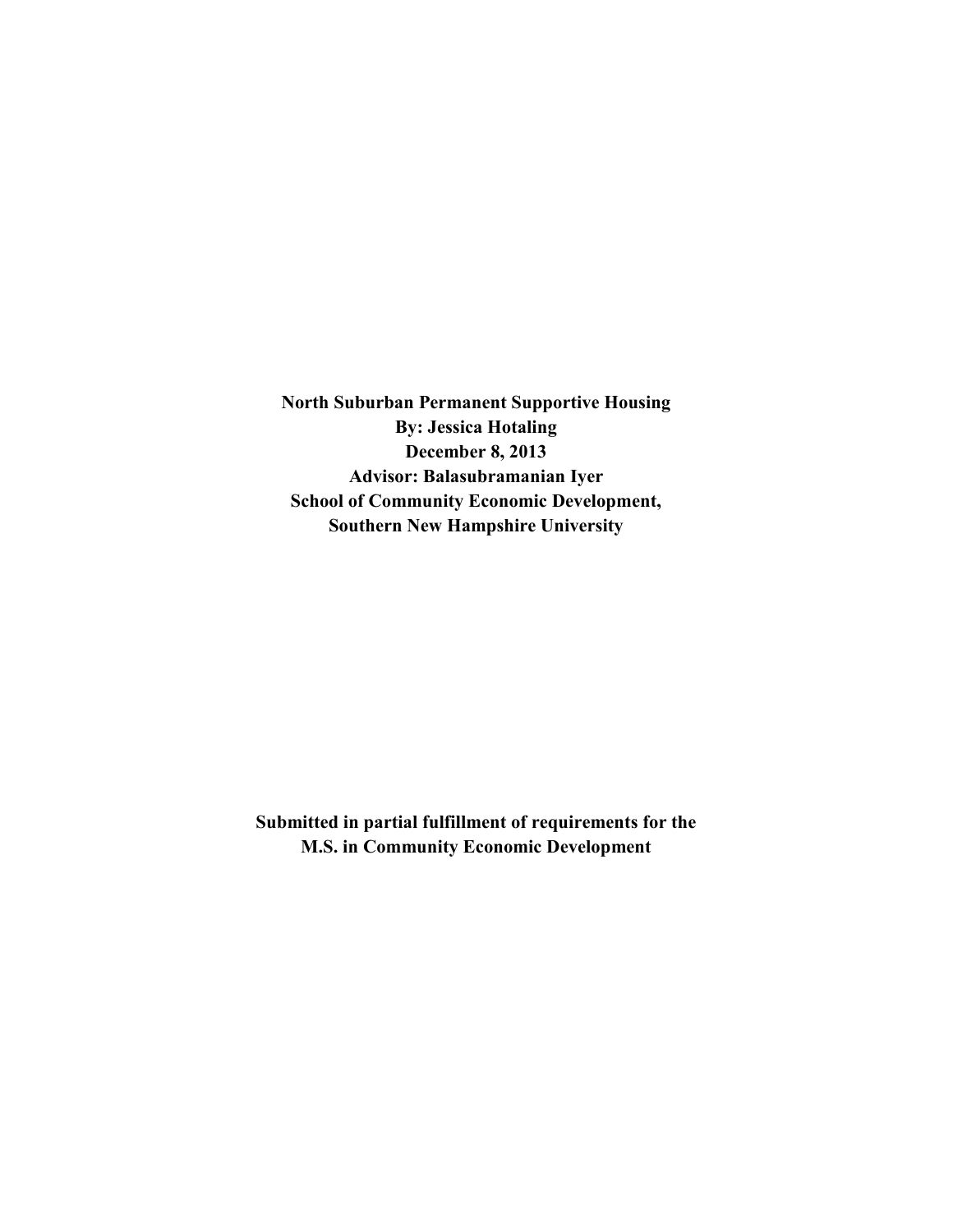#### **ABSTRACT**

 The need for the North Suburban Affordable Housing Program stems from the recent Williams vs. Quinn and Ligas vs. Hamos Consent Decrees which state that individuals with developmental/physical disabilities or mental illness who have been living in nursing homes or institutionalized housing should be allowed to live in a community-based setting. As a result, an estimated 5,000 individuals inappropriately placed in institutional housing in the State of Illinois will require affordable permanent supportive housing, be at risk for homelessness and lack needed supportive services due to the deficiency of affordable permanent supportive units available, creating a financial and social burden for local communities.

 Housing Opportunity Development Corporation will acquire foreclosed properties for development in the Village of Skokie, IL sign Memorandum's of Understanding for supportive service delivery with three local social service agencies and ensure property management's prompt response to maintenance requests. Major outcomes are: acquisition and rehab of 24 housing units, referral of tenants to local social service agencies for supportive services and provision of comprehensive property management for all 24 units. To date, 6 units have been acquired and a contract has been signed to purchase 4 additional units. The remaining outcomes have yet to be realized.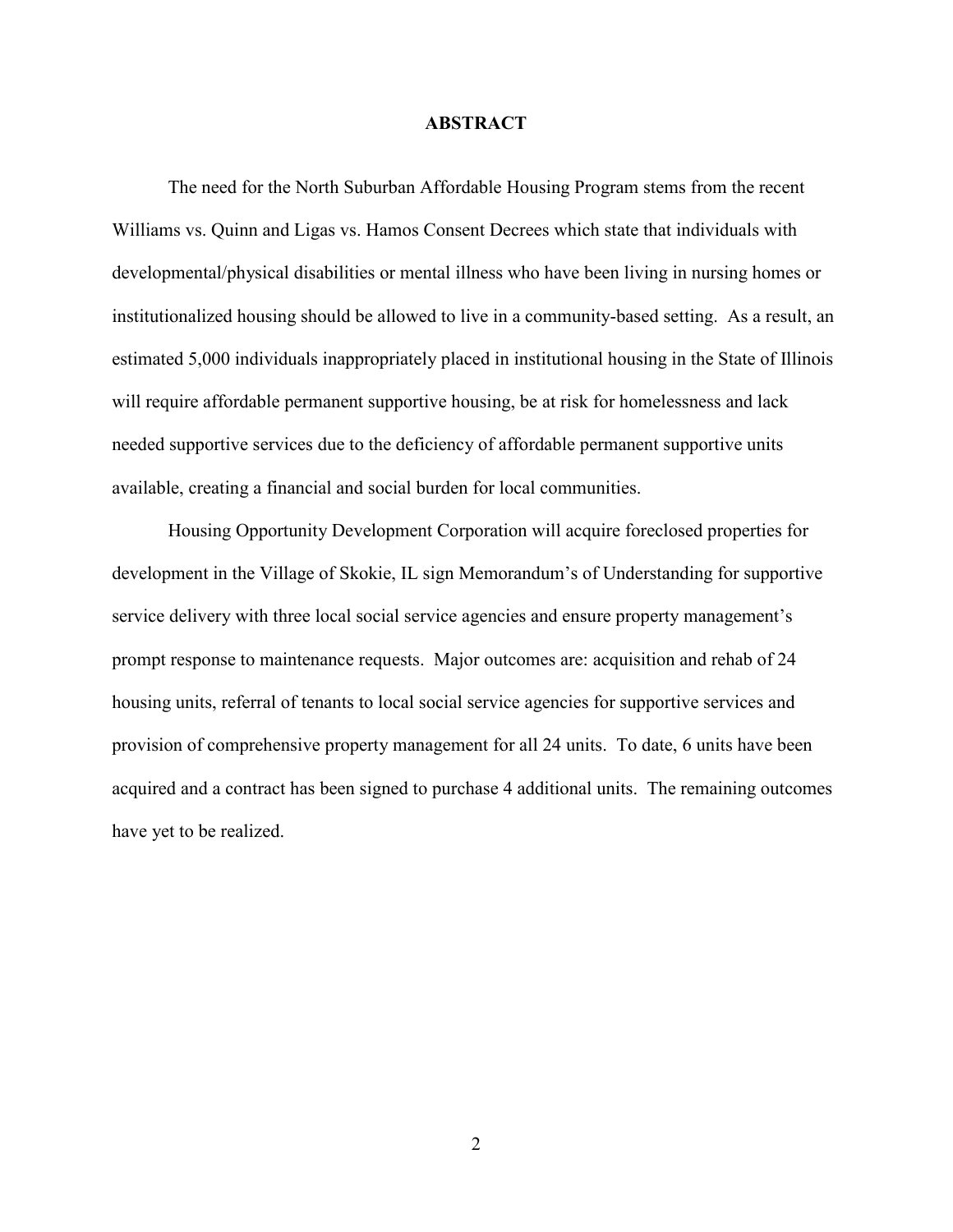# **TABLE OF CONTENTS**

| $\overline{I}$ . | <b>Community Context</b>                                      | 4         |
|------------------|---------------------------------------------------------------|-----------|
|                  | A. Community Profile                                          | 4         |
|                  | <b>B. Community Needs Assessment</b>                          | 5         |
|                  | C. Target Community                                           | $\,8\,$   |
| П.               | Problem Analysis                                              | $\,$ $\,$ |
|                  | A. Problem Statement                                          | $\,$ $\,$ |
|                  | <b>B.</b> Stakeholders                                        | 9         |
|                  | C. "CEDness" of the Project                                   | 12        |
| Ш.               | Literature Review                                             | 13        |
| IV.              | Project Design/Logic Model                                    | 17        |
| V.               | Methodology and Implementation Plan                           | 22        |
|                  | A. Project Participants/Beneficiaries                         | 22        |
|                  | <b>B.</b> Community Role                                      | 23        |
|                  | C. Host Organization                                          | 23        |
|                  | D. Project Implementation                                     | 24        |
|                  | E. Budget                                                     | 27        |
| VI.              | Monitoring                                                    | 30        |
|                  | A. Project Synopsis                                           | 30        |
|                  | <b>B.</b> Project Structure                                   | 31        |
|                  | C. Project Progress                                           | 31        |
| VII.             | Evaluation                                                    | 34        |
|                  | A. Evaluation Variables and Indicators                        | 34        |
|                  | B. Data Gathering Methods, Tools, Forms                       | 35        |
|                  | C. Data Analysis                                              | 36        |
|                  | D. Evaluation Team/Tasks                                      | 38        |
|                  | E. Evaluation Schedule                                        | 38        |
| VIII.            | Sustainability                                                | 39        |
|                  | A. Sustainability Element                                     | 39        |
|                  | <b>B.</b> Sustainability Plan                                 | 40        |
| IX.              | Results                                                       | 42        |
| X.               | Conclusions & Recommendations                                 | 46        |
|                  | A. Prospects of Attaining Intermediate and Long-Term Outcomes | 46        |
|                  | <b>B.</b> Personal Thoughts                                   | 47        |
| XI.              | Appendices                                                    | 51        |
|                  | A. References                                                 | 51        |
|                  | <b>B.</b> Project Staff                                       | 53        |
|                  | C. Roles and Responsibilities Chart                           | 55        |
|                  | D. Organizational Chart                                       | 56        |
|                  | E. Communication Plan Chart                                   | 57        |
|                  | F. Budgets                                                    | 59        |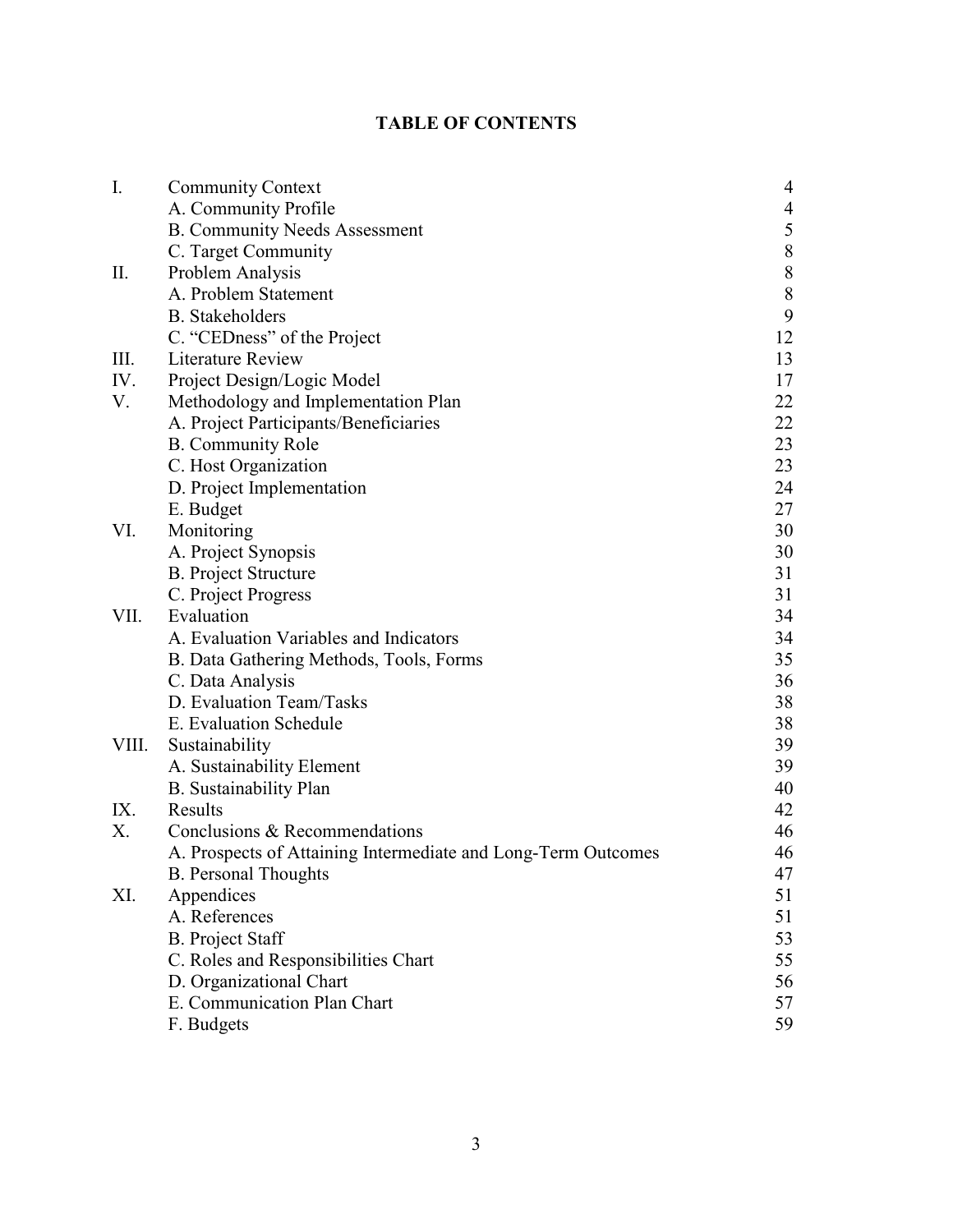#### I. Community Context

#### A. Community Profile

 According to the Williams v. Quinn Consent Decree 27 out of 32 statewide institutions for the mentally disabled are located in the Chicago area. Skokie, IL, a suburb located 16 miles northwest of Chicago, is an ideal location to develop scattered site, affordable, permanent supportive housing. Skokie has a population of approximately 64,000 residents and covers 10 square miles. It is typical of a suburb in the Chicago area: fast food restaurants on busy corners, many options for shopping (including a large mall), available public transportation in the forms of bus or train and a mix of single-family and multi-family homes.

 The Village of Skokie published its "Consolidated Plan for Community Development Block Grant" in 2010. In it, the Village outlines 16 populations in need of affordable housing. Of those 16 populations, three are directly related to those in need of permanent supportive housing identified in the Williams vs. Quinn and Ligas vs. Hamos Consent Decrees: severe mentally ill, physical disabled and developmental disabled. The Village of Skokie has indicated its commitment to creating affordable housing for these and other populations by increasing the rental assistance available from the Village, supporting agencies that work toward maintaining affordable rental properties and increasing the capacity of housing support services, such as transportation, for those who are physically/developmentally disabled and/or mentally ill.

 Skokie is an ideal location to develop scattered site housing due to its high percentage of multi-unit buildings. According to 2010 US Census data, 40.7 percent of the housing stock in Skokie was reported as multi-unit dwellings compared to a statewide average of 32.9 percent.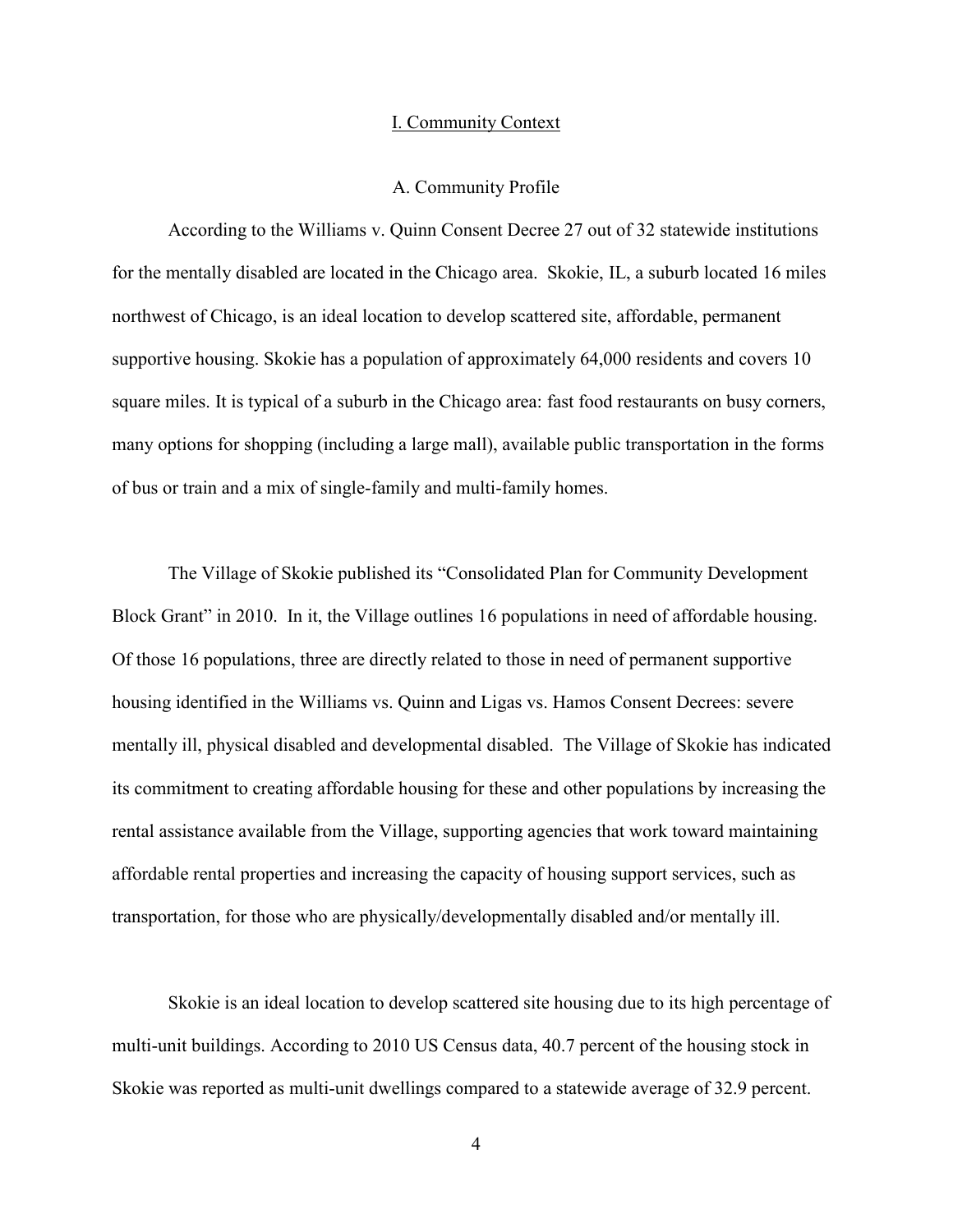While there was no information available specific to multi-unit foreclosures, realtytrac.com reports that in December of 2012 one in every 395 homes went into foreclosure. City staff has provided HODC with a list of 14 multi-unit buildings that are for sale and appropriate for this project. Combined, these buildings total 41 units, nine of which are currently in foreclosure.

 According to data from the U.S. Census Bureau, the median household income in Skokie from 2007-2011 was \$66,642. The median home value was \$337,600 compared to just \$198,500 across the rest of the state of Illinois. The U.S. Census Bureau also reports that from 2007-2011, 8.6% of Skokie's population fell below the poverty level. The combination of high housing costs and the number of people living below poverty creates an environment where affordable housing is in great demand.

## B. Community Needs Assessment

 The State of Illinois is facing a shortage of affordable permanent supportive housing for individuals with developmental/physical disabilities and mental illness. Two recent court cases (see Williams v. Quinn, Ligas v. Hamos) determined that individuals with disabilities have the right to request housing in a community-based setting rather than a traditional institutional setting. According to the Williams Consent Decree a community-based setting is defined as "the most integrated setting appropriate for a person with Mental Illness, where the setting is designed to promote independence in daily living, economic self-sufficiency and the ability to interact with non-disabled persons to the fullest extent possible" (p. 3). Resolution of these cases by the State of Illinois by consent decree has led to the closure of several larger state-operated facilities and the placing of thousands of low-income disabled persons on waiting lists for supportive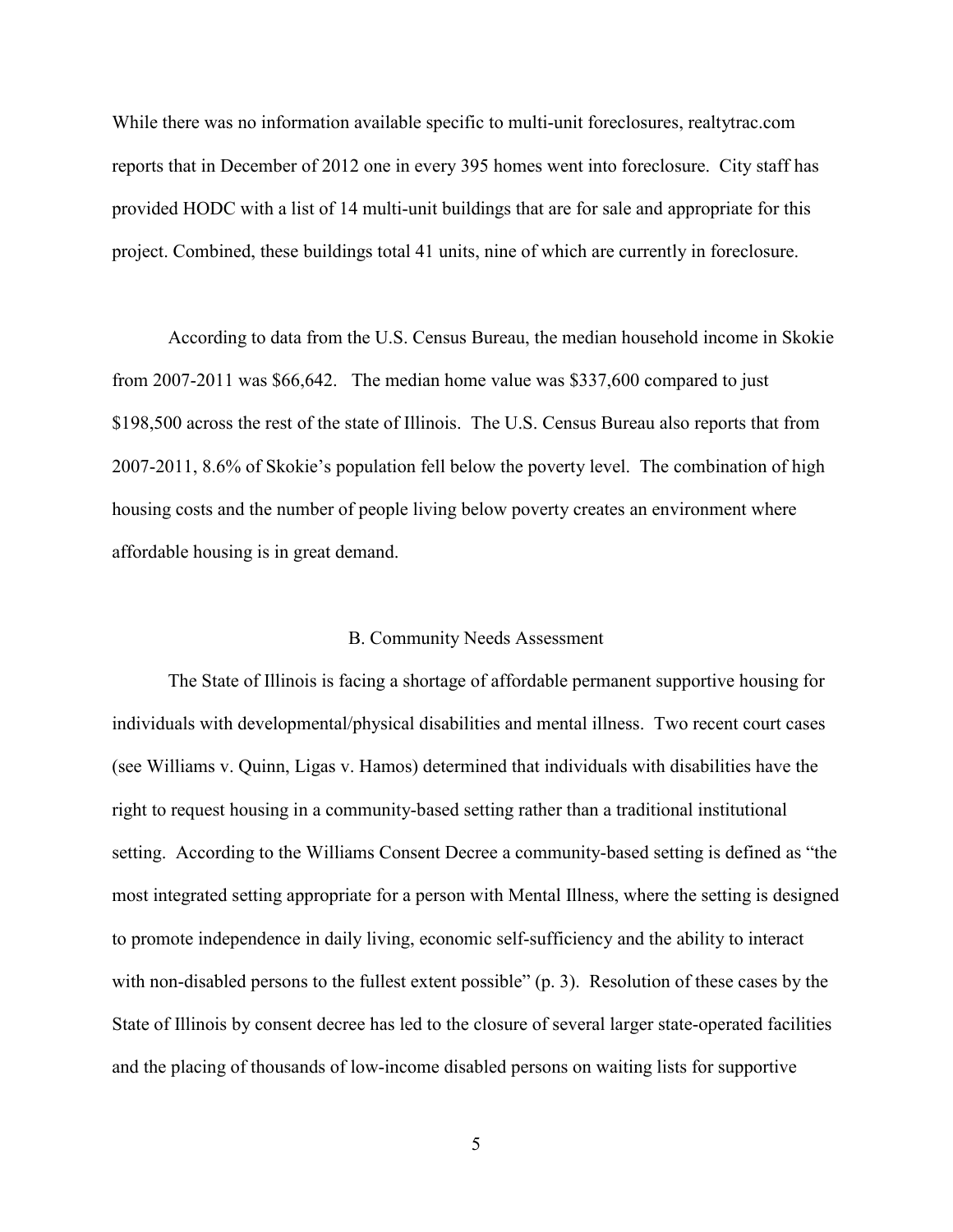housing (Koenig, 2012). Agencies that provide services to this population estimate 5,000 individuals will be in need of supportive housing as a result of the consent decrees.

 According to the Williams v. Quinn Consent Decree only 25% of the members named in this class action lawsuit may be housed in any one supportive housing development. This limitation creates opportunities for other populations, such as those who are homeless, to take advantage of newly available, affordable permanent supportive housing. The Village of Skokie's "Consolidated Plan for Community Development Block Grant" indicates there are no homeless shelters or known homeless persons in Skokie. However, the report "Heading Home: Working to End Homelessness, A Five-Year Plan for the City of Evanston, IL" states that in the City of Evanston, which is located immediately to the east of Skokie, there are 1,250 to 1,700 known homeless.

The idea of "Permanent supportive housing" is an emerging one. In the past, the model for housing a person with a developmental disability or mental illness was to place them in a large institution or enlist the care of family members. This is no longer a valid model not only because institutions are not necessarily the least-restrictive environment but also because people with disabilities are living longer and, in some cases, outliving their caregivers (Koenig 2012). Koenig (2012) uses the following matrix to illustrate the traditional model of permanent supportive housing for individuals with developmental disabilities and mental illness: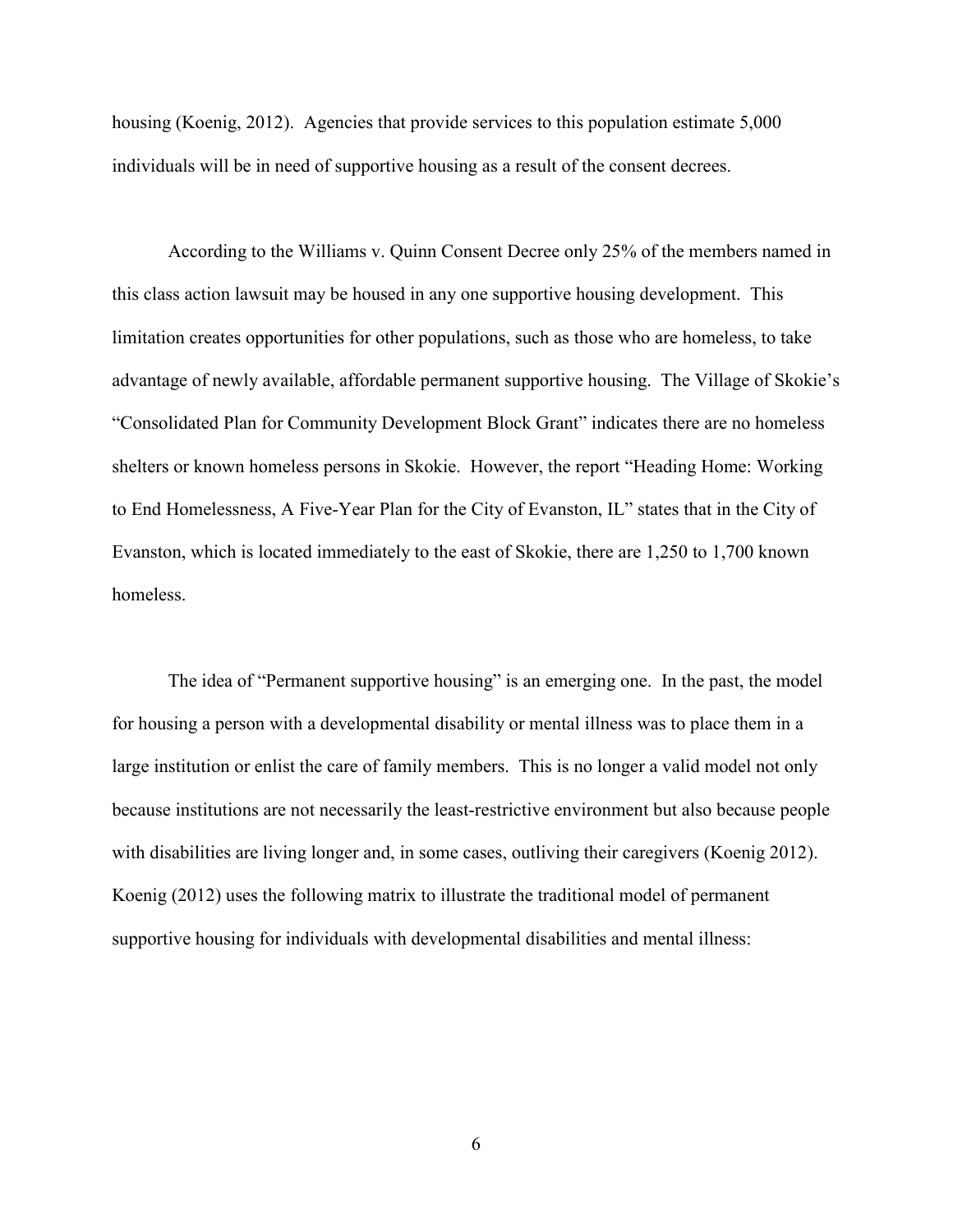| <b>Housing</b>  | Ownership          | Level of           | <b>Service</b> | <b>Service</b> | <b>Housing</b> |
|-----------------|--------------------|--------------------|----------------|----------------|----------------|
| <b>Type</b>     | type               | services           | provider       | funder         | funder         |
| A Home          | Single             | Call-in            | Family         | Individual     | Individual     |
| Scattered sites | Condo              | Weekly             | Roommate       | Family         | Family         |
| Apartment       | Cooperative        | Part-time<br>daily | Neighbor       | Agency         | Agency         |
| Room            | Joint<br>ownership | Full-time<br>daily | Volunteers     | <b>State</b>   | <b>Bank</b>    |
| Dormitory       | Organization       | 24 hour daily      | Nonprofit      | Federal        | Government     |
|                 | Government         | 48 FTE             | Government     |                |                |

*Figure 1*. Institutionalized matrix

 The shaded areas indicate the way in which permanent supportive housing has been approached in the past. This is a restrictive model, with no housing options outside of living in a dormitory type setting and does not allow for client involvement.

 The Heartland Alliance Mid-America Institute on Policy (Heartland) conducted a study of 177 supportive housing residents. Residents who participated in this study moved from restrictive environments, such as those illustrated in the matrix above, into supportive housing. In Heartland's publication "Supportive Housing in Illinois: A Wise Investment" (2009) it is reported that residents of supportive housing experienced an increase in quality of life. Resident examples of this include: stability with housing, increased confidence in themselves, being able to save money and experiencing less stress. A few of the characteristics of permanent supportive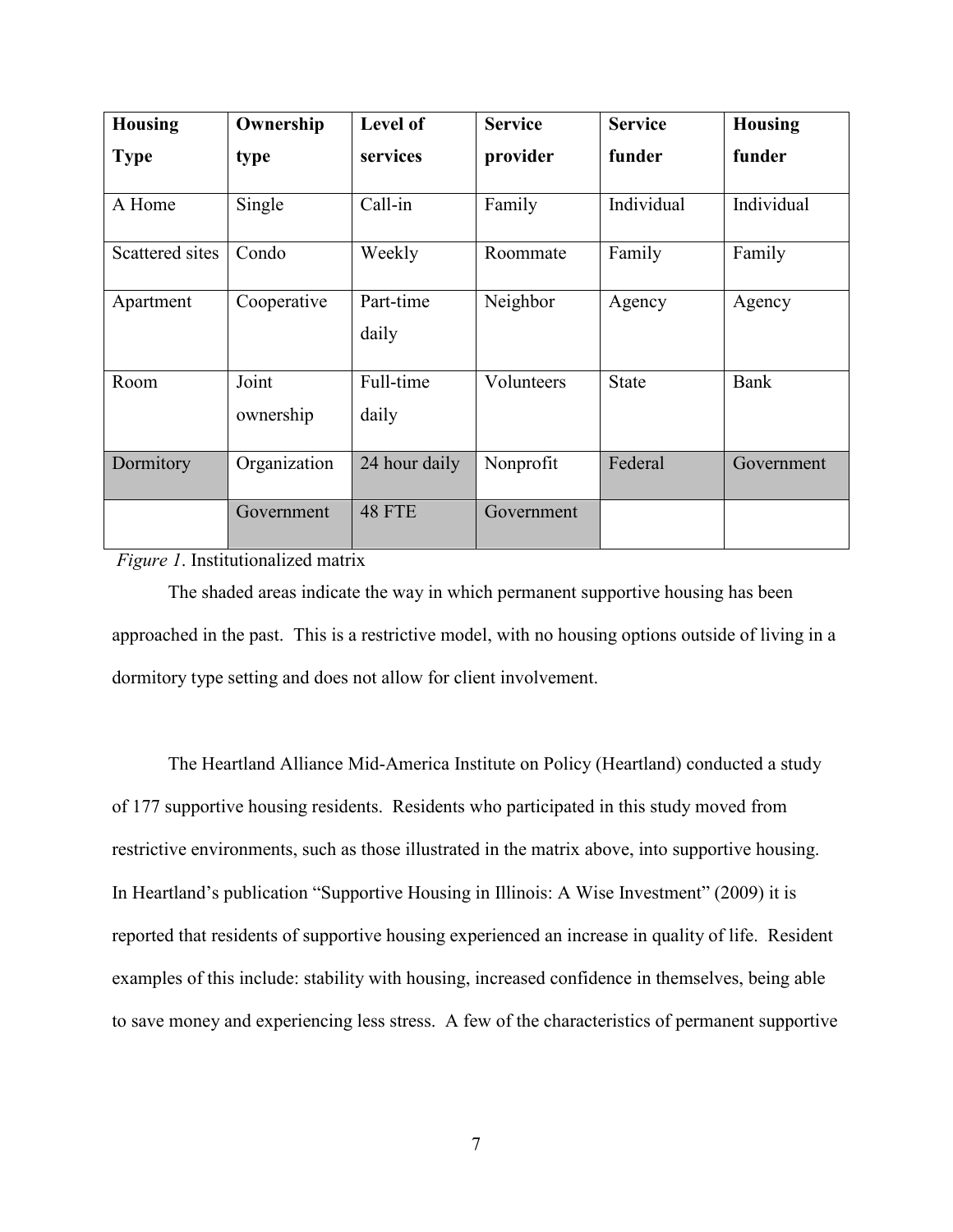housing that led to this increased quality of life were: the affordability of housing, access to comprehensive support services and the variety of housing options.

## C. Target Community

 Individuals moving from institutions into permanent supportive housing are often on a fixed income, receiving either Supplemental Security Income (SSI) or Social Security Disability Income (SSDI). According to the U.S. Social Security Administration's website, the monthly SSI payment for an individual is \$710, while the National Alliance on Mental Illness reports that the monthly national average for SSDI payments is \$900. In keeping with the generally accepted industry practice that an individual should not pay more than 30% of their income for rent, these figures mean that someone receiving SSI would only be able to afford monthly rent of \$213 while an individual receiving SSDI could afford \$270 monthly. Skokie, IL falls into the Chicago-Joliet-Naperville, IL HUD Metro Fair Market Rent (FMR) Area and HUD has determined that the FMR in this area for 2013 is \$815 for a one bedroom apartment. Therefore, the more than 5,000 Illinois residents currently living in nursing homes or institutions for the mentally disabled will require affordable permanent supportive housing options as a result of the Williams and Ligas Consent Decrees.

## II. Problem Analysis

## A. Problem Statement

 As a result of the Williams and Ligas Consent Decrees an estimated 5,000 physically/developmentally disabled and/or mentally ill individuals, inappropriately placed in institutional housing in the State of Illinois, will require affordable permanent supportive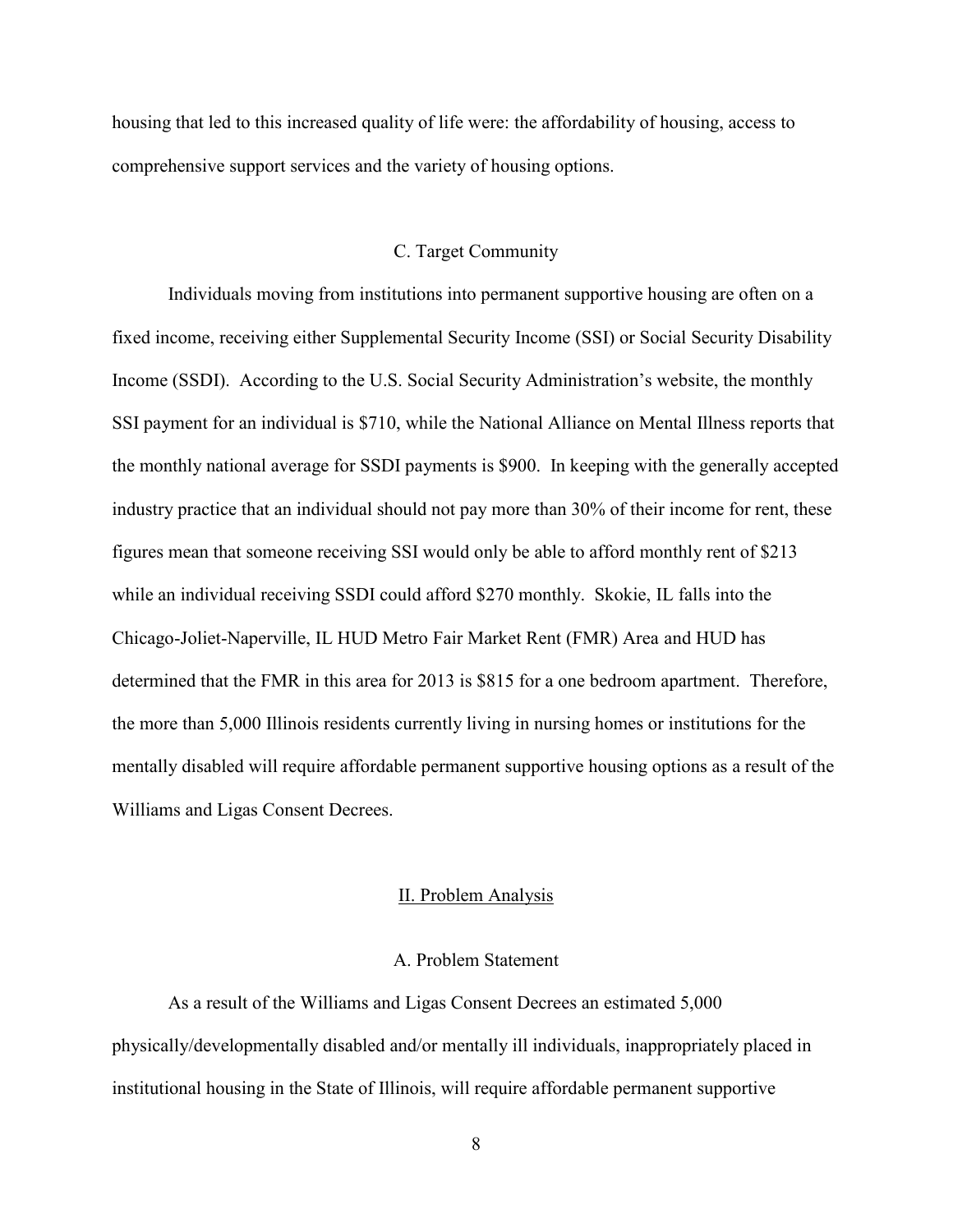housing, be at risk for homelessness and lack needed supportive services creating a financial and social burden for local communities.

 Continued lack of affordable, permanent supportive housing adversely impacts the individual as well as the community. The deficiency in housing stock will result in an inability for institutions to be compliant with the Williams and Ligas Consent Decrees meaning that, if there are not enough available housing units, individuals will remain inappropriately housed. In addition, many individuals living in institutionalized housing are on a fixed income, receiving either SSI or SSDI. Without an affordable housing option they will be at risk of homelessness. Communities will incur a financial and social burden as individuals who do not receive appropriate supportive services will rely on community resources in order for their needs to be met.

#### B. Stakeholders

 The success of this project depends on the support and involvement of stakeholders from state, county and local organizations, as well as those directly impacted by the Williams and Ligas Consent Decrees. Housing Opportunity Development Corporation (HODC) is receiving funding from the state finance agency, the Illinois Housing Development Authority (IHDA). Ms. Seema Radhakrishan, Senior Development Officer at IHDA, will be working with HODC to ensure the project is completed on time, within budget and in compliance with IHDA funding requirements. The Illinois State Referral Network is responsible for coordinating housing referrals for individuals being placed in permanent supportive housing from nursing homes and institutional settings. HODC's Regional Representative for the Illinois State Referral Network,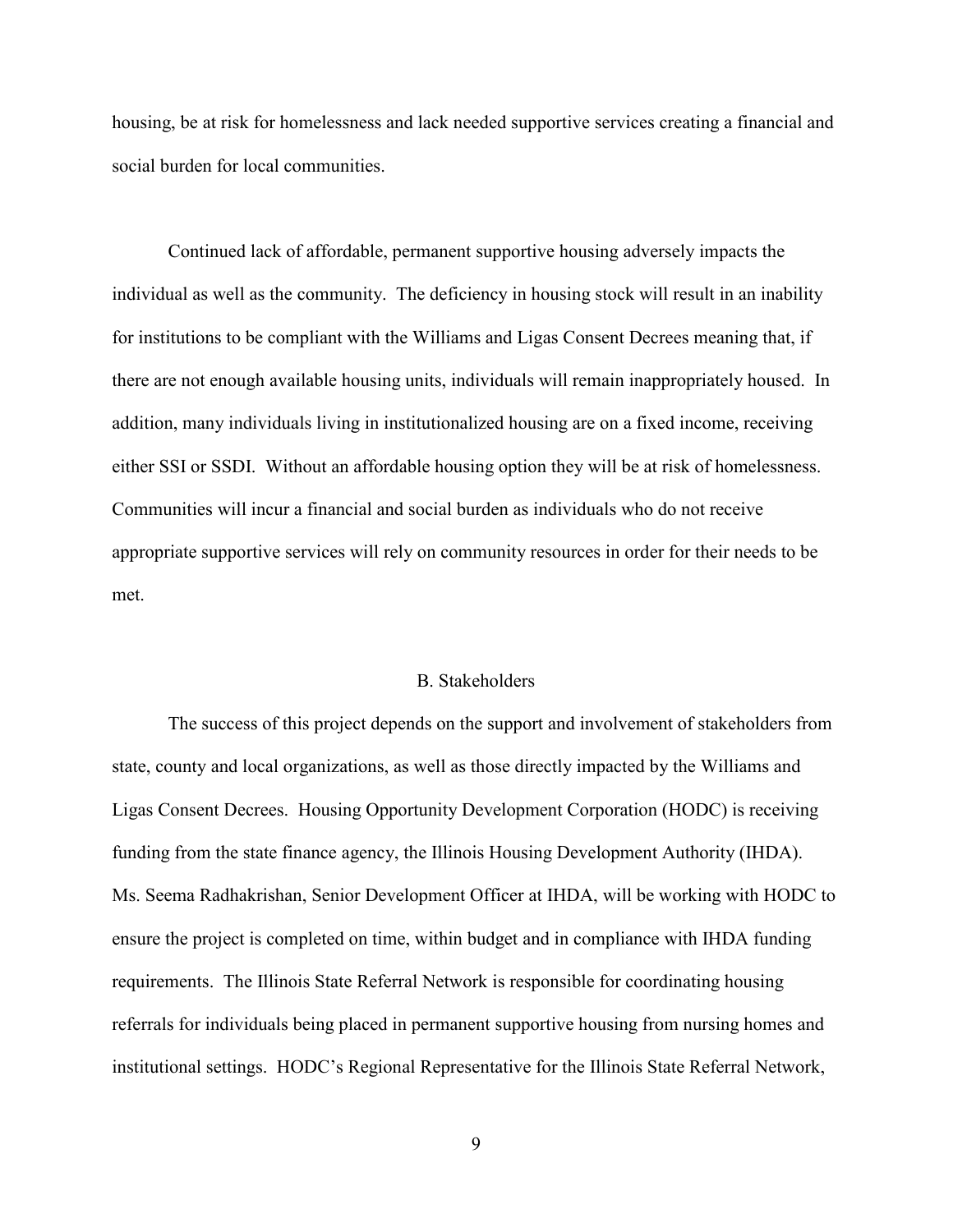Mr. Brady Harden, is responsible for the coordination of housing in the county where this project will be located. As a new organization, it is unclear how the Illinois State Referral Network might reduce obstacles and/or garner support for this project.

 At the county level, HODC is receiving 24 project-based rental assistance vouchers from the Housing Authority of the County of Cook (HACC) which ensures the affordability component of this project. The work that Ms. Sheryl Seiling, Director of the Housing Choice Voucher Program at HACC, and additional HACC staff do to further affordable housing happens behind the scenes. It is unlikely there would be any involvement from HACC to reduce obstacles for this project. Locally, the Village of Skokie is HODC's focus for this project. The Village's staff, particularly Mr. Terry Oline, Property Standards Inspector, is in support of this project because HODC will be purchasing foreclosed homes in blighted neighborhoods, rehabbing them and ensuring their occupancy. Mr. Oline will be a resource to HODC if obstacles arise in the community or within the municipality's governing structure. Also locally, HODC will be partnering with New Foundations Center to provide needed supportive services to those tenants who are mentally ill. HODC will rely on Ms. Sue Shimon, Executive Director, as a resource to combat any opposition related to integrating individuals with mental illness into the community.

 The most important stakeholders are the physically/developmentally disabled and mentally ill individuals who will be moving from institutionalized housing into permanent supportive housing. These individuals are the reason HODC is developing affordable, scattered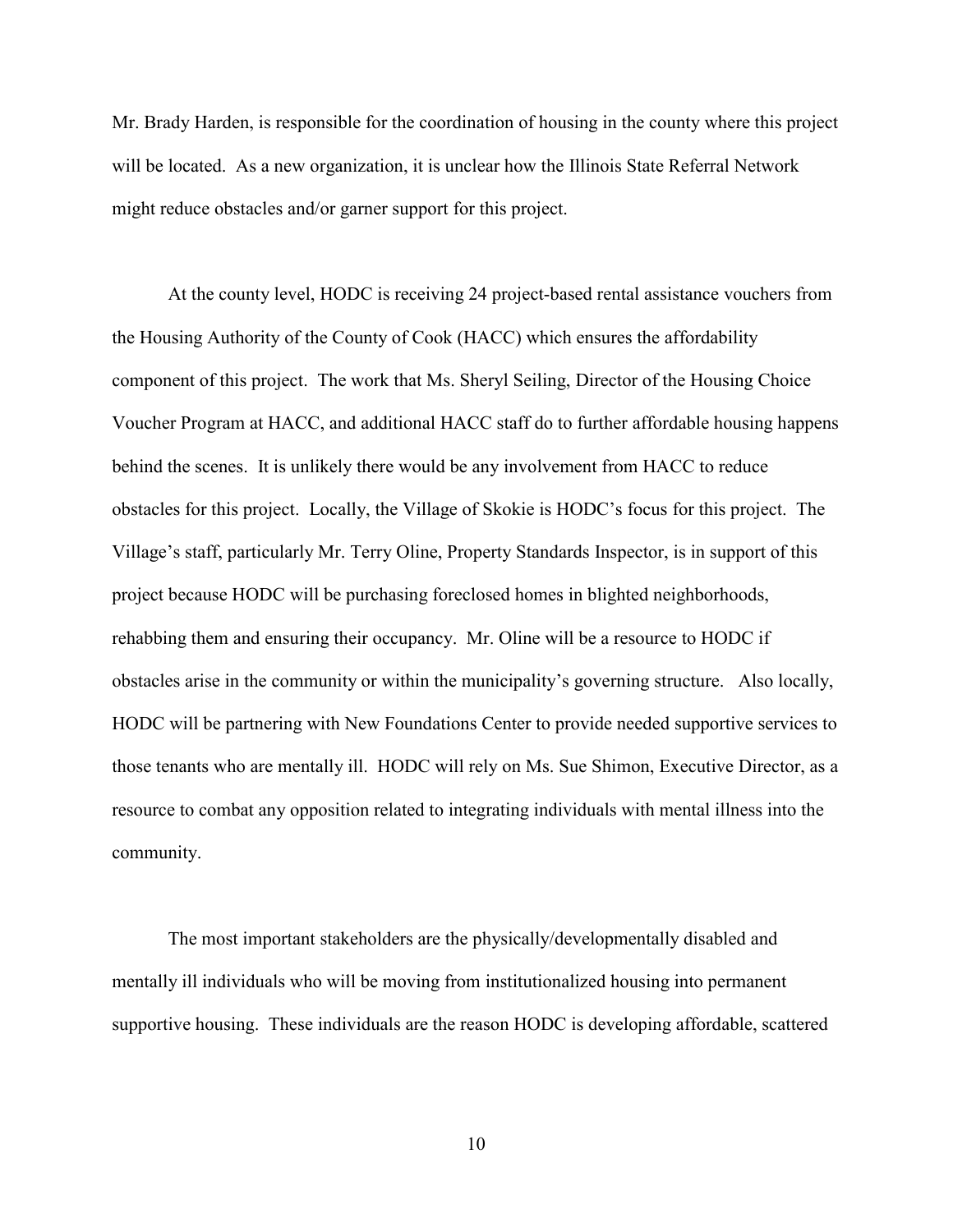site permanent supportive housing. HODC does not anticipate the need to involve this

stakeholder group in reducing obstacles should any arise.

# SWOT Analysis

There are strengths, weaknesses, opportunities and threats (SWOT) inherent to any

housing development project. Assessing these items as they relate to this permanent supportive

housing project produced the following SWOT analysis:

| <b>STRENGTHS</b>                            | <b>WEAKNESSES</b>                            |
|---------------------------------------------|----------------------------------------------|
| -HODC has been fulfilling the same mission  | -Small staff                                 |
| for 30 years                                | -Board of Directors provides oversight but   |
| -Educated, experienced staff                | has no direct organizational involvement     |
| -Staff diversity                            | -Diverse board development                   |
| -Strong property management                 | -Lack of intentional and meaningful          |
| -Positive cash flow: at the organizational  | fundraising                                  |
| level as well as the building level         | -Lack of community presence                  |
| -Several development projects in the        | -Lack of funds to purchase property outright |
| pipeline; all in various stages             |                                              |
| -Reliable partners: architects, general     |                                              |
| contractors, market study analysts, etc.    |                                              |
| <b>OPPORTUNITIES</b>                        | <b>THREATS</b>                               |
| -Large inventory of housing to be purchased | -Community opposition to affordable housing  |
| -New sources of grant funding               | (NIMBY)                                      |
| -For-profit developers continually seek     | -Political opposition to affordable housing  |
| nonprofit partners                          | -Funding cuts                                |
| -State housing finance agency approaches    | -Similar organizations competing for same    |
| this organization to apply for funding      | funding sources                              |
| -State mandates requiring affordable        | -Unstable economy                            |
| housing minimums                            |                                              |
|                                             |                                              |

*Figure 2*. SWOT analysis

 Many of the weaknesses and threats identified in this SWOT analysis have the potential to be addressed by the strengths and opportunities. While it would be ideal to have direct involvement from the board of directors and more staff members to carry out the organization's work, the educated, dedicated staff and reliable partners allow HODC to accomplish more than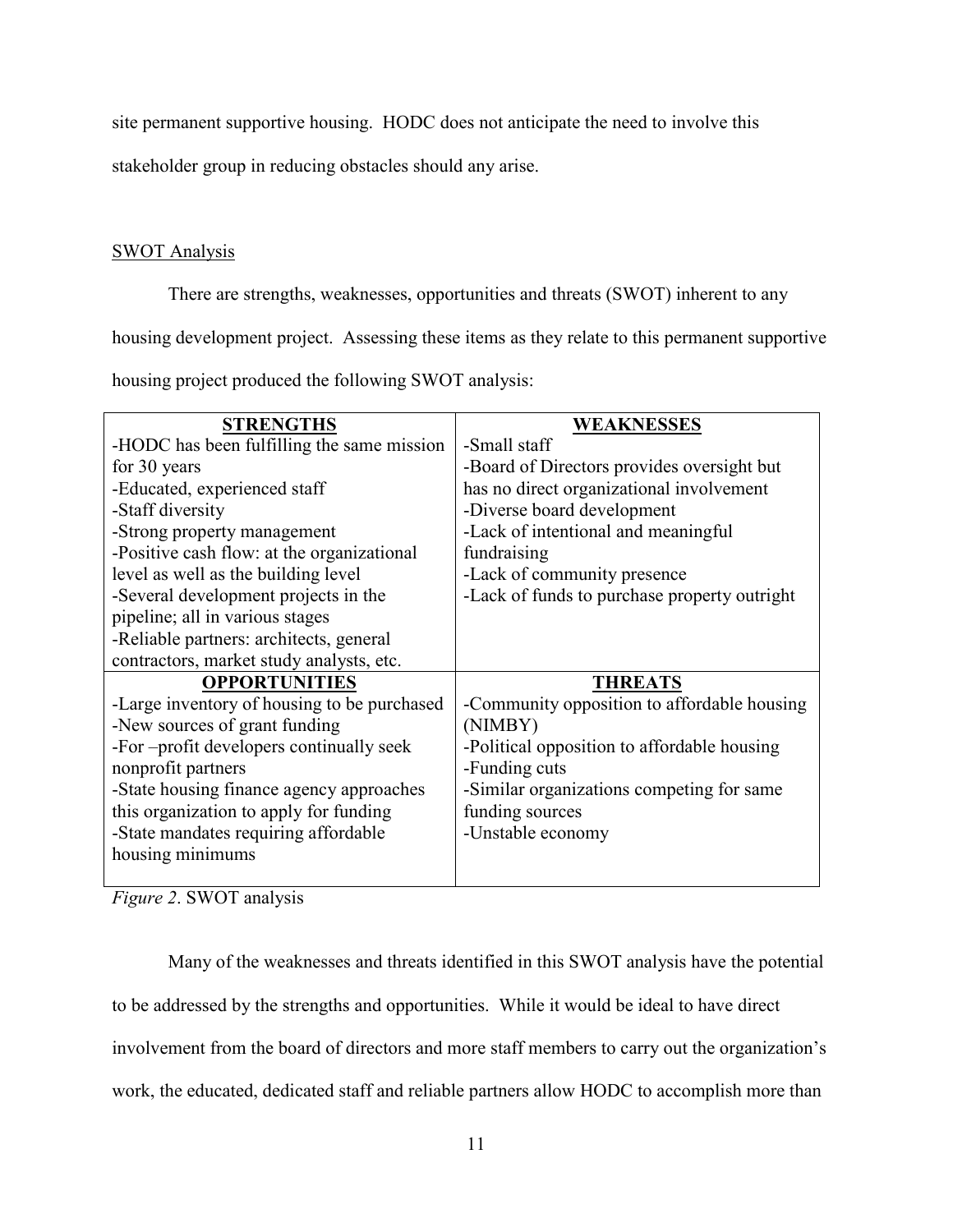appears possible when looking at the organizational structure. Even though there are threats related to funding cuts, competition for funding and an unstable economy, many opportunities exist to reduce the impact of these threats to HODC. The State of Illinois continues to create new sources of funding for affordable housing, for-profit developers are required to have nonprofit partners in many affordable housing deals and approach HODC to fill that role and, due to HODC's past development experience, the state housing finance agency occasionally approaches HODC with funding opportunities.

## C. "CEDness" of the Project

 This project addresses each of the three aspects of CED: Community, Economic and Development. The Community need that this project addresses is the sudden need for least community-based, affordable, permanent supportive housing for individuals with disabilities. Providing housing of this type will reduce the burden on local community resources and lessen the risk of homelessness for these individuals. Providing an affordable housing option for a population who, by and large, receive a fixed income and therefore cannot afford to pay traditional market-rate rent is one element that addresses the Economic element of CED. Also related to the Economic need HODC will seek, first and foremost, to purchase foreclosed properties to rehab for this project. Doing so will help the economy of the Village of Skokie, the community in which HODC is planning to work, by eliminating neighborhood blight. Finally, the Development aspect is addressed by the actual physical development of 24 housing units.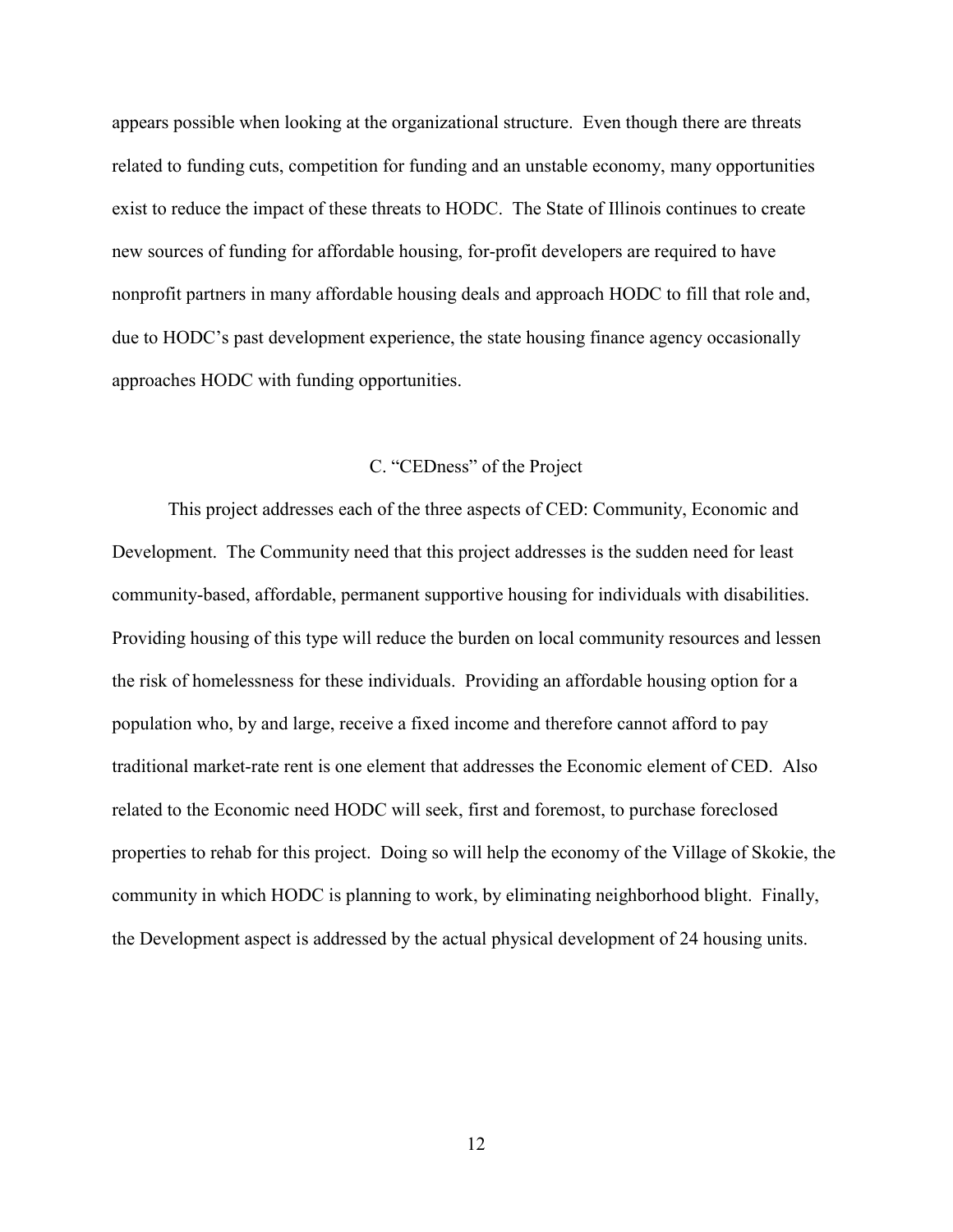#### III. Literature Review

 The demand for permanent supportive housing in the State of Illinois will soon outweigh the supply. Illinois' Supportive Housing Providers Association (SHPA) reports that currently there is an approximate 9,800 units of permanent supportive housing in service. As a result of the Williams and Ligas Consent Decrees, which state that an individual with a physical/developmental disability or mental illness must be allowed to live in a communitybased setting rather than in a nursing home or institutionalized housing, it is estimated another 5,000 units of permanent supportive housing will be needed. SHPA estimates that in order to meet the future demand for permanent supportive housing an additional 2,000 units will be required, bringing the total demand for permanent supportive housing units to 16,800. Before this issue can be adequately addressed it is important to understand what permanent supportive housing is; that it is different than traditional affordable housing, public housing or group housing. While permanent supportive housing includes an affordable component, it also includes the provision of services for those who are at risk of homelessness or have disabilities (Illinois Housing Task Force, 2008). The Illinois Housing Task Force also indicates that when residents receive needs-appropriate services they lead stable and successful lives.

 A report published by The Heartland Alliance Mid-America Institute on Poverty (HAMIP, 2009) outlines major components of permanent supportive housing. While some components mirror those of traditional affordable housing or public housing (leveraging large amounts of federal funding and/or tenants paying 1/3 of their income for rent) others are significantly different. Safe, accessible housing that is integrated into the community which could take the form of scattered site apartment units, entire apartment buildings or single family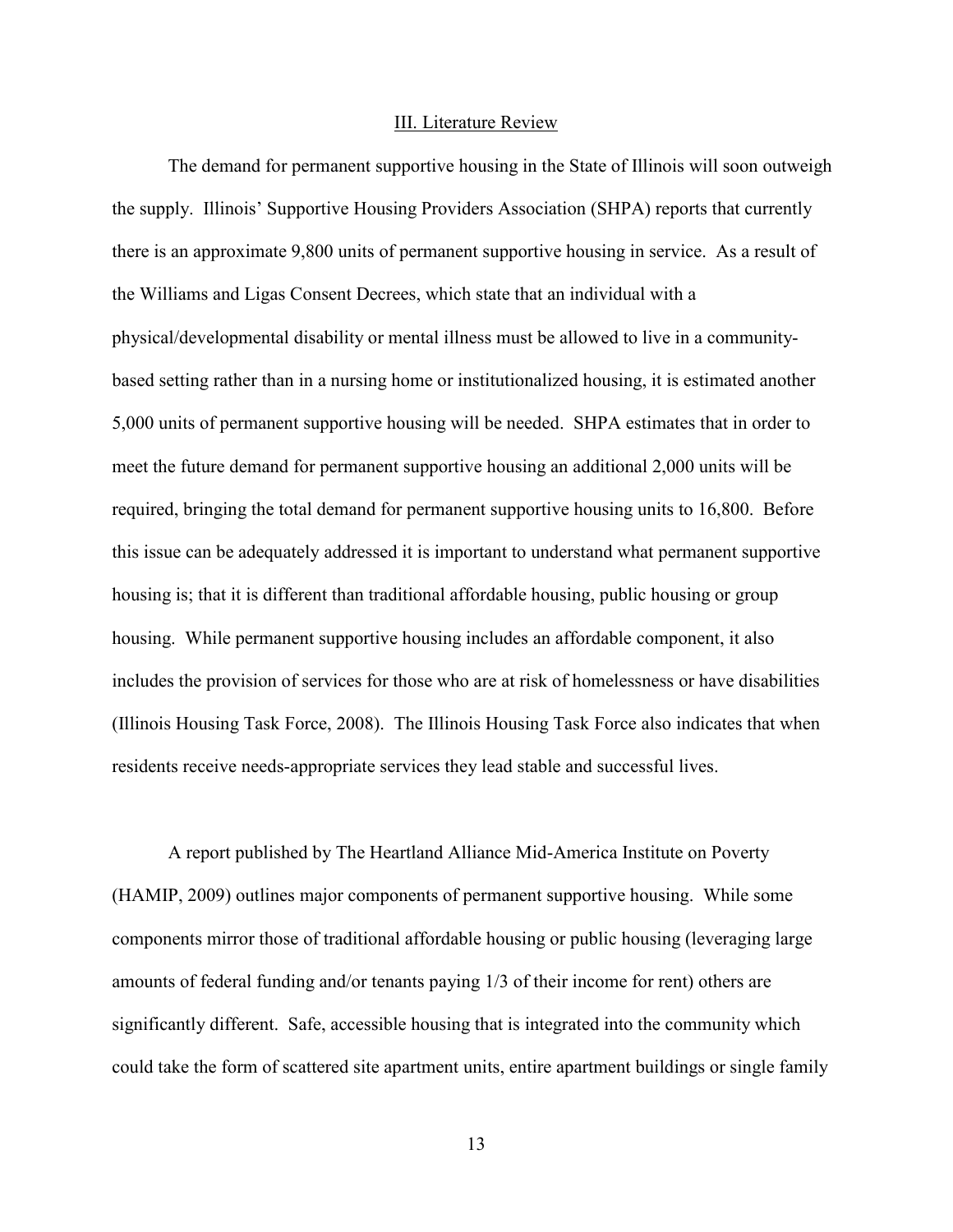homes contribute to the permanent supportive housing model. In addition, permanent supportive housing provides comprehensive support services to individuals and families which includes but is not limited to case management, life skills training, substance abuse treatment and myriad other physical and mental health services (HAMIP, 2009). The report from HAMIP also cites flexibility in matching services to tenant needs, cost effectiveness and enabling individuals and families to have a stable living environment as components of permanent supportive housing. All of these components, when combined, create a different model than traditional affordable housing, public housing or group housing.

 The permanent supportive housing model described above is not the way housing for those with physical/developmental disabilities or mental illness has traditionally been approached. According to Koenig (2012), these populations have traditionally been housed in either large institutions or lived with family members who were able to provide support. There are two primary reasons these models are becoming obsolete. The first is, as Koenig states, those with physical/developmental disabilities or mental illness have begun to seek the least restrictive environment for themselves. No longer is a government-owned, dormitory-style institution with 24-hour care considered the least restrictive environment. Instead the possibility exists that, depending on the severity of disability, an apartment which is owned by a local community development organization that is able to link tenants to local social service agencies for support is an appropriate housing environment. Such a model is consistent with the Williams Consent Decree definition of a community-based setting. Koenig reports that the second reason for needing a new model for permanent supportive housing is that the individuals with disabilities are living longer, therefore outliving their family members who serve as caregivers.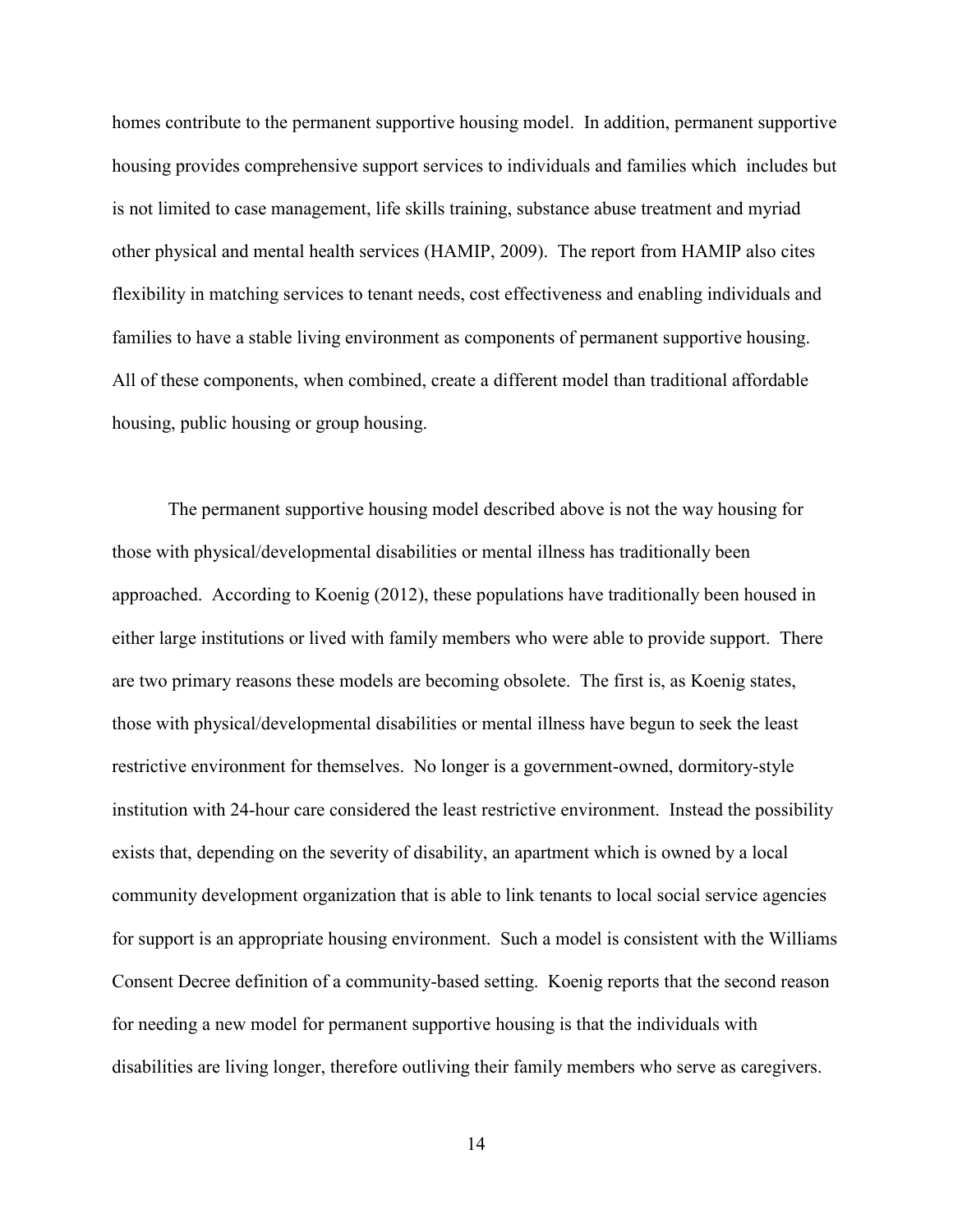The sudden attention to the need for permanent supportive housing in the State of Illinois is directly related to the Williams and Ligas Consent Decrees. These documents provide the legal basis, specific implementation plans and requirements for transitioning those with physical/developmental disabilities and mental illness from nursing homes and institutionalized housing into community-based housing. The transition must be completed within five years and six years respectively (Williams vs. Quinn, Ligas vs. Hamos). Both the Williams and Ligas Consent Decrees state that progress toward transitioning individuals into community-based housing will be evaluated every 6 months by a court-appointed Monitor. If, at any point, the Monitor discovers non-compliance issues, the Monitor is to meet with all parties involved to create a strategy to effectively move forward. If non-compliance persists, the Monitor can seek relief from the Court (Williams vs. Quinn, Ligas vs. Hamos).

 Two local municipalities have identified populations that are in need of affordable housing, populations that will benefit from components beyond the affordability aspect of permanent supportive housing. The Village of Skokie's Consolidated Plan for Community Development Block Grant (2010) identifies specific objectives for housing the homeless population, those with physical disabilities and mental illness, as well as the elderly. In the Consolidated Plan for Community Development Block Grant the Village outlines strategies, explains the basis of the objective and identifies funding sources for maintaining and/or increasing affordable housing stock for each priority population.

 Similarly, the City of Evanston published a report *Heading Home: Working to End Homelessness, A Five-Year Plan for the City of Evanston* (2012) which identifies the reasons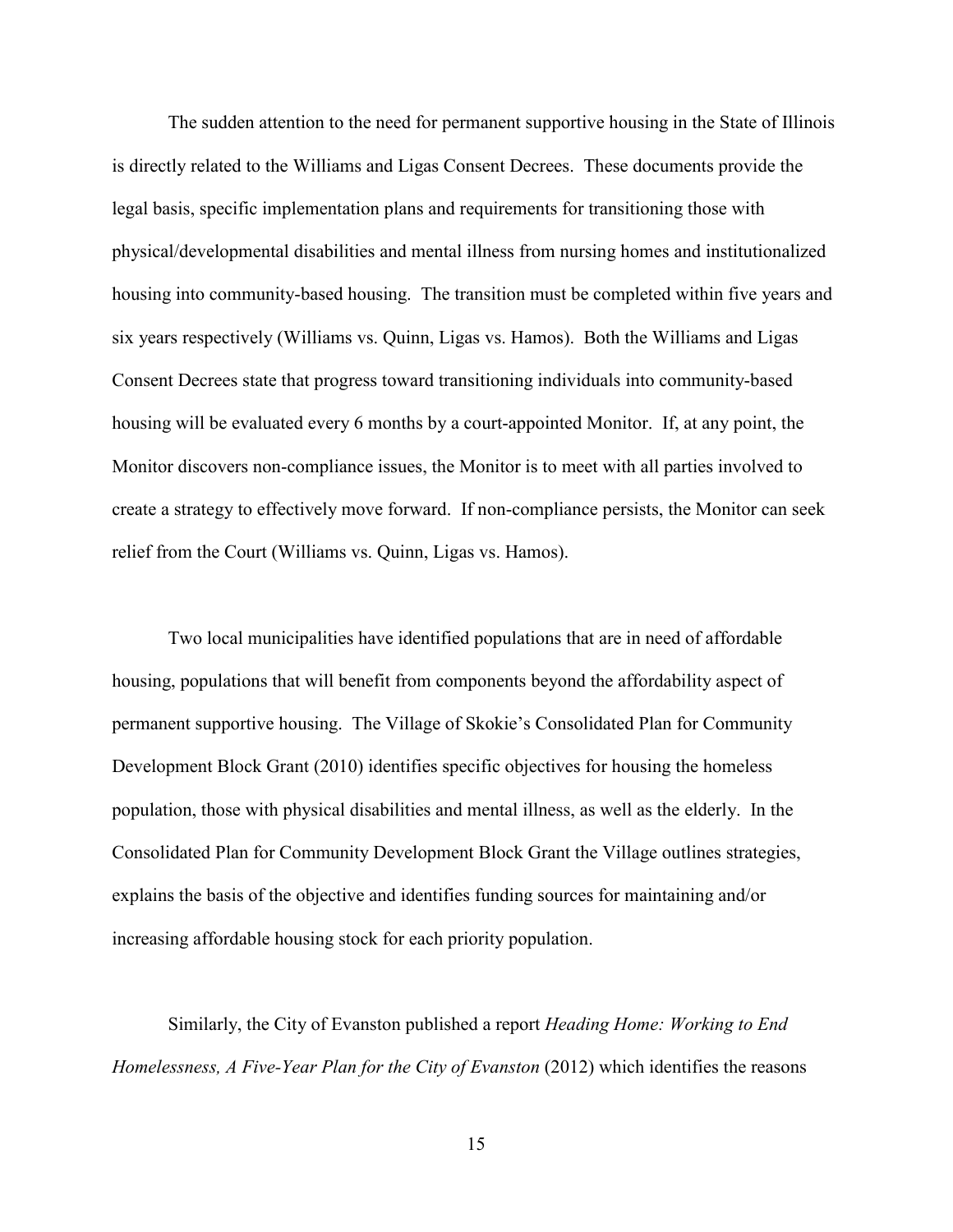people are at-risk of becoming homeless (financial and social/personal) the types of homelessness prevalent in Evanston (individuals who are "doubled-up", those in a shelter or transitional housing and people living on the street) and estimates how many people are affected by each category. The report goes on to make recommendations for how to address the need for housing the homeless and those who are at-risk. Two of the four goals under the recommendation which addresses affordable housing for the homeless and at-risk populations are in line with the permanent supportive housing components identified in the 2009 HAMIP report: creating housing that is affordable (the City of Evanston is recommending an increase in the number of rental subsidies) and increasing the number of supportive housing units.

 It is important to note that there are cost benefits to the permanent supportive housing model. The Illinois Division of Mental Health Permanent supportive housing Policy (2008) cites a study conducted by the Corporation for Supportive Housing in Connecticut which found a decrease in cost for community-based mental health and substance abuse treatments, as well as in-patient psychiatric and nursing home services, for those who transitioned into permanent supportive housing. This supports the research published by HAMIP which found that there was a savings in a myriad of service areas for those who transitioned into permanent supportive housing. In addition, the HAMIP study posits the theory that residents' total cost of services will continue to decrease as they become more stable.

 The Toolkit for Developing and Operating Supportive Housing published by Corporation for Supportive Housing (The Toolkit) is a comprehensive document that provides guidance for how to develop and manage permanent supportive housing. In addition, it addresses the need for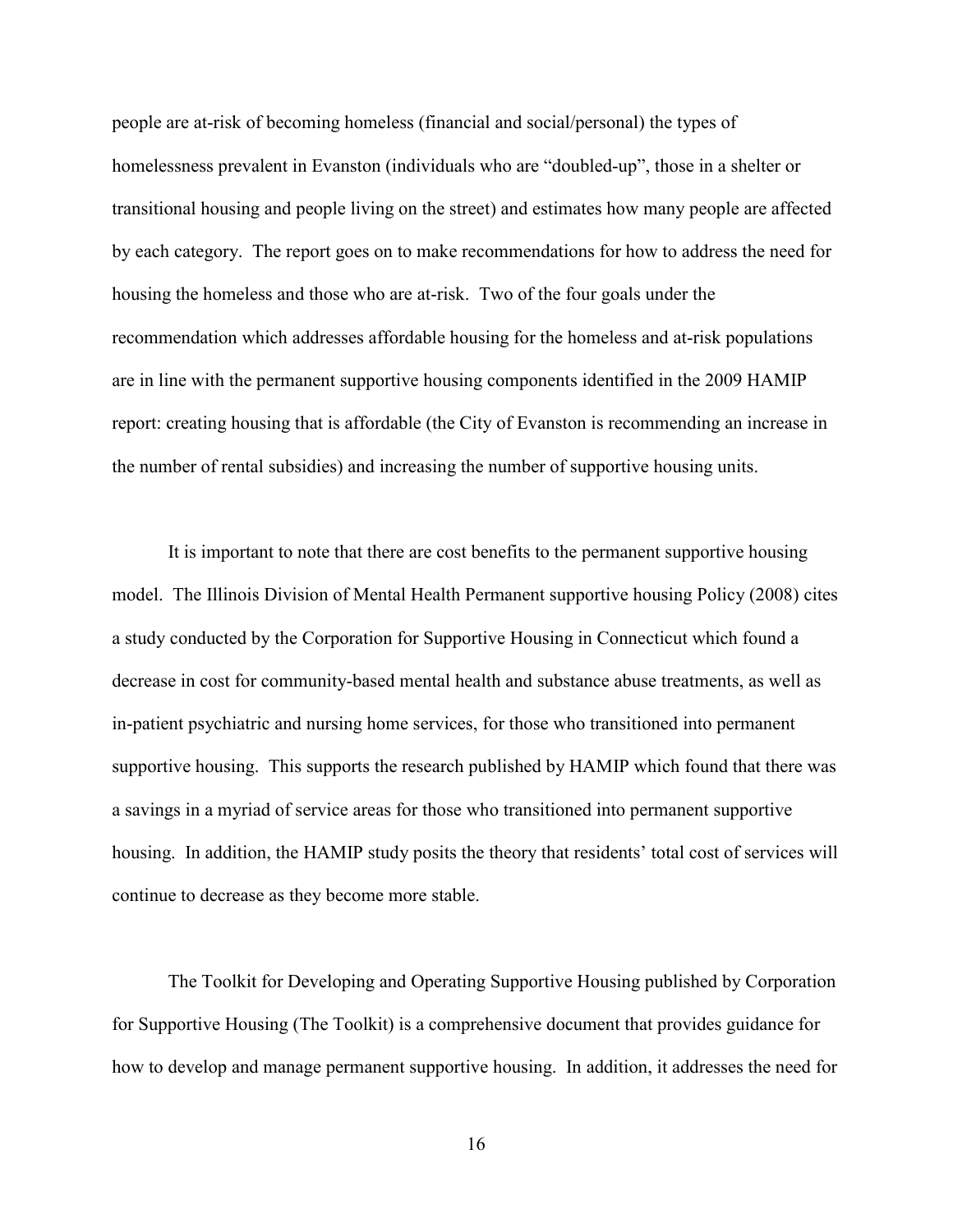linking tenants with supportive services which is one of the fundamental differences between traditional affordable housing and permanent supportive housing. The Toolkit makes clear why each element of permanent supportive housing is important, from development and management to linkages, and provides multiple resources to ensure a successful permanent supportive housing development.

## IV. Project Design/Logic Model

 The goal of this project is to increase quality of life for tenants with physical/developmental disabilities and/or mental illness by providing a community-based housing environment. In order to accomplish this goal the following activities are required: funding procurement, acquisition and rehab of units, establishing partnerships with local social service agencies and assembling a responsible, competent property management team. Three short-term outcomes have been identified as indicators of progress for this project.

*Short-term Outcome 1.* Acquire and rehab a combination of 2-flat, 4-flat and 6-flat buildings totaling 24 units. HODC will first focus on acquiring foreclosed properties that can be appropriately rehabbed for this permanent supportive housing project. The Village of Skokie has provided a list of foreclosed properties for HODC to pursue purchasing. By July 1, 2013, HODC will have explored each property on the list from the Village of Skokie to determine feasibility for rehab and appropriateness for use as permanent supportive housing.

*Short-term Outcome 2.* Refer tenants who are not yet linked to a social service agency to three local social service agencies that are capable of providing supportive services. HODC has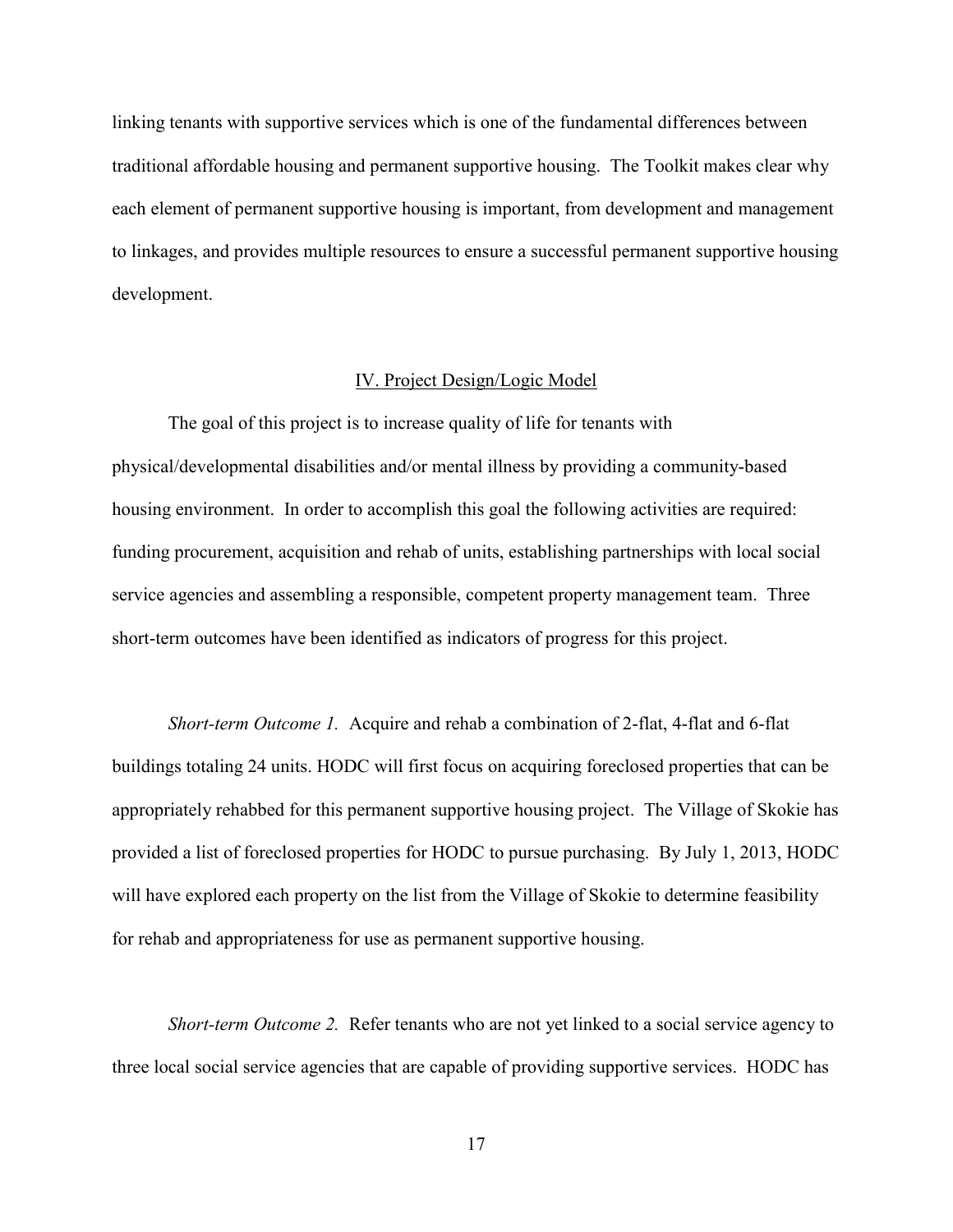been managing rental housing for more than 20 years. In that time, several tenants have required supportive services of varying degrees. It has been HODC's experience that once permanent housing was secured for the individual the social service agency neglected to continue providing supportive services. HODC is looking to engage three social service agencies that will be willing to provide, and understand the need for, ongoing supportive services as part of this project. The short-term goal is to have these three agencies identified and to have had an initial conversation with each by July 1, 2013.

*Short-term Outcome 3.* Provide property management which includes timely, appropriate and effective responses to tenant needs. Many of the tenants moving into this permanent supportive housing development will be living independently for the first time. In order to create a positive and successful experience for the tenants HODC's property management staff will ensure maintenance requests are replied to in a timely fashion, a limited number of visits are required to complete the work and property maintenance staff arrive promptly.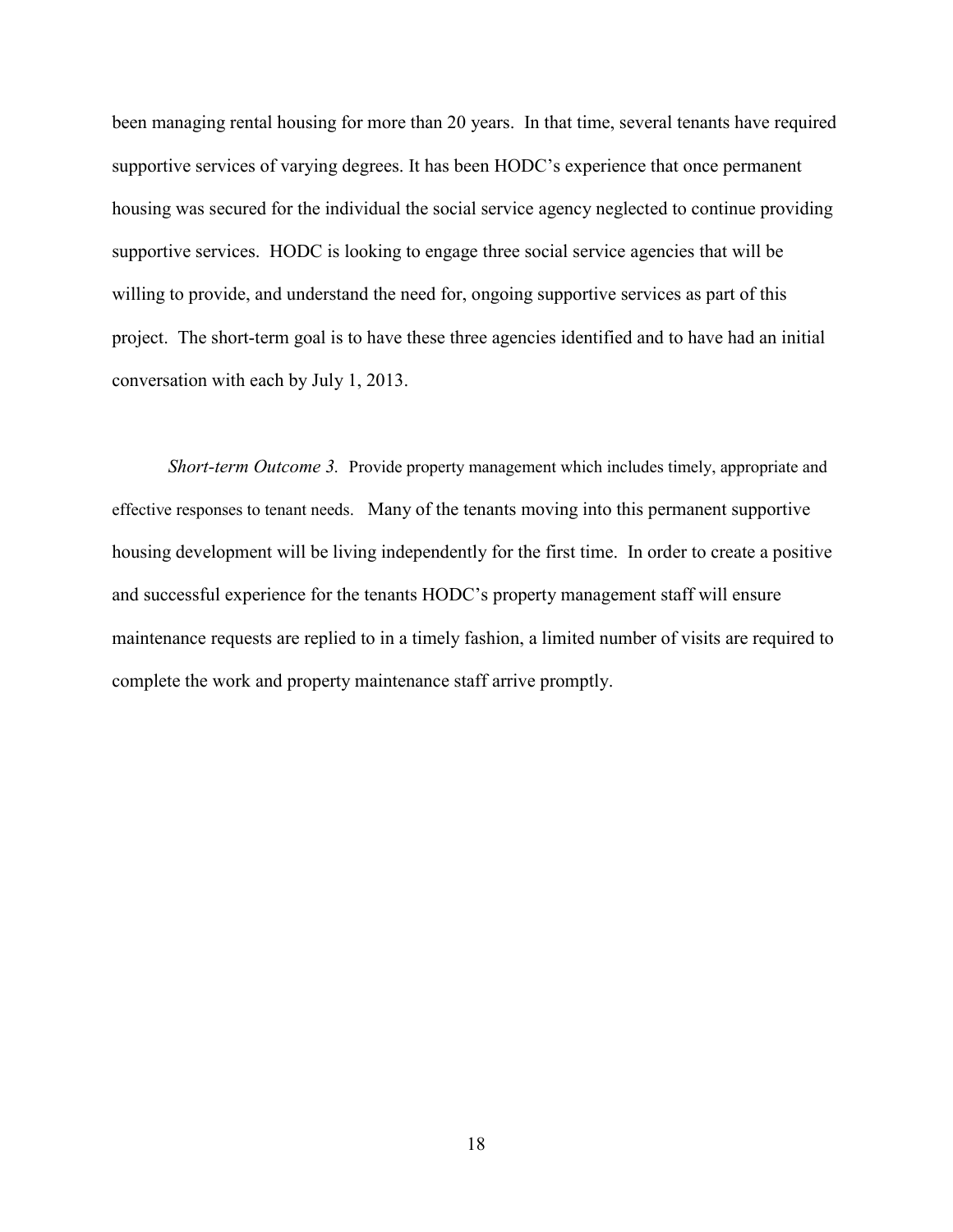| <b>Problem Analysis</b> |                                                                                                                        |                                                                 |                                                                                                                             |  |  |
|-------------------------|------------------------------------------------------------------------------------------------------------------------|-----------------------------------------------------------------|-----------------------------------------------------------------------------------------------------------------------------|--|--|
| <b>Effect</b>           |                                                                                                                        | Lack of affordable permanent affordable housing will result in: |                                                                                                                             |  |  |
|                         |                                                                                                                        | A large number of individuals who are at-risk of homelessness.  |                                                                                                                             |  |  |
|                         |                                                                                                                        |                                                                 | A financial and social burden to local communities due to individuals not receiving appropriate supportive services and     |  |  |
|                         | relying on community resources.                                                                                        |                                                                 |                                                                                                                             |  |  |
|                         |                                                                                                                        |                                                                 | Non-compliance with the Consent Decrees; lack of affordable permanent supportive housing leads to individuals remaining     |  |  |
|                         | inappropriately housed.                                                                                                |                                                                 |                                                                                                                             |  |  |
| Problem                 |                                                                                                                        |                                                                 | As a result of the Williams and Ligas Consent Decrees an estimated 5,000 physically/developmentally disabled and/or         |  |  |
| <b>Statement</b>        |                                                                                                                        |                                                                 | mentally ill individuals, inappropriately placed in institutional housing in the State of Illinois, will require affordable |  |  |
|                         | permanent supportive housing, be at risk for homelessness and lack needed supportive services creating a financial and |                                                                 |                                                                                                                             |  |  |
|                         | social burden for local communities.                                                                                   |                                                                 |                                                                                                                             |  |  |
| <b>Causes</b>           | State-wide shortage of                                                                                                 | Individuals who require                                         | Individuals moving from institutional housing to permanent                                                                  |  |  |
|                         | permanent supportive                                                                                                   | permanent supportive                                            | supportive housing have little or no experience living independently.                                                       |  |  |
|                         | housing units.                                                                                                         | housing are unaware of                                          |                                                                                                                             |  |  |
|                         |                                                                                                                        | agencies that are able to                                       |                                                                                                                             |  |  |
|                         |                                                                                                                        | provide needed services.                                        |                                                                                                                             |  |  |

# **Logic Model (Outcomes)**

| Long-term                            | Increase quality of life for tenants with physical/developmental disabilities and/or mental illness by providing a |                                                                                                                                                                             |                                                                                                            |  |
|--------------------------------------|--------------------------------------------------------------------------------------------------------------------|-----------------------------------------------------------------------------------------------------------------------------------------------------------------------------|------------------------------------------------------------------------------------------------------------|--|
| <b>Outcome</b>                       | community-based housing environment.                                                                               |                                                                                                                                                                             |                                                                                                            |  |
| Intermediate                         | Manage 24 units of affordable, permanent supportive housing occupied by 24 individuals with physical/developmental |                                                                                                                                                                             |                                                                                                            |  |
| <b>Outcome</b>                       | disabilities and/or mental illness.                                                                                |                                                                                                                                                                             |                                                                                                            |  |
| <b>Short-term</b><br><b>Outcomes</b> | Acquire and rehab a<br>combination of 2-flat,<br>4-flat and 6-flat<br>buildings totaling 24<br>units.              | Refer tenants who are<br>not yet linked to a social<br>service agency to three<br>local social service<br>agencies that are<br>capable of providing<br>supportive services. | Provide property management which includes timely, appropriate<br>and effective responses to tenant needs. |  |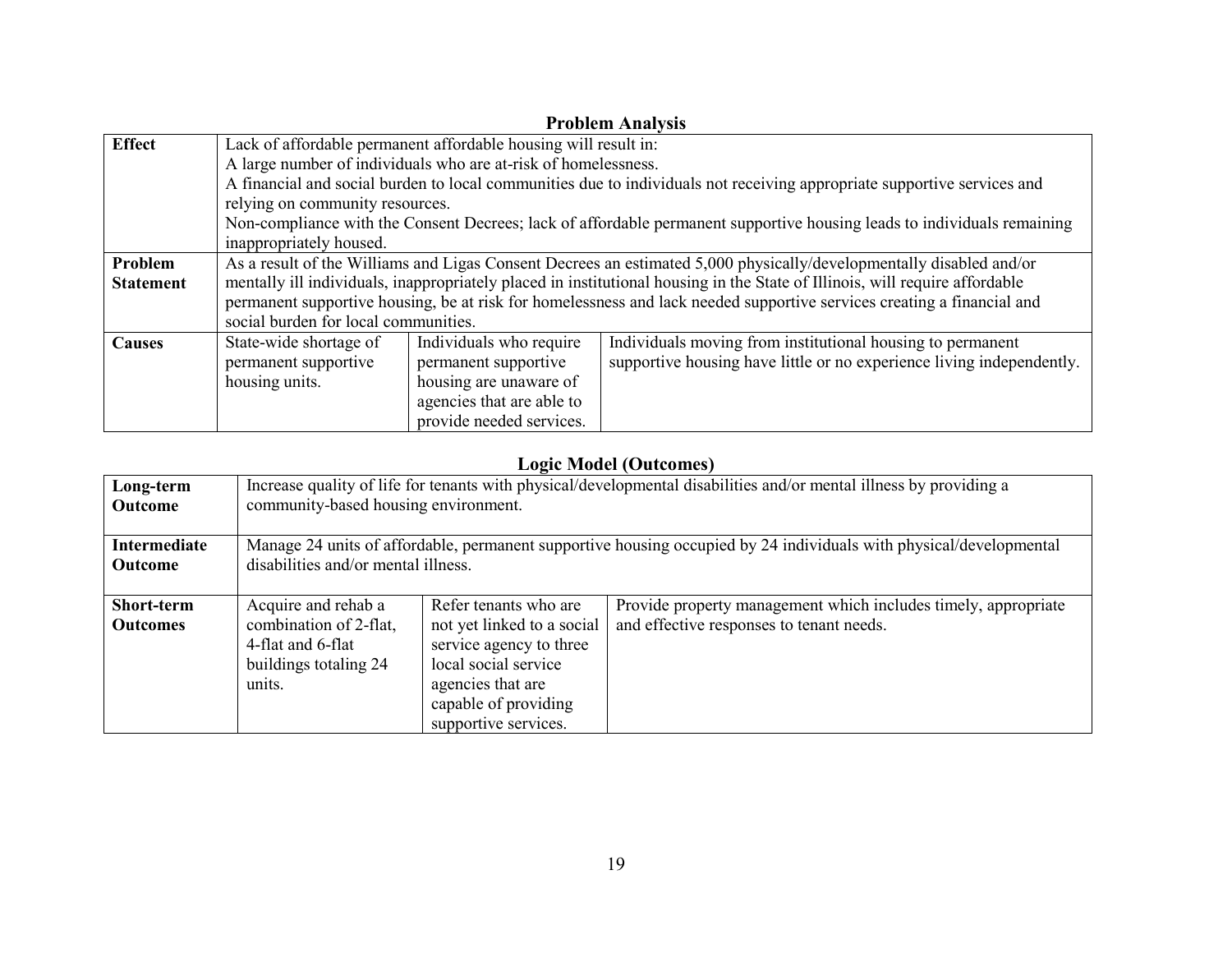|                   | Logic Model (Outputs $\alpha$ Activities)                   |                                                                |                                                                                                        |  |
|-------------------|-------------------------------------------------------------|----------------------------------------------------------------|--------------------------------------------------------------------------------------------------------|--|
| Short-term        | Acquire and rehab a                                         | Refer tenants who are not yet                                  | Provide property management which includes timely,                                                     |  |
| <b>Outcomes</b>   | combination of 2-flat, 4-flat and                           | linked to a social service agency                              | appropriate and effective responses to tenant needs.                                                   |  |
|                   | 6-flat buildings totaling 24                                | to three local social service                                  |                                                                                                        |  |
|                   | units.                                                      | agencies that are capable of                                   |                                                                                                        |  |
|                   |                                                             | providing supportive services.                                 |                                                                                                        |  |
| <b>Outputs</b>    | -Purchase foreclosed homes in<br>the Village of Skokie, IL. | -Social service agencies will<br>understand the expectations   | -Property management staff replies to maintenance<br>requests in 48 hours or less.                     |  |
|                   | -Acquire all 24 units by March,<br>2014.                    | associated with providing<br>supportive services to residents. | -Less than three tenant complaints regarding                                                           |  |
|                   | -Complete rehab on all 24 units                             | -HODC will begin drafting                                      | maintenance staff performance in three months.<br>-Addressing a tenant maintenance issue in two visits |  |
|                   | by September, 2014.                                         | MOU's for the three identified                                 | to the unit or less.                                                                                   |  |
|                   |                                                             | agencies.                                                      |                                                                                                        |  |
|                   |                                                             | -All 24 tenants will be linked to a                            |                                                                                                        |  |
|                   |                                                             | social service agency within 6                                 |                                                                                                        |  |
|                   |                                                             | months of move-in.                                             |                                                                                                        |  |
|                   |                                                             |                                                                |                                                                                                        |  |
| <b>Activities</b> | -Contact Village of Skokie's                                | -Contact five local social service                             | -Meet with property management and maintenance                                                         |  |
|                   | Property Standards Supervisor,                              | agencies with which HODC has a                                 | staff to review policies and procedures.                                                               |  |
|                   | Terry Oline, to acquire a list of                           | working relationship to gauge                                  | -Conduct training for property management and                                                          |  |
|                   | foreclosed properties the                                   | interest.                                                      | maintenance staff regarding managing permanent                                                         |  |
|                   | Village has identified as a                                 | -Meet with, and outline program                                | supportive housing.                                                                                    |  |
|                   | concern.                                                    | expectations for, all 5 social                                 |                                                                                                        |  |
|                   | -Secure the services of a Real                              | service agencies by March 1,                                   |                                                                                                        |  |
|                   | Estate Broker to begin looking                              | 2014.                                                          |                                                                                                        |  |
|                   | at potential properties for                                 | -Discuss with Executive Director                               |                                                                                                        |  |
|                   | acquisition.                                                | and Property Manager which                                     |                                                                                                        |  |
|                   | -Identify all parties required for                          | agencies best fulfill the program<br>needs.                    |                                                                                                        |  |
|                   | IHDA closing and property<br>closing.                       |                                                                |                                                                                                        |  |
|                   |                                                             |                                                                |                                                                                                        |  |
|                   |                                                             |                                                                |                                                                                                        |  |
|                   | -Engage contractor for rehab<br>work before first closing.  |                                                                |                                                                                                        |  |

# Logic Model (Outputs & Activities)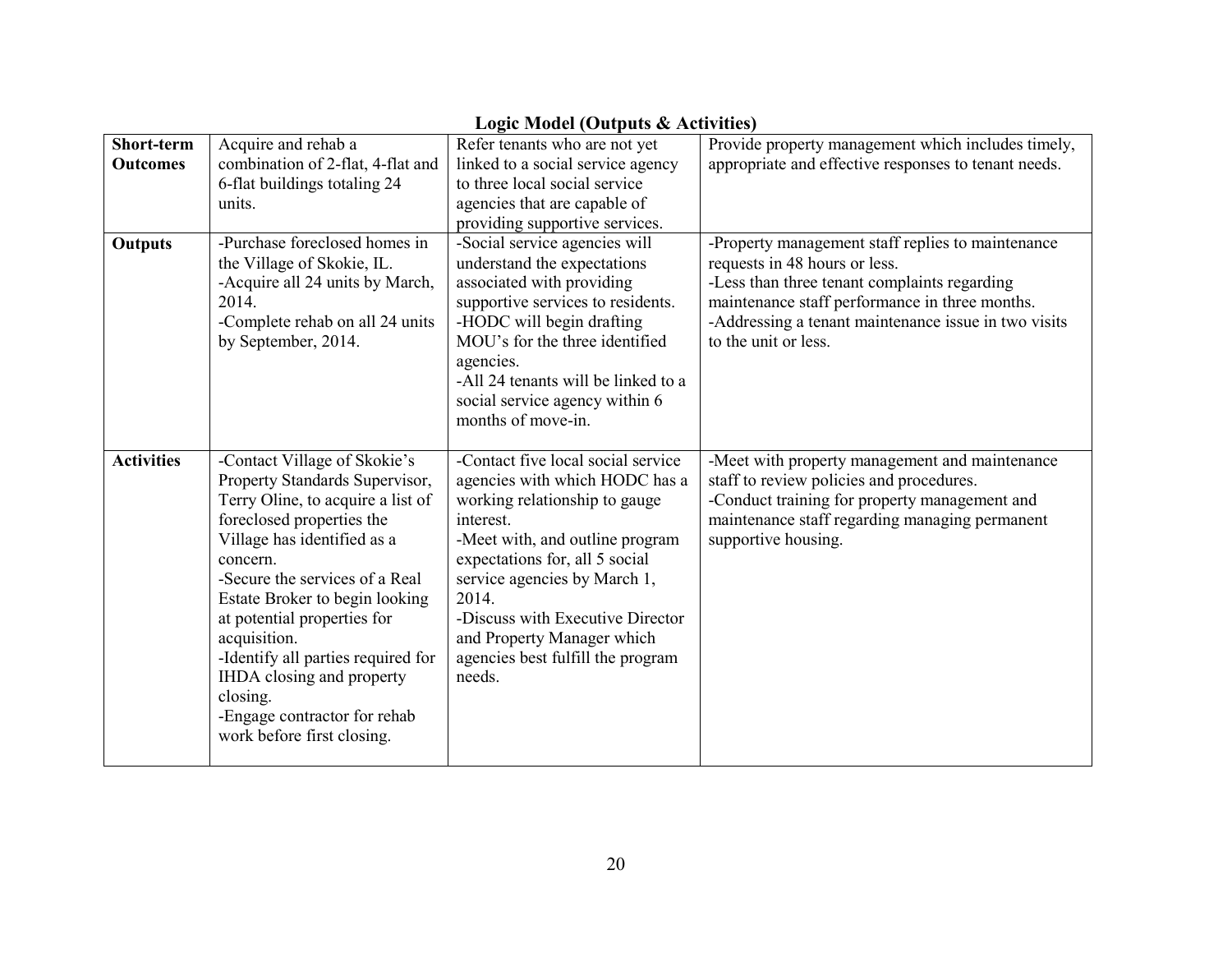| <b>Outcomes</b>                                                                                                                                                                              | <b>Indicators</b>                                                                                                                                                                                                                        | <b>Data Gathering</b>                                                                                                                                                                                                                                                                                 | Data Source(s)                               |
|----------------------------------------------------------------------------------------------------------------------------------------------------------------------------------------------|------------------------------------------------------------------------------------------------------------------------------------------------------------------------------------------------------------------------------------------|-------------------------------------------------------------------------------------------------------------------------------------------------------------------------------------------------------------------------------------------------------------------------------------------------------|----------------------------------------------|
|                                                                                                                                                                                              |                                                                                                                                                                                                                                          |                                                                                                                                                                                                                                                                                                       | (put asterisk if source currently available) |
| STO 1: Acquire and<br>rehab a combination<br>of 2-flat, 4-flat and 6-<br>flat buildings totaling<br>24 units.                                                                                | -HODC will be<br>actively pursuing<br>multiple units by July<br>1, 2013.<br>-IHDA financing and<br>first building will<br>close by October,<br>2013.<br>-Obtain and review<br>qualifications of three<br>contractors by August,<br>2013. | Technique(s)<br>-Contact Terry Oline at<br>the Village of Skokie for<br>a list of foreclosed<br>properties.<br>-Secure a Real Estate<br>Broker to begin showing<br>HODC properties.<br>-Contact no less than<br>three contractors that<br>have partnered with<br>HODC on past projects<br>and request | $\ast$                                       |
|                                                                                                                                                                                              |                                                                                                                                                                                                                                          | qualifications.                                                                                                                                                                                                                                                                                       |                                              |
| <b>STO 2: Refer tenants</b><br>who are not yet linked<br>to a social service<br>agency to three local<br>social service<br>agencies that are<br>capable of providing<br>supportive services. | -Discussions will have<br>occurred with 5 social<br>service agencies by<br>July 1, 2013.                                                                                                                                                 | -Requesting references<br>from HODC's current<br>social service partners.<br>-Face-to-face meetings<br>with social service<br>agencies to discuss<br>interest and capacity for<br>partnering on this<br>project.                                                                                      | $\ast$                                       |
| STO 3: Provide<br>property management<br>which includes timely,<br>appropriate and<br>effective responses to<br>tenant needs.                                                                | -Tenants display<br>satisfaction with<br>property management<br>and maintenance staff<br>by July 1, 2014.                                                                                                                                | -Tenants will be asked to<br>complete a written<br>survey regarding<br>satisfaction with overall<br>property management.                                                                                                                                                                              |                                              |

# **Logic Model (Indicators)**

*Figure 3*. Logic model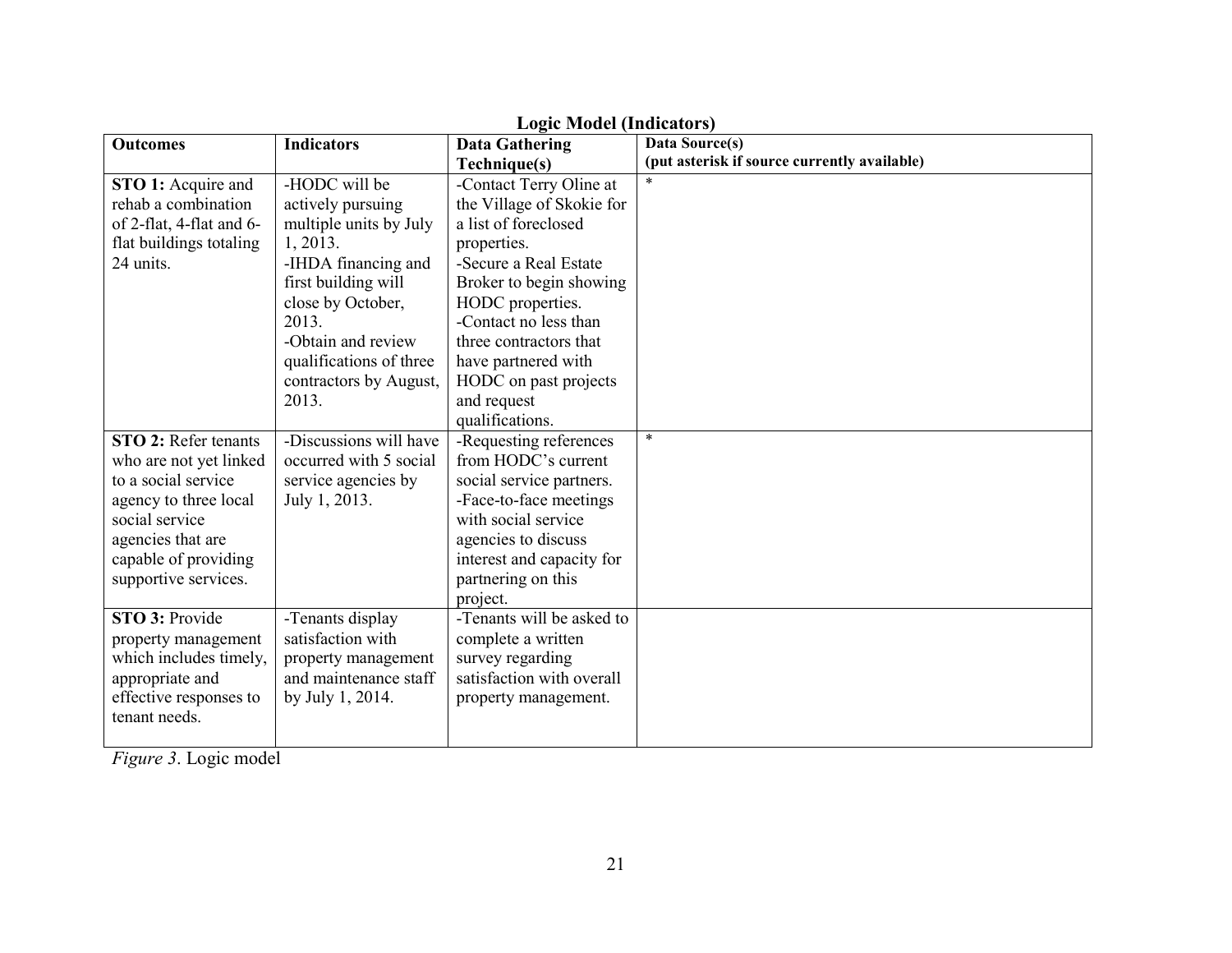#### V. Methodology and Implementation Plan

#### A. Project Participants/Beneficiaries

 There will be a maximum of 24 participants at one time in this permanent supportive housing program. Each participant must have a diagnosed developmental/physical disability or mental illness. Participants will be tenants of affordable housing units, living independently and integrating into the surrounding community. Each potential tenant must meet HODC's tenant selection criteria; this includes meeting income restrictions, having good credit and passing a criminal background check.

 Per the Williams Consent Decree, no more than 25% of the members named in the Williams vs. Quinn class action law suit may be housed in a single supportive housing development. Therefore, HODC will work with the Illinois State Referral Network to identify 6 potential tenants who qualify to move from a nursing home or institutionalized housing to affordable, permanent supportive housing. The remaining 18 tenants will be identified through HACC's housing waiting list and social service agencies located in the northern suburbs of Chicago. Any tenant already receiving supportive services from a social service provider at the time of move-in, irrespective of the referral source, will remain a client of that provider. HODC currently has working relationships with several agencies who serve the homeless, physically/developmentally disabled and mentally ill populations. Once housed, any tenant not linked to a social service agency will work with an agency's staff to create a service plan identifying needed supportive services in order to live independently.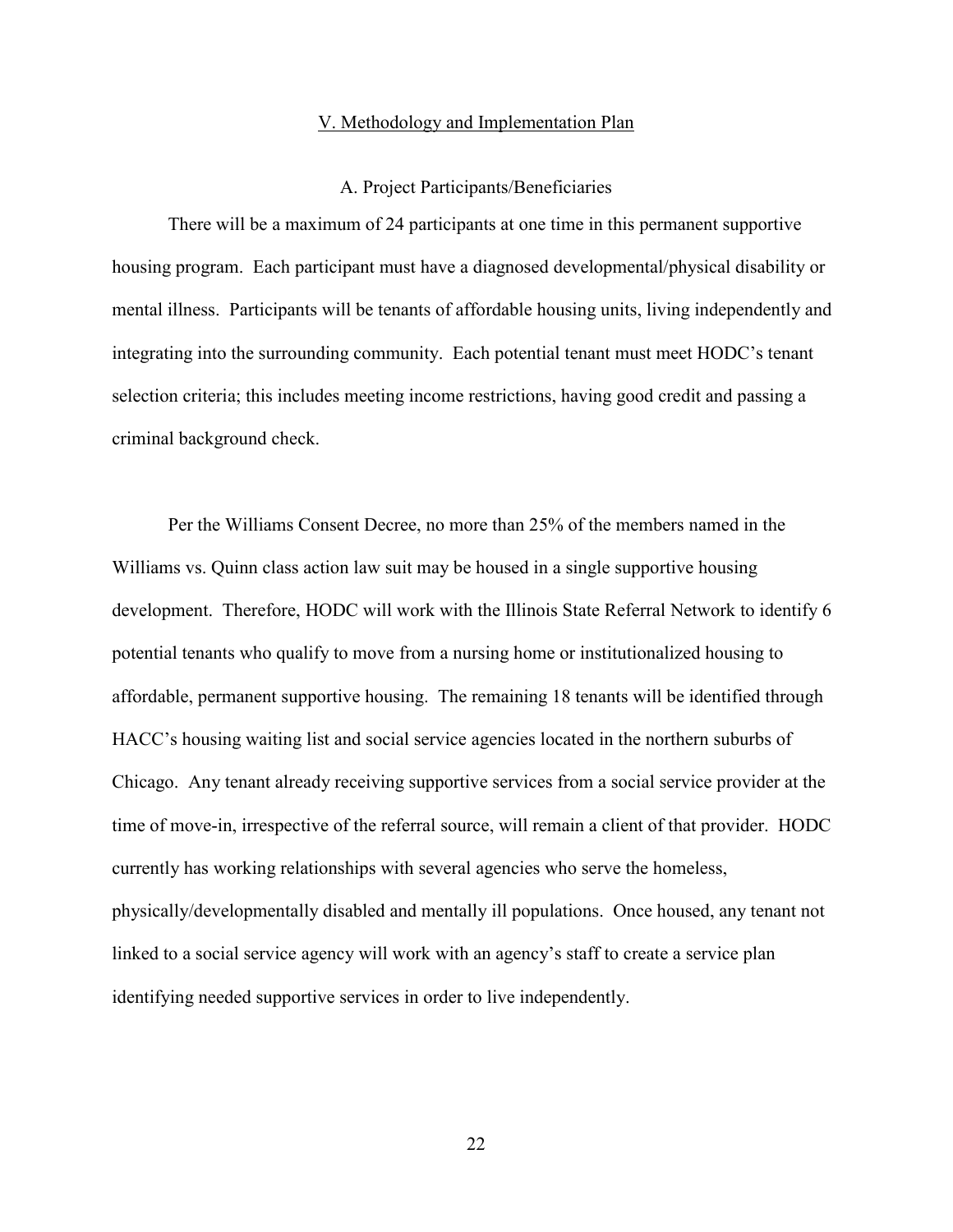#### B. Community Role

 The community stakeholders relevant to this project are the neighbors in the areas where affordable housing development will occur. There will be no direct participation on their part in the development or implementation of this project. All social service agencies that will provide needed services to tenants in this project must abide by the Health Insurance Portability and Accountability Act (HIPPAA) and keep all participant information confidential. In order to help ensure anonymity and equality, HODC will not publicize that the units being developed are permanent supportive housing units.

 HODC has experience developing affordable housing in many different communities and is aware that, even though the nature of the development will not be publicized, there is a chance people living in the neighborhoods surrounding these permanent supportive housing units will learn of their intended purpose. In the event community opposition arises as a result of the intended purpose of the development becoming public, HODC will enlist the assistance of the Village Staff, who are in support of this project, as well as staff of partner social service agencies in order to educate those in the neighborhoods and address their concerns.

#### C. Host Organization

 HODC is a nonprofit developer and the host organization for this project. In February of 2013 HODC was awarded funding from the Illinois Housing Development Authority to develop 24 units of affordable, permanent supportive housing. In addition to developing affordable housing, HODC conducts the property management for 14 affordable housing developments and will retain management of this project's 24 units upon their completion. Management of units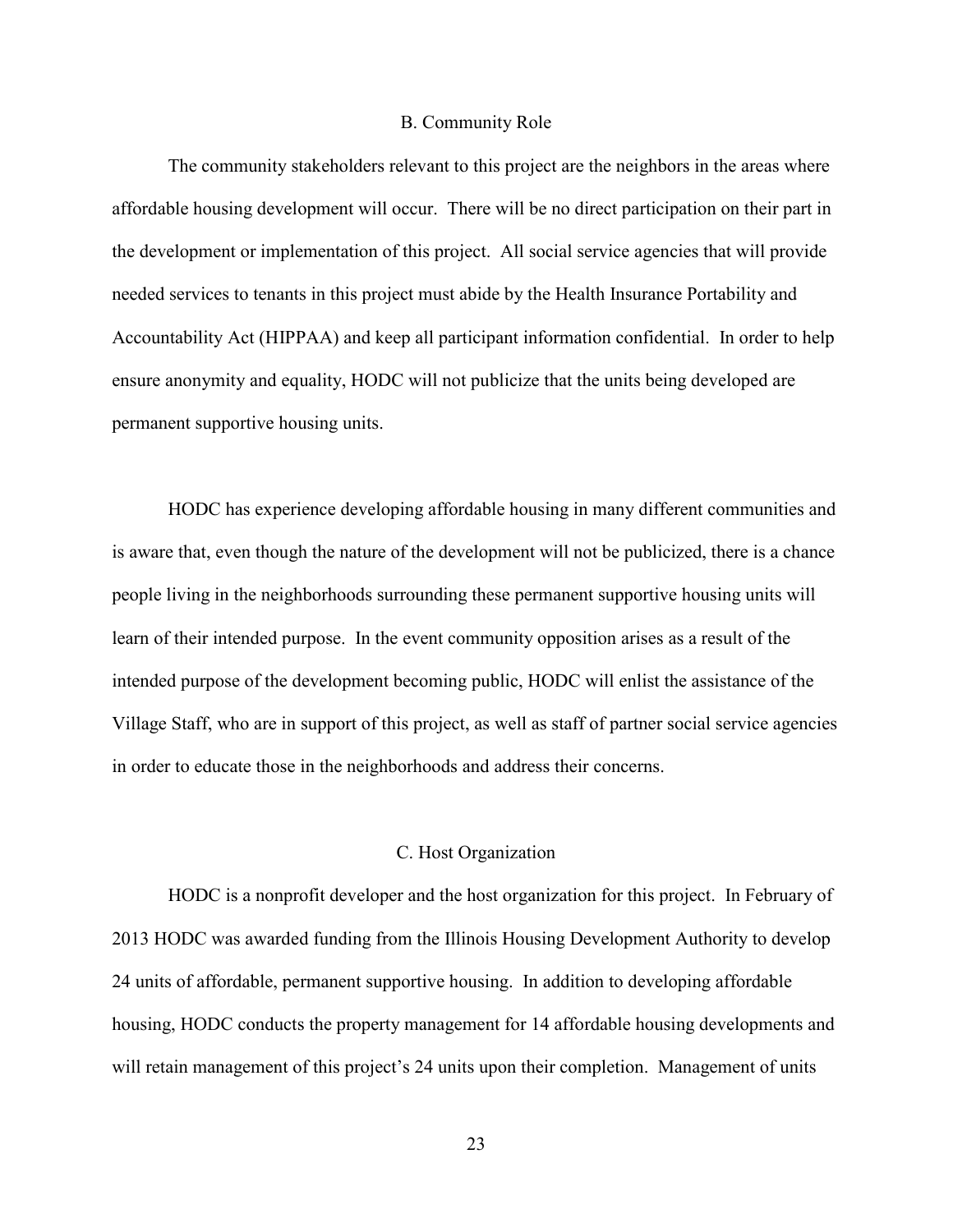include certifying that tenants meet income guidelines, ensuring maintenance issues are addressed in a timely fashion and working closely with social service providers to promote the success of program participants.

# D. Project Staffing

 A list of project staff, chart of project roles and responsibilities and HODC's Organizational Chart can be found in the Appendices labeled B, C and D respectively.

## E. Project Implementation

 The Gantt Chart for this affordable permanent supportive housing project outlines the timeframes for accomplishing four major project components: securing funding, acquiring and rehabbing units, establishing partnerships with local social service agencies and occupying units. Each of these elements will be completed over an approximate 34 month period. The Communication Plan and Report Process which follow outline the communication expectations for all project participants. Additional details regarding the Communication Plan are located in the Communication Plan Chart labeled Appendix E.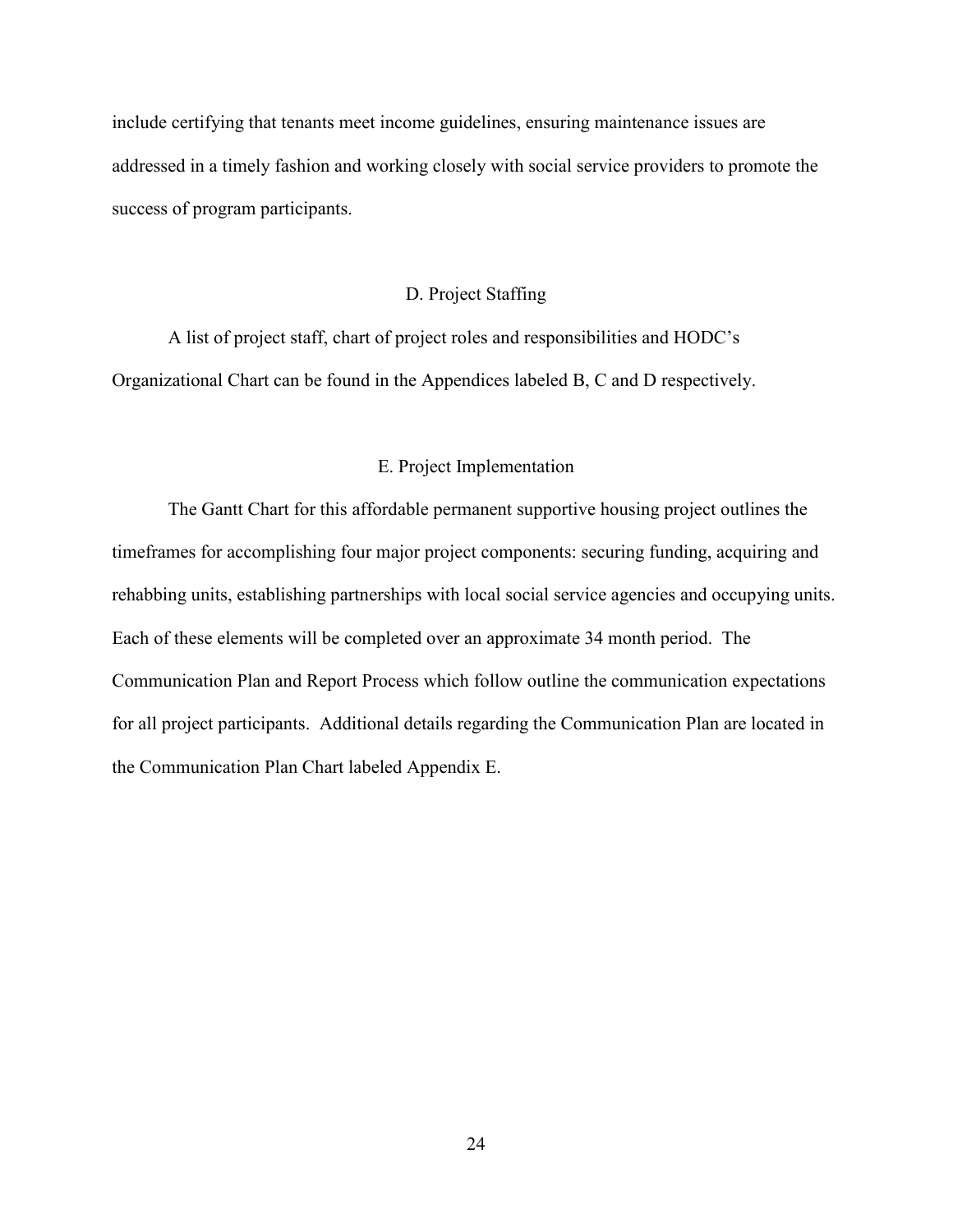

*Figure 4*. Gantt chart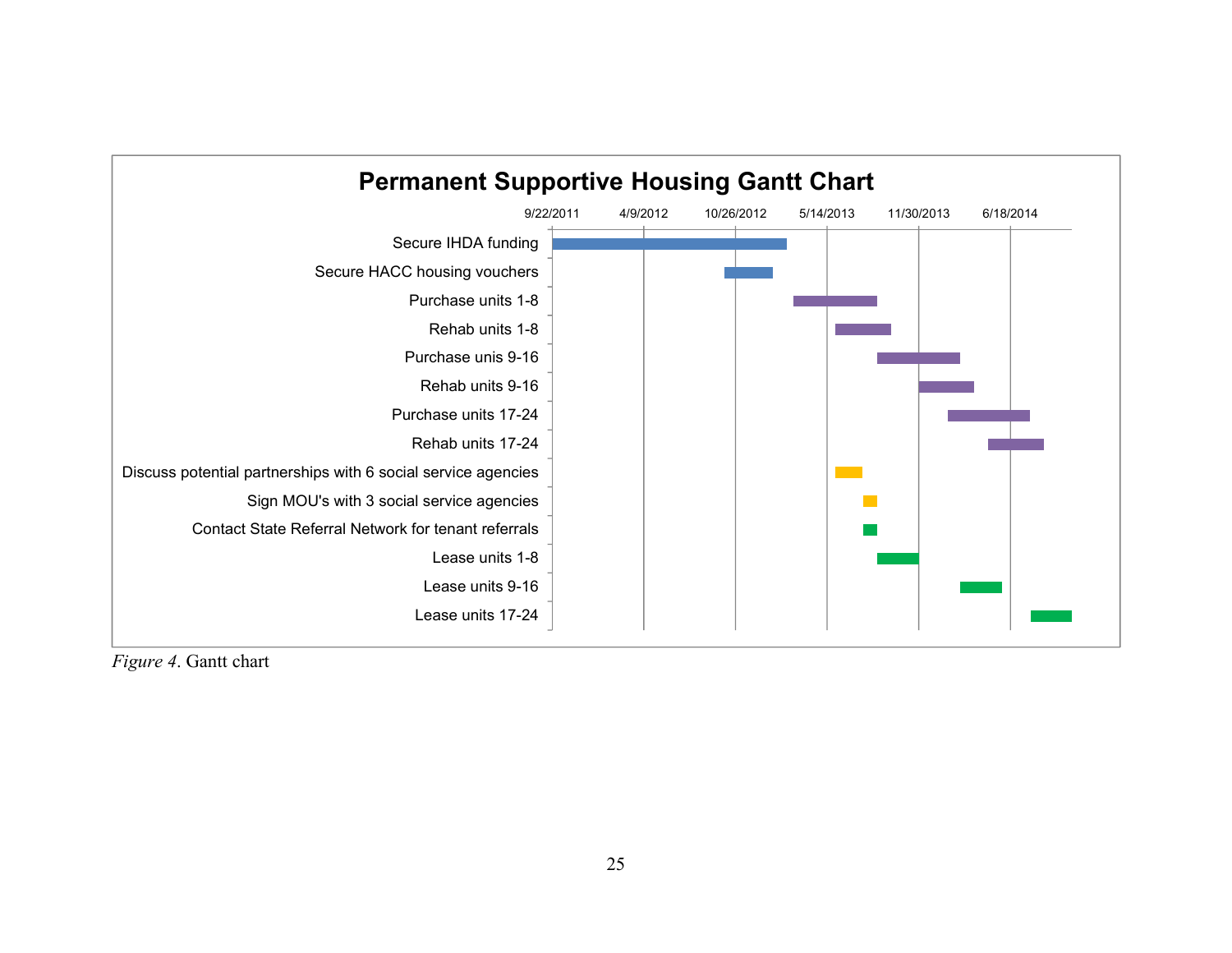## Communication Plan

 HODC's Executive Director and Associate Director will be responsible for communicating team roles and responsibilities to the staff of HODC. It will be the responsibility of the Executive Director to relay relevant information to HODC's Housing Developer regarding the roles and responsibilities of the acquisition and rehab team. The Housing Developer will then pass on necessary information to the real estate agent, attorneys and contractors working on the project. Similarly, the Associate Director will be responsible for relaying relevant information regarding roles and responsibilities to HODC's Property Manager regarding social service agency partners and compliance staff at the state housing finance agency. It will then be the Property Manager's responsibility to work with the professionals providing direct services to ensure proper systems are established which address the tenant's needs as well as to establish a working relationship with compliance staff.

#### Report Process

 The report process for this project is essentially the reverse of the communication plan. Any individual working on the acquisition and rehab portion of this project will report directly to HODC's Housing Developer. In the event of delay or conflict, the Housing Developer will report to HODC's Executive Director. The professionals involved in providing direct services or monitoring project compliance will report to HODC's Property Manager. If there are conflicts or issues that arise in those two areas the Property Manager will involve HODC's Associate Director. In the event of an escalated situation, HODC's Executive Director will also be involved.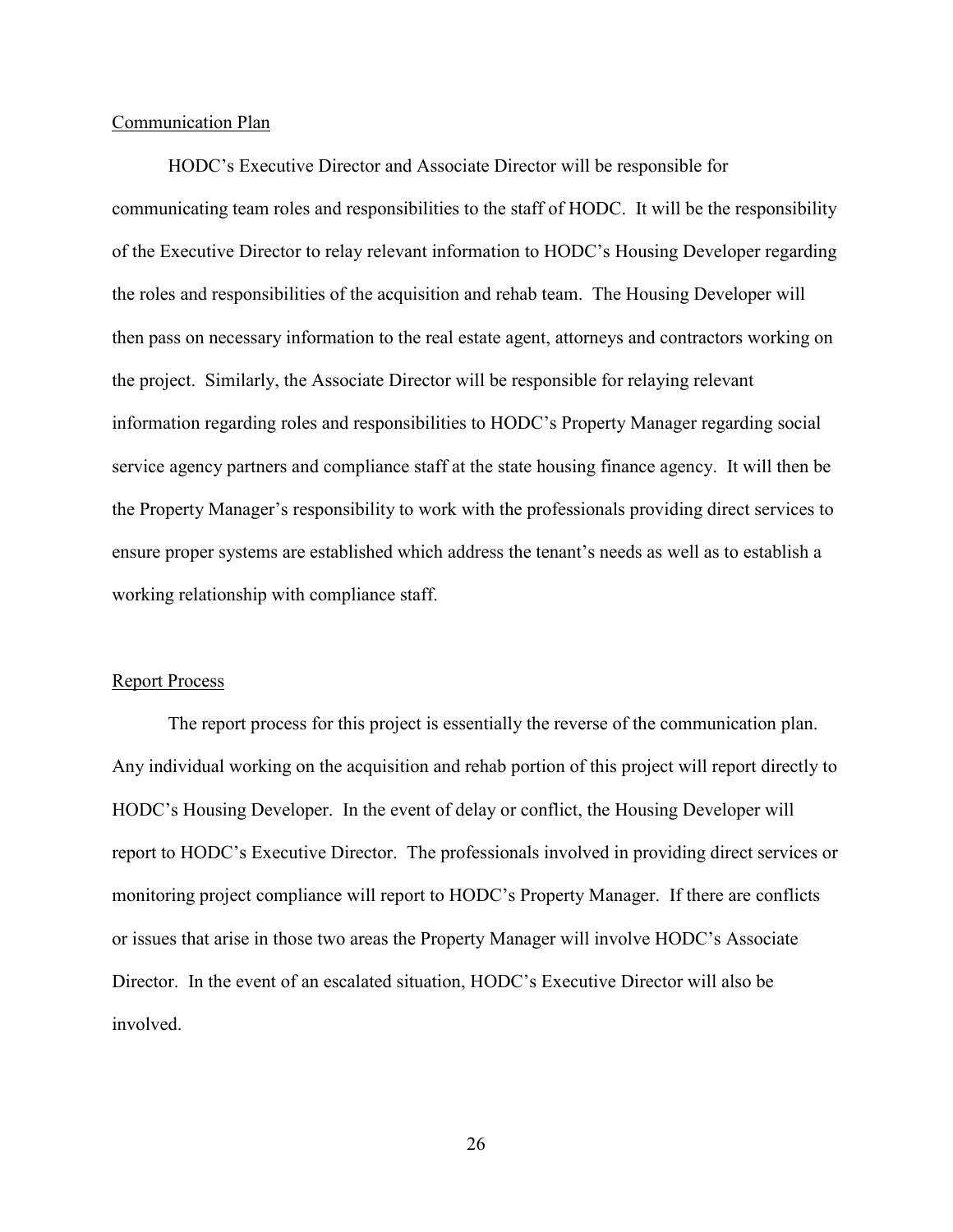#### F. Budget

 There are two budgets related to this affordable, permanent supportive housing project. First is the project development budget which outlines the amount of income and the costs involved in acquiring and rehabbing 24 housing units. Second is the operating budget which outlines the revenues and expenses related to running the property on an annual basis. Detailed budgets can be found in Appendix F.

 IHDA, Illinois' state housing finance agency, is providing funding for this project. HODC applied to IHDA for funding for a permanent supportive housing project in September, 2011 and was approved to receive \$5,554,580 at the IHDA board meeting in February, 2013. There are two sources of funding for this project: IHDA Trust Fund and a newly created Permanent Supportive Housing Fund. Of the \$5,554,580 total award amount \$1,500,000 will be distributed from the IHDA Trust Fund and \$4,054,580 will be distributed from the Permanent Supportive Housing Fund. HODC is required to spend the total award amount within 24 months from the time of closing which is anticipated to occur on September 30, 2013.

 The project development budget includes all costs associated with acquiring and rehabbing 24 housing units. Based on the current real estate market and housing stock available, HODC is projecting the acquisition cost to be \$3,000,000. The remainder of the project development budget accounts for the direct and indirect costs HODC will incur during the rehab period. Hard Costs project the amount HODC is budgeting for the construction related to rehab. Interim Costs are typical expenses that are incurred with owning real estate. These costs will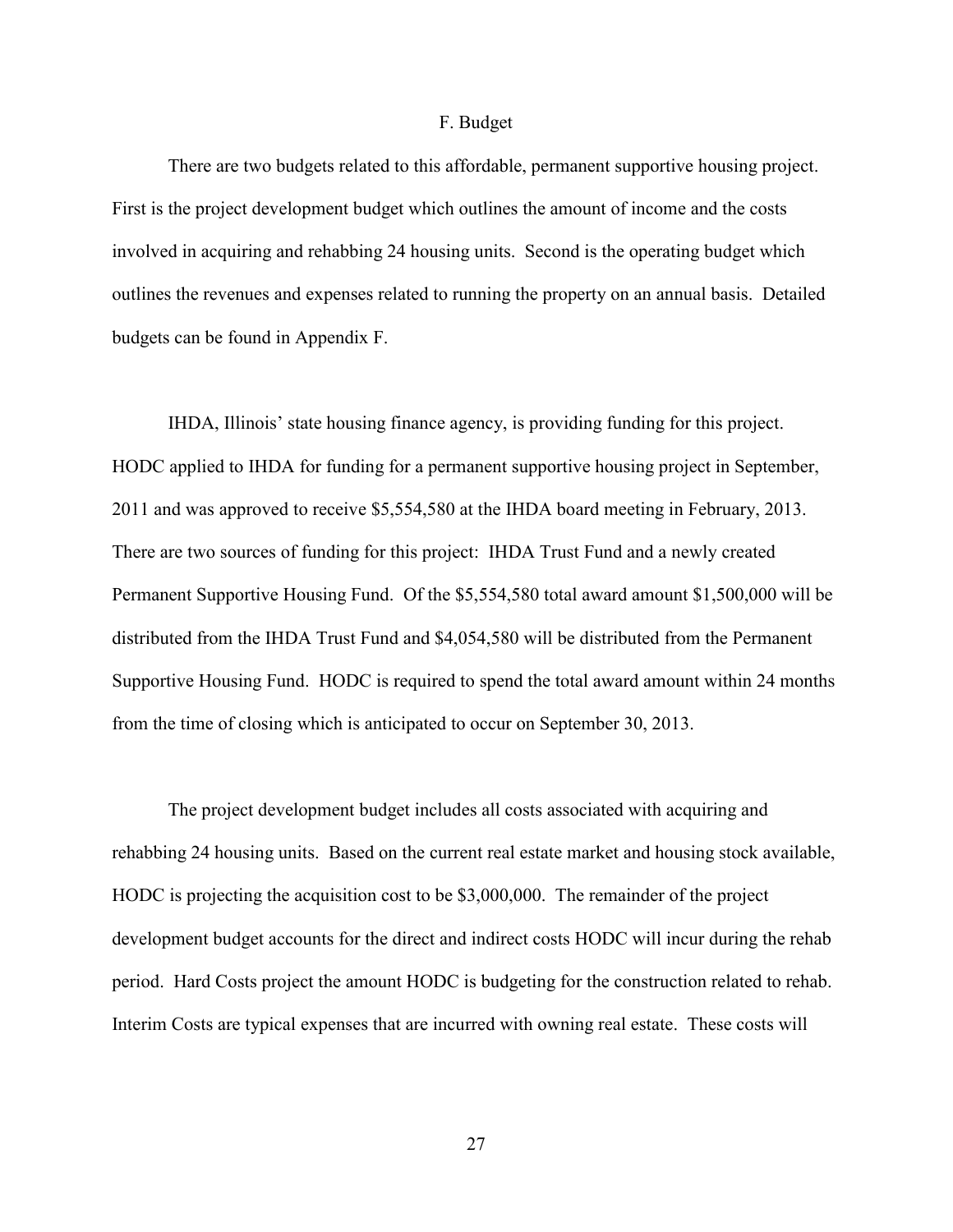change over time as property values increase or decrease and as the units become occupied. The changes in these costs will be reflected in the Project Operating Budget.

 Professional Services accounts for monies paid to all industry professionals who provide services which are necessary for completing this housing development project. The Market Study and Environmental Report line items are specific requirements of IHDA as a condition of accepting funding for this project. The line items in the Fees category are one-time expenses, paid to real estate industry professionals, which HODC will incur as a result of real estate transactions. One exception to this is Building Permits which will be paid directly to the municipality where construction is taking place.

 In the Escrows and Reserves category, the Escrows are also costs associated with owning real estate and the Reserves are a condition attached to IHDA funding. IHDA requires funding recipients to set aside a percentage of the project budget so that there will be money available in the future for major repairs or systems replacement. This may include tuckpointing, HVAC system replacement or roof repairs. Financing costs are one-time charges incurred by HODC as a result of accepting funding from IHDA for this project. Finally, HODC will receive a Developer Fee for completing this project with IHDA funding. Building in a Developer Fee is customary in affordable housing deals and, for nonprofit organizations such as HODC, serves as a source to pay for pre-development fees for future projects.

 It should be noted that there is no line item for staff salaries. HODC pays for staff salaries not out of the Project Development Budget but out of HODC's general operating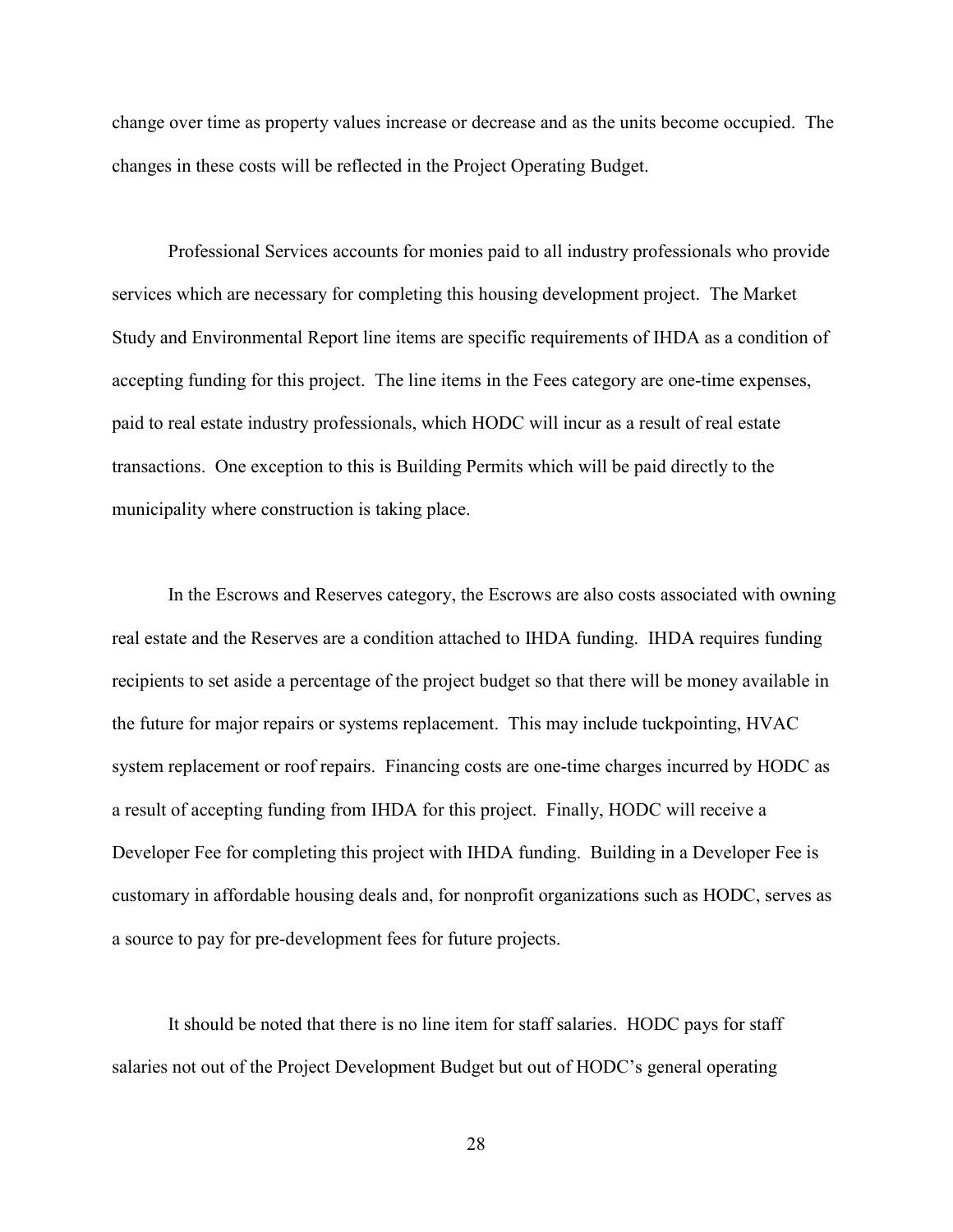account. The Developer Fee which HODC will receive upon completion of this project will be deposited into HODC's general operating account and will off-set the cost of staff salaries.

 On an annual basis, rents collected from tenants living in the permanent supportive housing units will serve as the project's revenue stream. HODC is projecting that revenues for the first year will be \$252,000. All project expenses will be paid for from this revenue source. The budget for the first year of operation shows the project's net income to be \$80,652.

 Administrative Costs cover all indirect expenses related to owning and managing the properties which are a part of the permanent supportive housing project. In this budget, the Payroll line item reflects the amount set aside for paying janitorial staff. HODC contracts an independent contractor to provide janitorial services to all buildings for \$67,200 annually. The \$15,000 for Payroll reflects the pro-rated amount per unit that will be paid to the independent contractor for providing service to 24 units.

 Operating Expenses, Maintenance Expenses and Utilities are all direct costs associated with managing the permanent supportive housing project. Due to the fact that this is a new project, HODC arrived at these numbers by analyzing direct costs from a project with the same number of units. Once the project has been in service for a year HODC will be able to more accurately determine the budget numbers for these categories.

 The line items under Taxes and Insurance in the Annual Operating Budget are incurred as a result of owning real estate and accepting financing from IHDA. Taxes will change every three years as the properties in this project are reassessed. HODC has experienced an increase in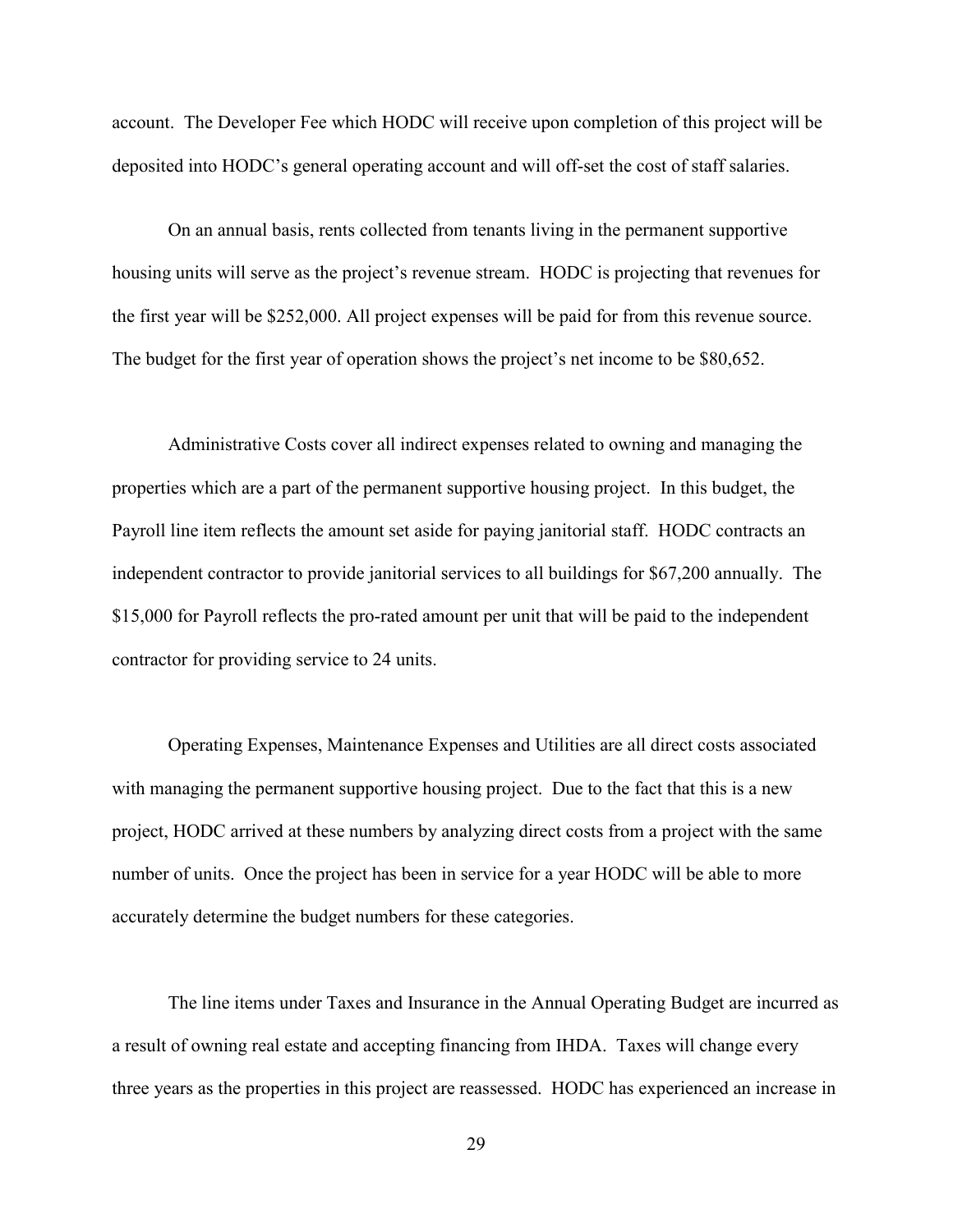the cost of building insurance for all currently owned properties and anticipates there will be an increase in this category going forward. As stated previously, IHDA requires funding recipients to set aside a percentage of the project budget so that there will be money available in the future for major repairs or systems replacement. This amount remains the same over the life of the project.

 Similar to the Project Development Budget, the Annual Operating Budget does not reflect a line item for staff salaries. HODC pays all staff salaries directly from its general operating account. The cost of staff salaries is covered by the management fee which HODC collects from each property on a monthly basis. As shown in the budget, this project will pay a 6% management fee, or \$13,608. In the first year, this management fee will be allocated to the salaries of HODC's Housing Developer, Associate Director, Property Manager and Finance Manager.

#### VI. Monitoring

## A. Project Synopsis

 HODC is developing 24 units of affordable, permanent supportive housing for individuals with physical/developmental disabilities and mental illness who have been living in nursing homes or institutionalized housing. Two recent Illinois Consent Decrees dictate that individuals who are eligible to live independently must be allowed to live in a community-based setting. These individuals will be the primary source of tenants for this housing development.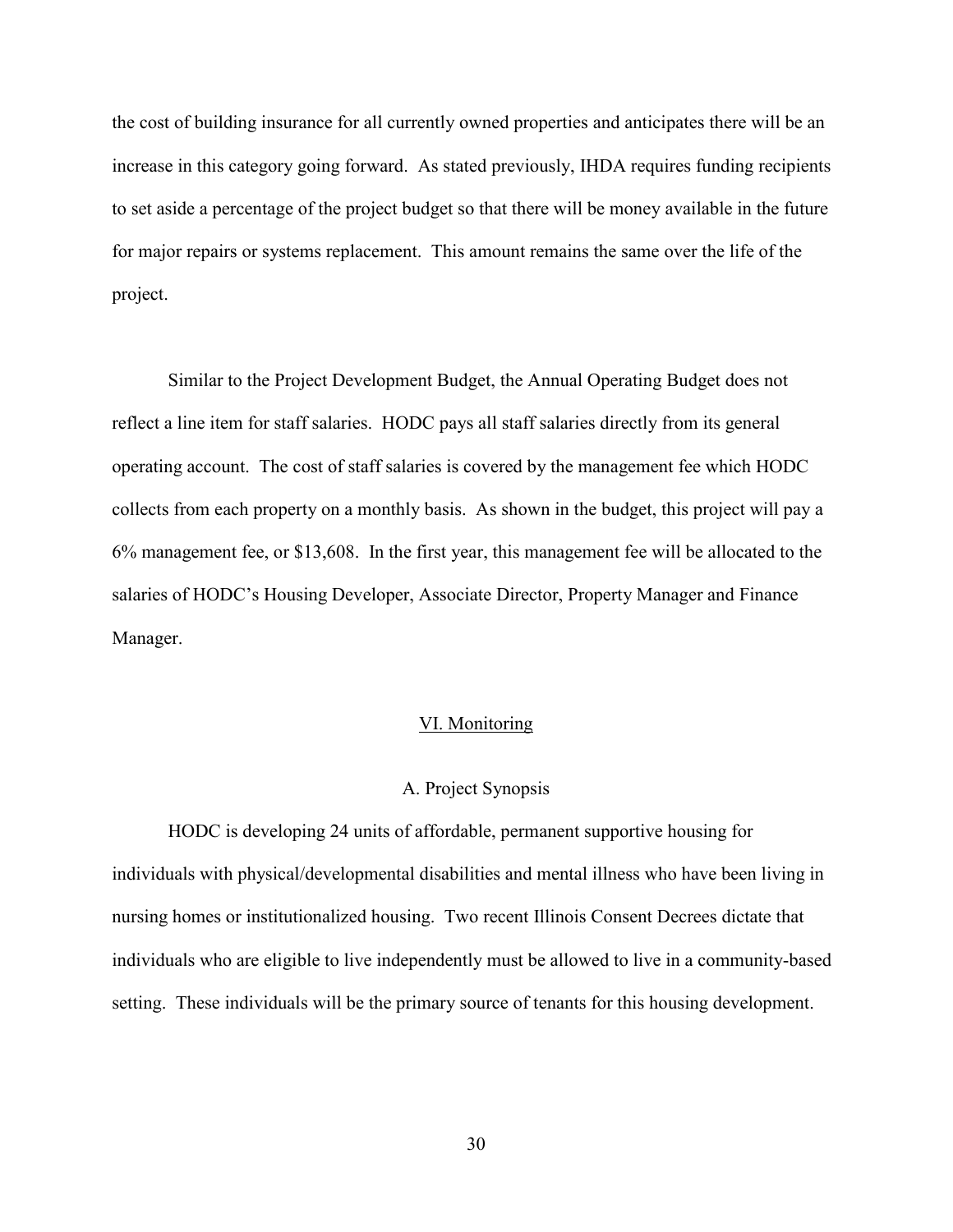The geographic area of focus for this project is Skokie, IL. HODC is, first and foremost, looking to purchase and rehab properties currently in, or facing, foreclosure.

#### B. Project Structure

 IHDA awarded \$5.5 million to HODC for to fund this development. In addition, HACC has committed 24 project-based housing vouchers which will assist in unit affordability. Each tenant will be linked with a case worker from a local social service agency. The assigned agency staff and case worker will be responsible for providing the services required by each individual tenant to allow them to live independently and in a community-based setting. In addition to developing the units, HODC will continue to be involved once the units are in service by providing comprehensive property management.

## C. Project Progress

 Since being awarded funding for this project by IHDA in February of 2013 month HODC has made steady progress toward reaching the long-term outcome of increasing the quality of life for tenants with physical/developmental disabilities and/or mental illness by providing a community-based housing option. Below is an overview of activities and outputs HODC has identified which are necessary for achieving that long-term outcome as well as a brief status update for each.

*Acquire and rehab a combination of 2-flat, 4-flat and 6-flat buildings totaling 24 units.*  HODC's attorneys and IHDA staff began negotiating the terms of IHDA's Conditional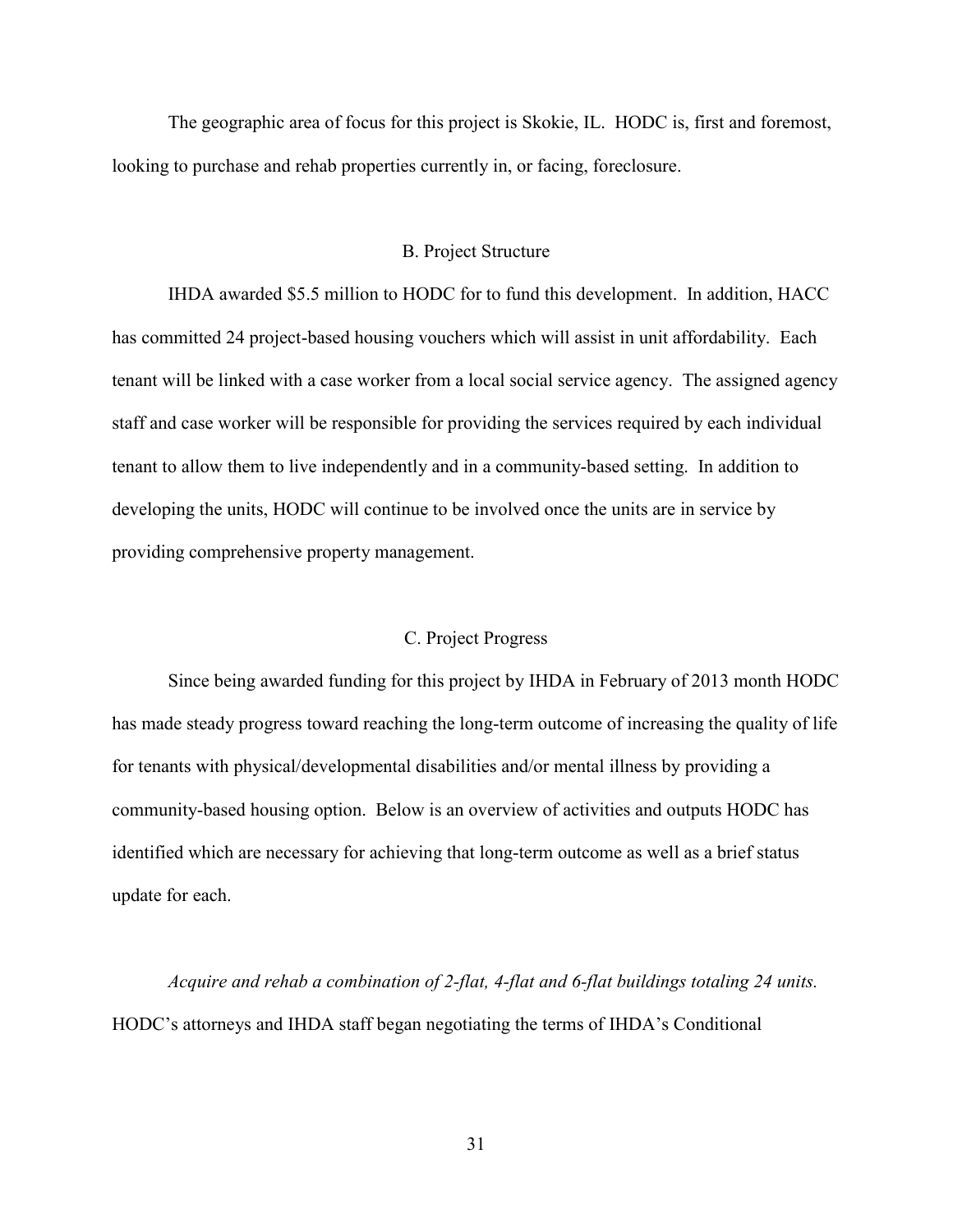Commitment Letter (CCL) for funding in May. Those negotiations resulted in HODC receiving an executed copy of the CCL in July, solidifying IHDA's award of \$5.5 million.

 HODC staff began looking for properties appropriate for this project in February. (Appropriate properties are 2-, 4-, or 6-flat buildings and have the option of being made adaptable or accessible.) More than 25 properties have been seen and HODC is currently under contract to purchase two 6-flats. Due to the involvement of IHDA and HACC additional inspections (asbestos and lead) must be conducted on each property. To date, all inspections have been completed on the first property and are scheduled for the second. Once closing occurs on these two properties HODC will be halfway to the project goal of 24 units.

 HODC began identifying General Contractors (GC's) to partner with on this project in June, 2013. After meeting with three different GC's who have done work for HODC in the past, and explaining the known scope of this project, one was selected as the GC for the first 12 units. HODC has worked with this GC on several different types of developments in the past 10 years, largely due to their superior quality of work. In addition, this GC has worked directly with IHDA and understands the intricacies of constructing and rehabbing affordable housing.

 A meeting was held with HODC staff and the GC during the first week of August to solidify the scope of work and budget for rehabbing the first 12 units. In addition, a preconstruction meeting was held at IHDA the same week. The purpose of the pre-construction meeting was to ensure all parties involved in the rehab understood IHDA's policies and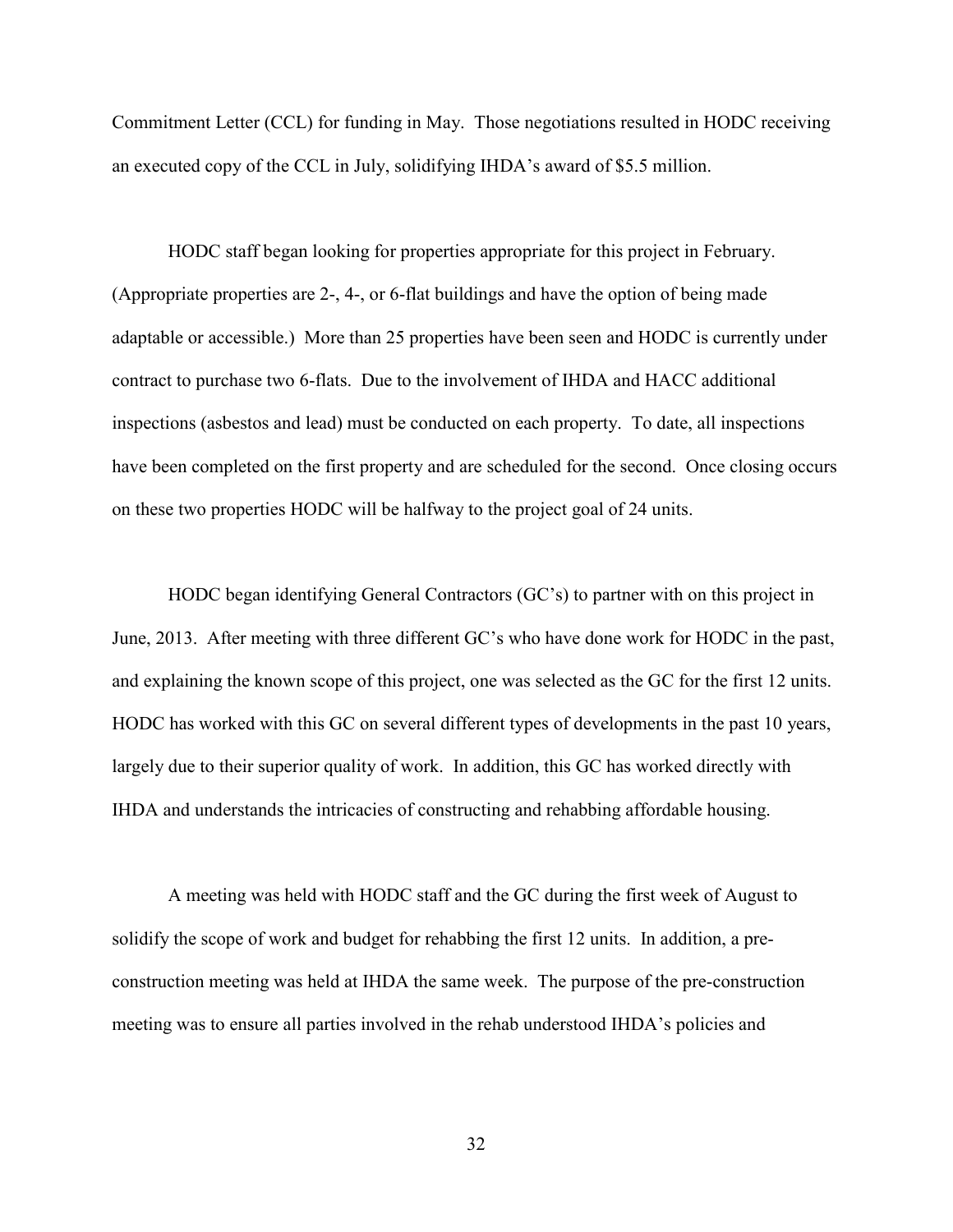procedures, were aware of how to correctly request a draw and had an opportunity ask questions and clear up any misunderstandings or misconceptions.

 HODC must have Builder's Risk insurance for the duration of the rehab on the 24 units. In anticipation of beginning rehab work in September, HODC's insurance company has been contacted and they have begun the process of issuing the required insurance certificates.

 The search for appropriate properties for this project is an ongoing activity. HODC staff looked at several properties while simultaneously working on the above activities and will continue to do so until 24 units have been purchased.

 *Refer tenants who are not yet linked to a social service agency to three local social service agencies that are capable of providing supportive services.* To date, HODC has met with representatives from one social service agency in the project's service area. During the meeting an overview of the project was discussed as well as HODC's expectations regarding responsiveness to tenant's needs and availability of case management staff. The staff from the social service agency expressed interest in partnering with HODC on this project.

 It was HODC's intention to have three signed MOU's in place by this date. However, this is a new project and all the details have yet to be determined regarding how many tenants involved in the class action lawsuits may live in one building and whose responsibility it is to provide linkages for supportive services. HODC is currently researching whether more than one person from a particular class action lawsuit may live in the same building and, if so, what the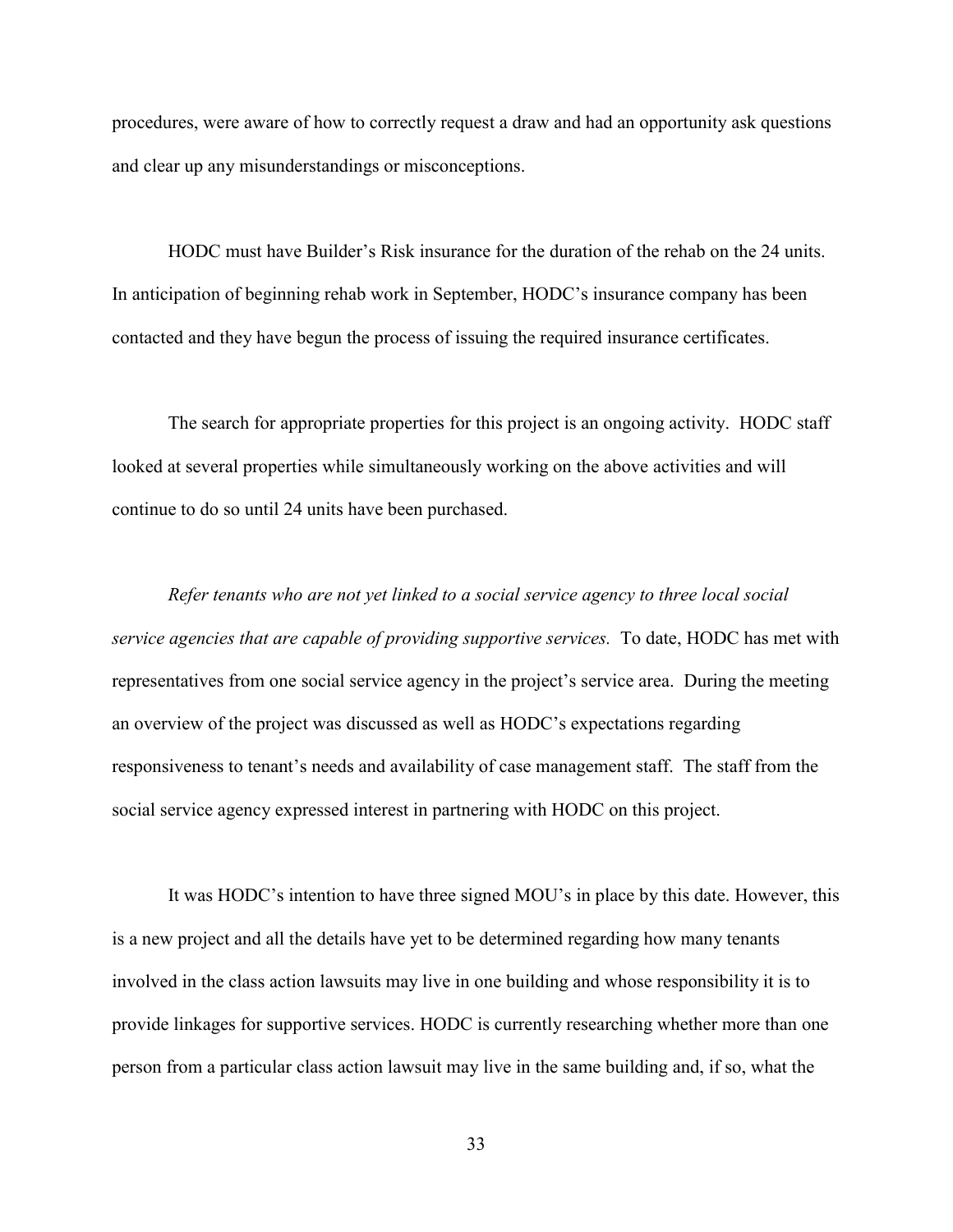allowable percentage is. The result of that research will directly affect the number of agencies HODC partners with to provide services to tenants. Each individual moving out of an institution or nursing home will already be linked to services and those services will continue being provided by the same agency after the tenant moves. Therefore, HODC will not need to provide referrals for supportive services to all tenants and might only need to partner with one or two local social service agencies in order to adequately meet the needs of the tenants.

#### *Provide property management which includes timely, appropriate and effective*

*responses to tenant needs.* To date there has been no progress made on this short-term outcome. Upon completion of unit rehab and unit lease-up HODC will immediately begin implementation of activities for short-term outcome attainment.

## VII. Evaluation

# A. Evaluation Variables and Indicators

 Evaluation of the North Suburban Permanent Supportive Housing Project will focus on the following short-term outcomes and corresponding indicators and variables: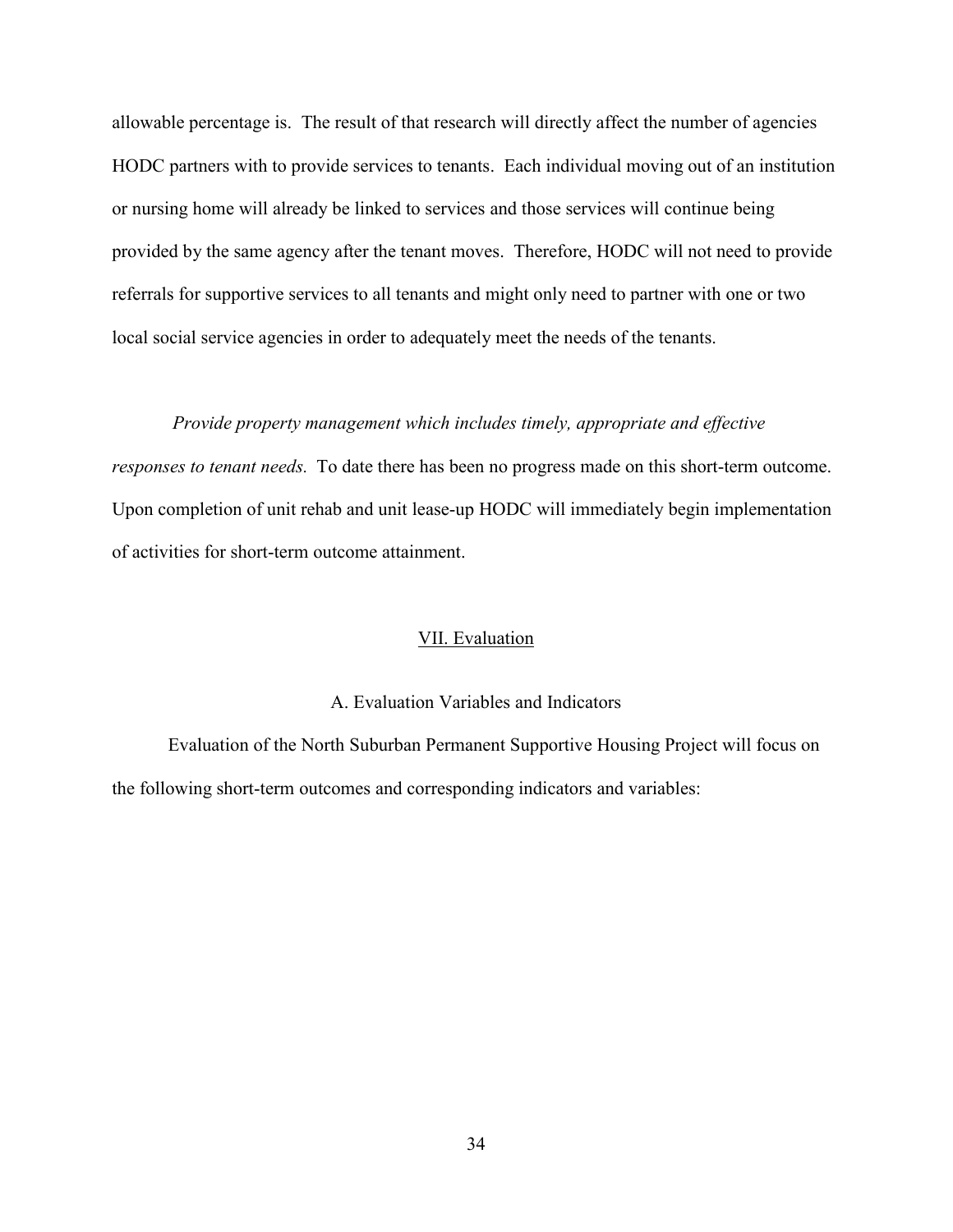| <b>Short-term Outcome</b>       | <b>Questions to Derive Change</b> | <b>Measurement Variables</b>     |
|---------------------------------|-----------------------------------|----------------------------------|
| STO 1: Acquire and rehab a      | -How many times did the           | -Frequency of inclement weather  |
| combination of 2-flat, 4-flat,  | rehab schedule change on the      | -Number of times a task couldn't |
| and 6-flat buildings totaling   | first building?                   | be completed because a more      |
| 24 units.                       |                                   | serious related issue was        |
|                                 |                                   | identified.                      |
|                                 |                                   | -Occurrences of asking IHDA to   |
|                                 |                                   | approve a change order.          |
|                                 |                                   | -Frequency of inclement weather  |
|                                 | -How many times did the           | -Number of times a task couldn't |
|                                 | rehab schedule change on each     | be completed because a more      |
|                                 | subsequent building?              | serious related issue was        |
|                                 |                                   | identified.                      |
|                                 |                                   | -Occurrences of asking IHDA to   |
|                                 |                                   | approve a change order.          |
| <b>STO 2:</b> Refer tenants who | After 6 months in permanent       | -Number of tenants receiving     |
| are not yet linked to a social  | supportive housing how many       | supportive services.             |
| service agency to three local   | tenants are receiving needed      | -Various supportive services     |
| social service agencies that    | supportive services?              | being provided.                  |
| are capable of providing        |                                   |                                  |
| supportive services.            |                                   |                                  |
| STO 3: Provide property         | -After 3 months of living in      | -Property maintenance staff      |
| management which includes       | this housing development what     | response time.                   |
| timely, appropriate and         | is the level of tenant            | -Promptness of property          |
| effective responses to tenant   | satisfaction with the property    | maintenance staff.               |
| needs.                          | maintenance staff?                | -Number of visits required by    |
|                                 |                                   | property maintenance staff to    |
|                                 |                                   | correct a single issue.          |
|                                 |                                   |                                  |
|                                 |                                   |                                  |

*Figure 5*. Evaluation variables and indicators matrix

# B. Data Gathering Methods, Tools, Forms

All data gathered for short-term outcomes will be collected by written survey. Surveys

related to short-term outcomes 1 and 2 will be accompanied by written directions. The short-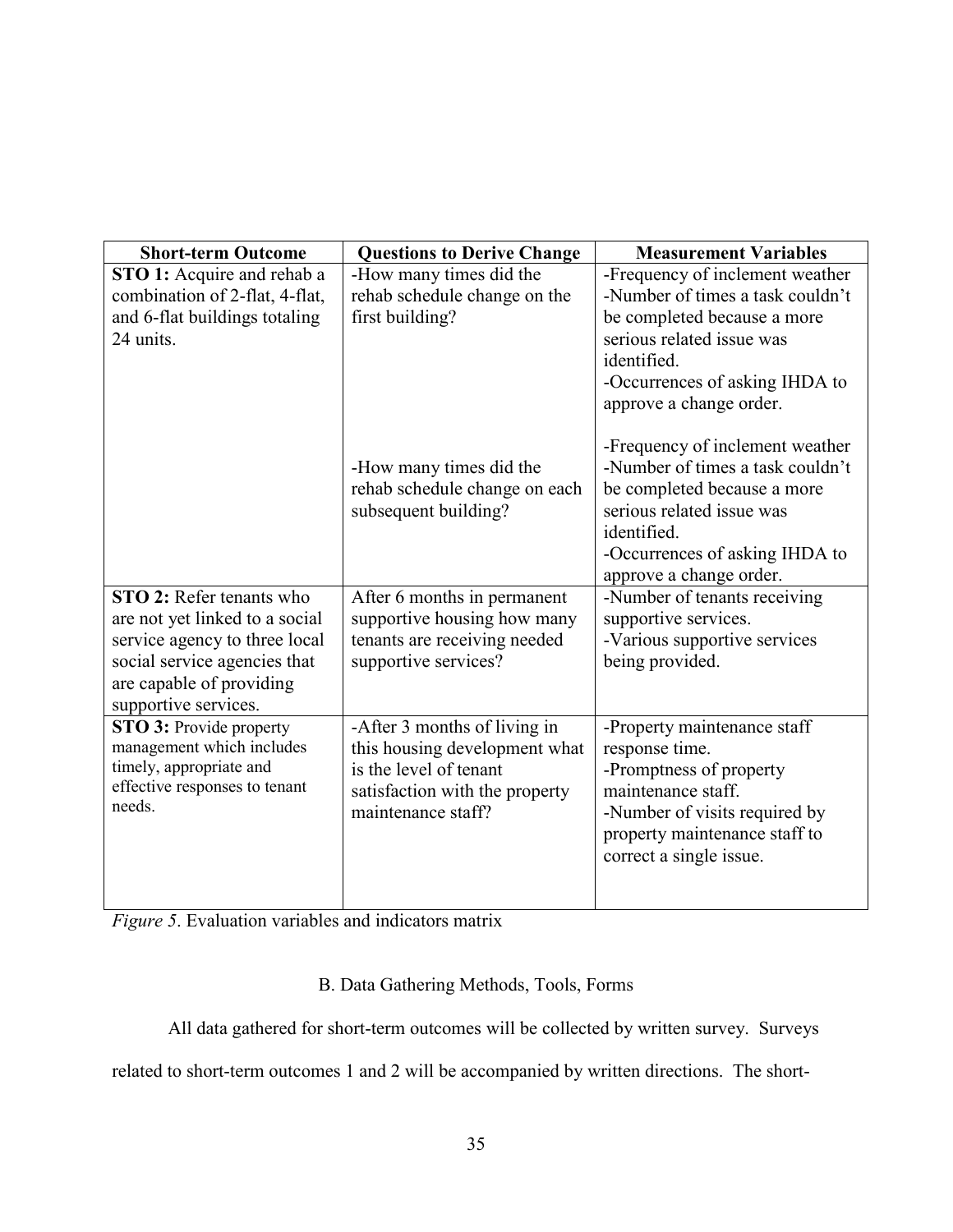term outcome 1 survey will utilize a multiple choice format. Tenants will answer questions related to short-term outcome 2 by selecting from a range of options. All surveys and instructions will be designed by HODC's Associate Director. In order to collect the most accurate information possible, tenants with literacy, vision and/or comprehension issues will be encouraged to complete the surveys with the assistance of the service provider. HODC's Property Manager will distribute surveys to all 24 tenants following the evaluation schedule outlined below. Tenants will have the option to mail the surveys back to the HODC office or contact HODC's Property Manager to personally collect the surveys.

 Short-term outcome 3 will be evaluated by written surveys and will be designed by HODC's Associate Director. These surveys will be distributed by HODC's Associate Director, delivered in person, following the evaluation schedule outlined below. HODC's Housing Developer will be responsible for completing the surveys associated with short-term outcome 3. These surveys will be designed with a combination of yes/no questions and open-ended, short answer questions.

#### C. Data Analysis

 Data analysis on short-term outcome 1 and short-term outcome 2 will be conducted by HODC's Associate Director. The data collected for short-term outcome 1 will be used to determine social return on investment. This information will be used to determine the necessity of this type of housing program and will be included in grant applications to various funders when developing additional permanent supportive housing. Data collected related to short-term outcome 2 will be analyzed for the purpose of cost-effectiveness analysis. Comparing the cost of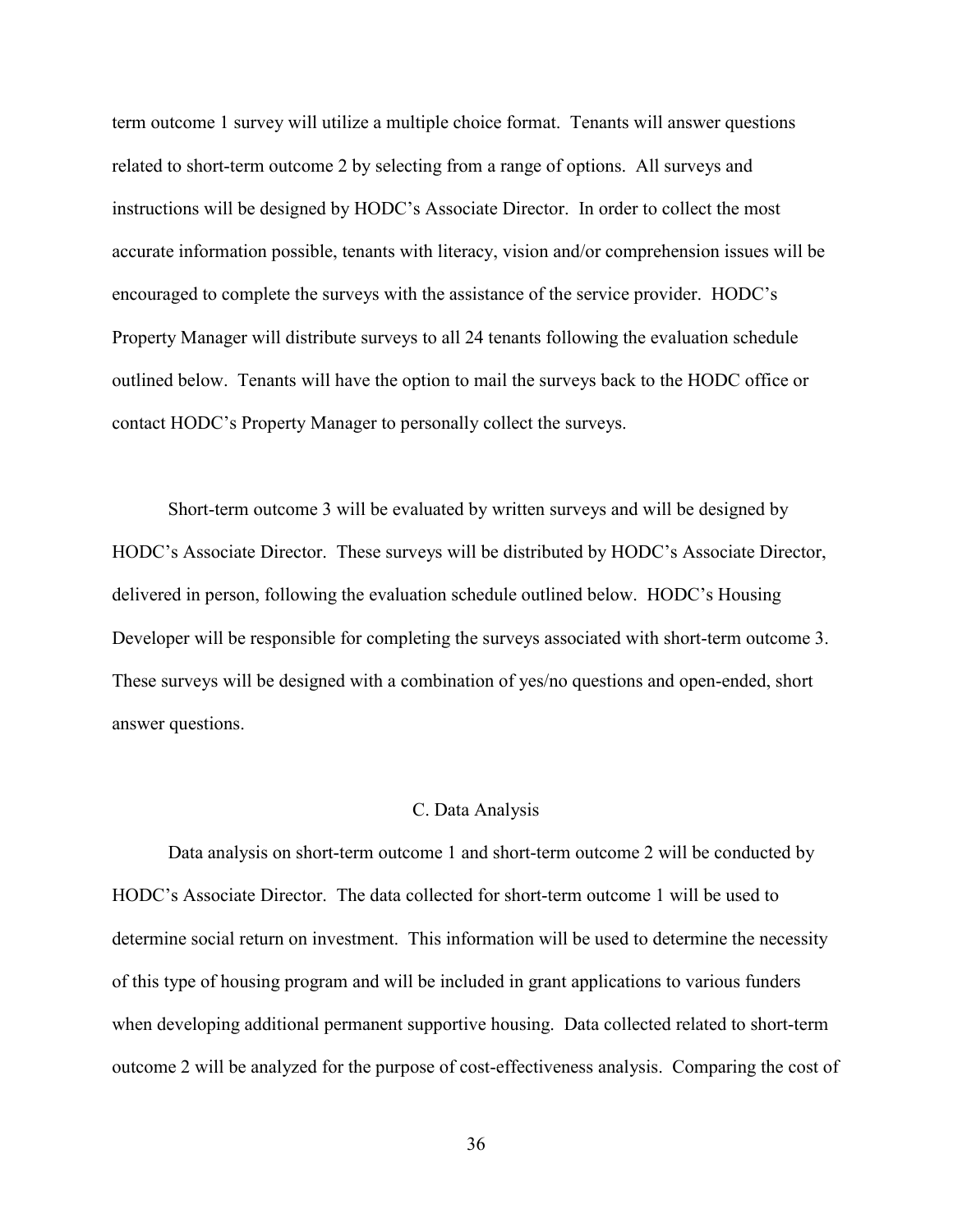property maintenance staff with the promptness of responding to a maintenance request and number of visits required to correct an issue will allow HODC to determine if changes need to be made in its property management/maintenance program. In addition, data collected regarding to the responsible behavior of the tenant will be analyzed for social return on investment.

 HODC's Executive Director will analyze data collected on short-term outcome 3 for costeffective analysis. As a housing developer, HODC works with several different contractors on various types of housing developments. Analyzing this data for cost-effectiveness will allow HODC to have a clear understanding of which contractors operate most efficiently and to create a preferred list of contractor to work with in the future.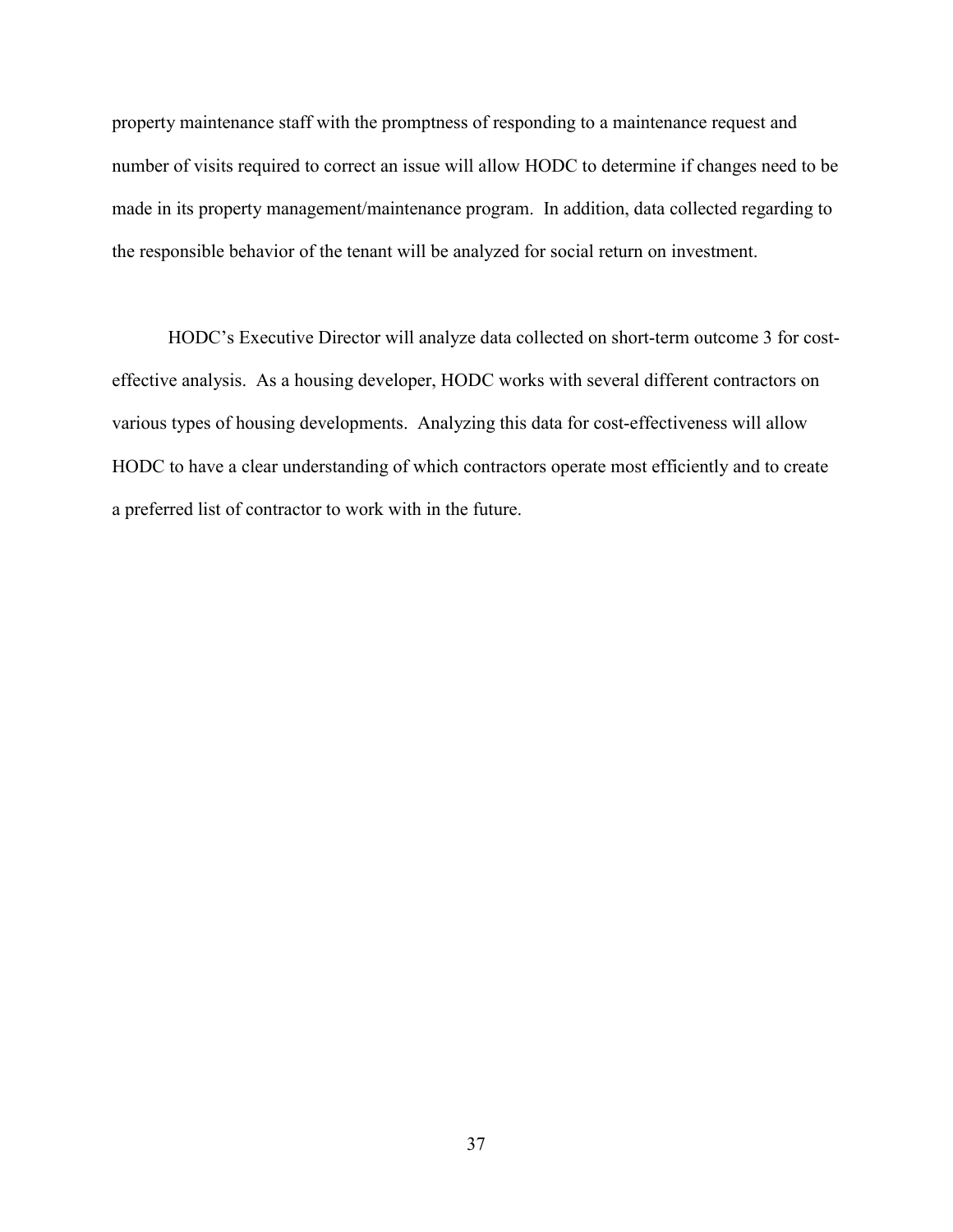# D. Evaluation Team/Tasks

The HODC staff that will be involved in the evaluation of this project are:

| <b>Short-term Outcome 1</b> |                                            |
|-----------------------------|--------------------------------------------|
| Team                        | <b>Tasks</b>                               |
| -HODC Associate Director    | -Create survey tool, analyze data          |
| -HODC Property Manager      | -Distribute and collect surveys            |
| -HODC Tenants               | -Complete survey                           |
| -Social Service Provider    | -Assist tenants with completion of surveys |
| <b>Short-term Outcome 2</b> |                                            |
|                             |                                            |
| <b>Team</b>                 | <b>Tasks</b>                               |
| -HODC Associate Director    | -Create survey tool, analyze data          |
| -HODC Property Manager      | -Distribute and collect surveys            |
| -HODC Tenants               | -Complete surveys                          |
| <b>Short-term Outcome 3</b> |                                            |
|                             |                                            |
| Team                        | <b>Tasks</b>                               |
| -HODC Executive Director    | -Analyze data                              |
| -HODC Associate Director    | -Create evaluation tool                    |
| -HODC Housing Developer     | -Complete evaluation                       |

*Figure 6*. Evaluation team and tasks

# E. Evaluation Schedule

 Each tenant will be evaluated as to whether they are receiving needed supportive services 6 months after move-in. The same schedule will be followed when evaluating level of tenant satisfaction with HODC's property maintenance staff and assessing whether tenants are exhibiting responsible behaviors. In each case the tenant will be given 2 weeks to complete a written survey.

 HODC will evaluate the number of times the rehab schedule was changed on the first building one month after rehab is complete. Each subsequent building will follow the same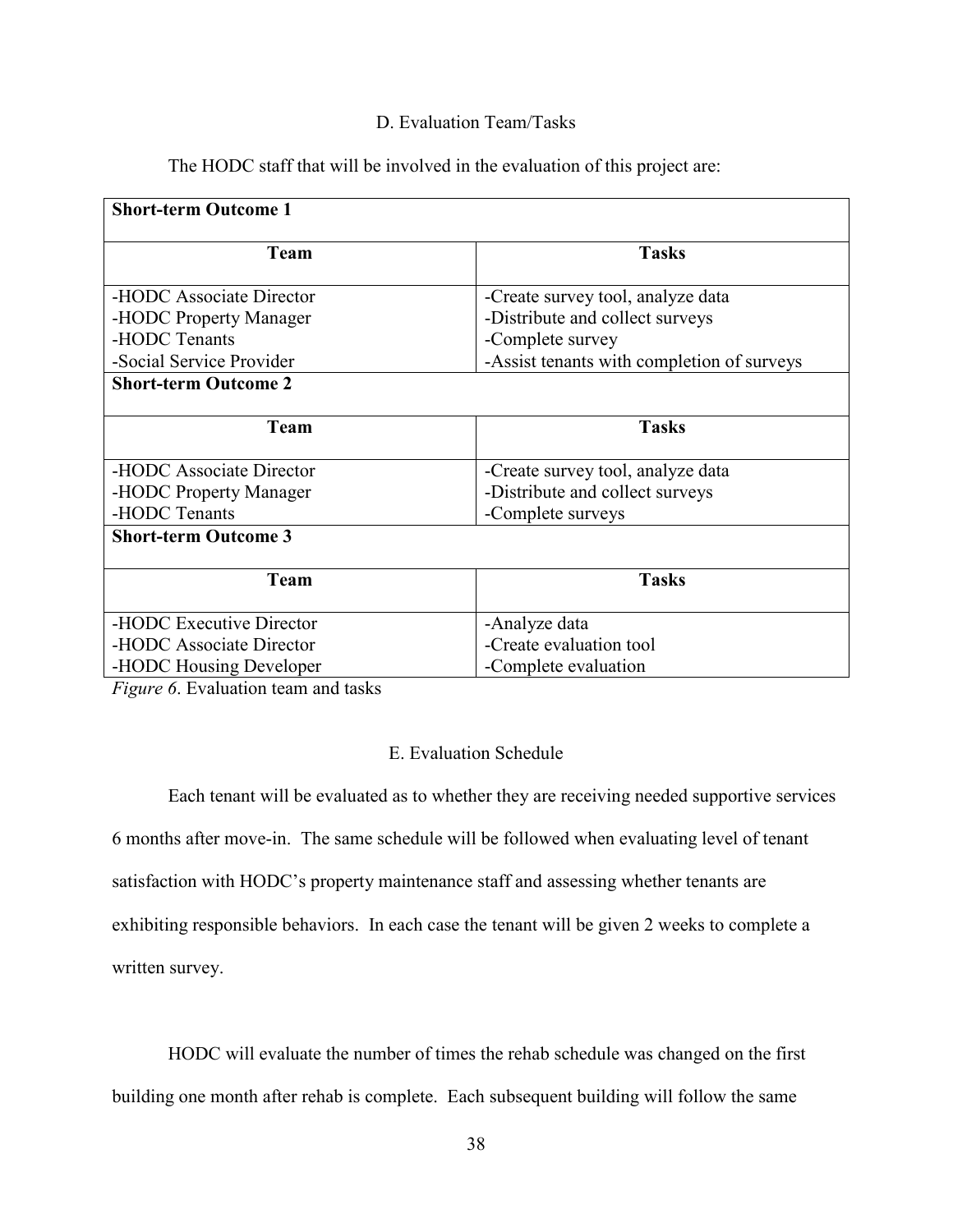evaluation schedule. As each subsequent building is evaluated, the results will be compared to the first completed building in order to determine whether the development team has the capacity to identify patterns and take proactive measures to lessen the number of changes required.

#### VII. Sustainability

## A. Sustainability Element

 The North Suburban Permanent Supportive Housing Project includes the following sustainability elements:

#### Financial

 Development for the North Suburban Permanent Supportive Housing Project is being financed by IHDA. HODC has received both grant funds as well as a loan in order to complete development of this project. In order to be sustainable, HODC must collect enough rent to cover the operating costs of the buildings as well as to contribute to the salaries of the property manager and maintenance staff. During the lease-up phase HODC will cover any outstanding costs from its' general operating fund. Upon full lease-up and release of the developer fee from IHDA the project will reimburse HODC for covering those costs.

#### Political

 The affordable permanent supportive housing units for this project are located in two northern Chicago suburbs. Many communities are against any kind of affordable housing and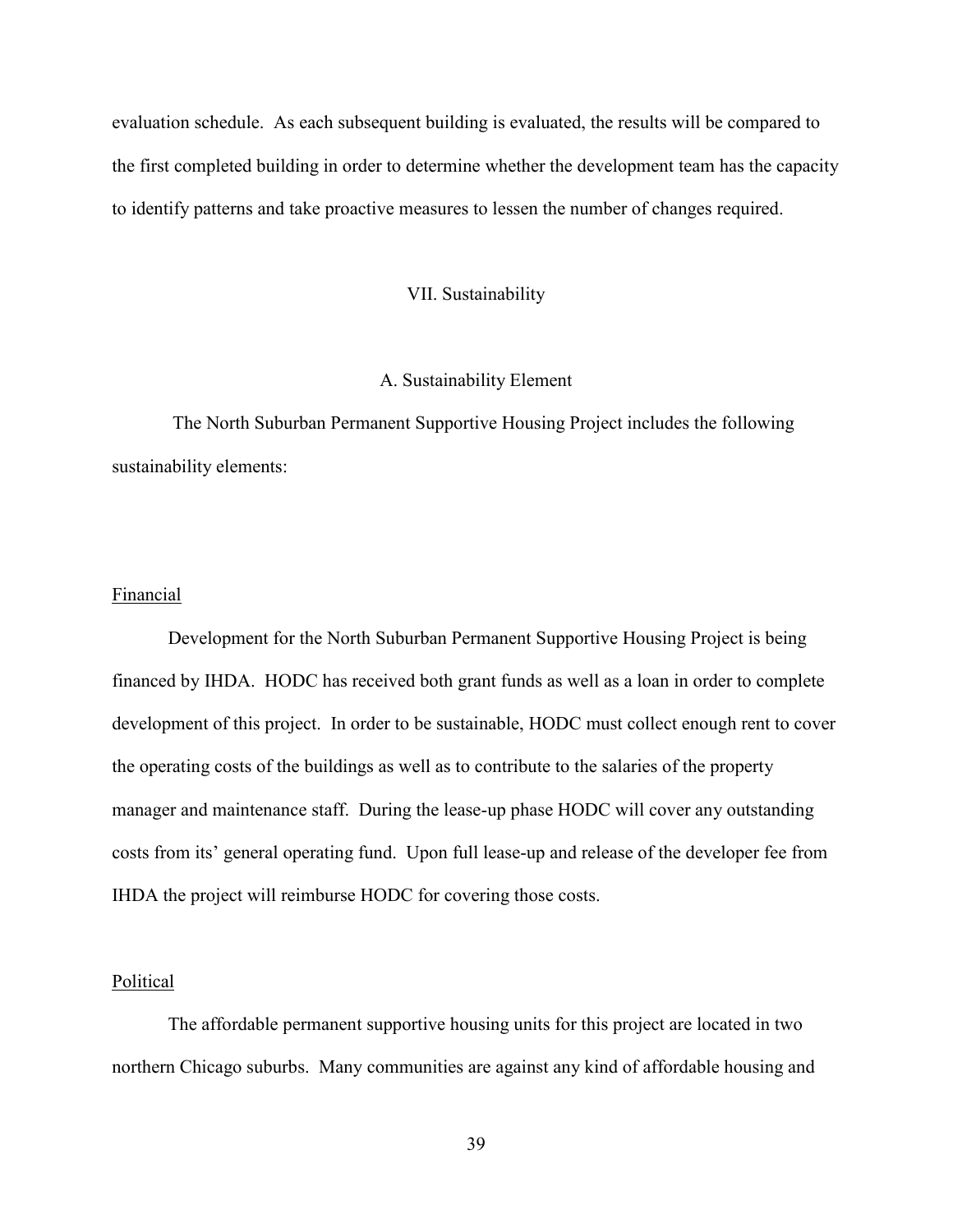maintaining the properties responsibly and providing needed social services to tenants to allow them to assimilate into the community will positively impact HODC's ability to continue to work in these suburbs. When community members and politicians experience affordable housing in a positive manner the chances of developing additional affordable housing increases. This same idea holds true in relation to IHDA; each successful development HODC completes increases the chance of being selected to receive funding again in the future.

## Social

 All 24 units in this development are to be occupied by low or very low income individuals with physical/developmental disabilities and/or mental illness. In order to make this project sustainable from a social perspective, there must be an adequate number of potential tenants who are interested in, and qualify for, this type of housing to continue filling units as they become vacant. Also, the majority of the individuals living in this housing development will be moving from nursing homes or institutionalized housing and will not have lived independently and in the community at-large for quite some time. Creating a network whereby these individuals can appropriately assimilate into the community will have a positive social impact and create a blueprint for developing more permanent supportive housing as the need arises.

#### B. Sustainability Plan

 In order for this project to sustain long-term viability, HODC has incorporated the following elements: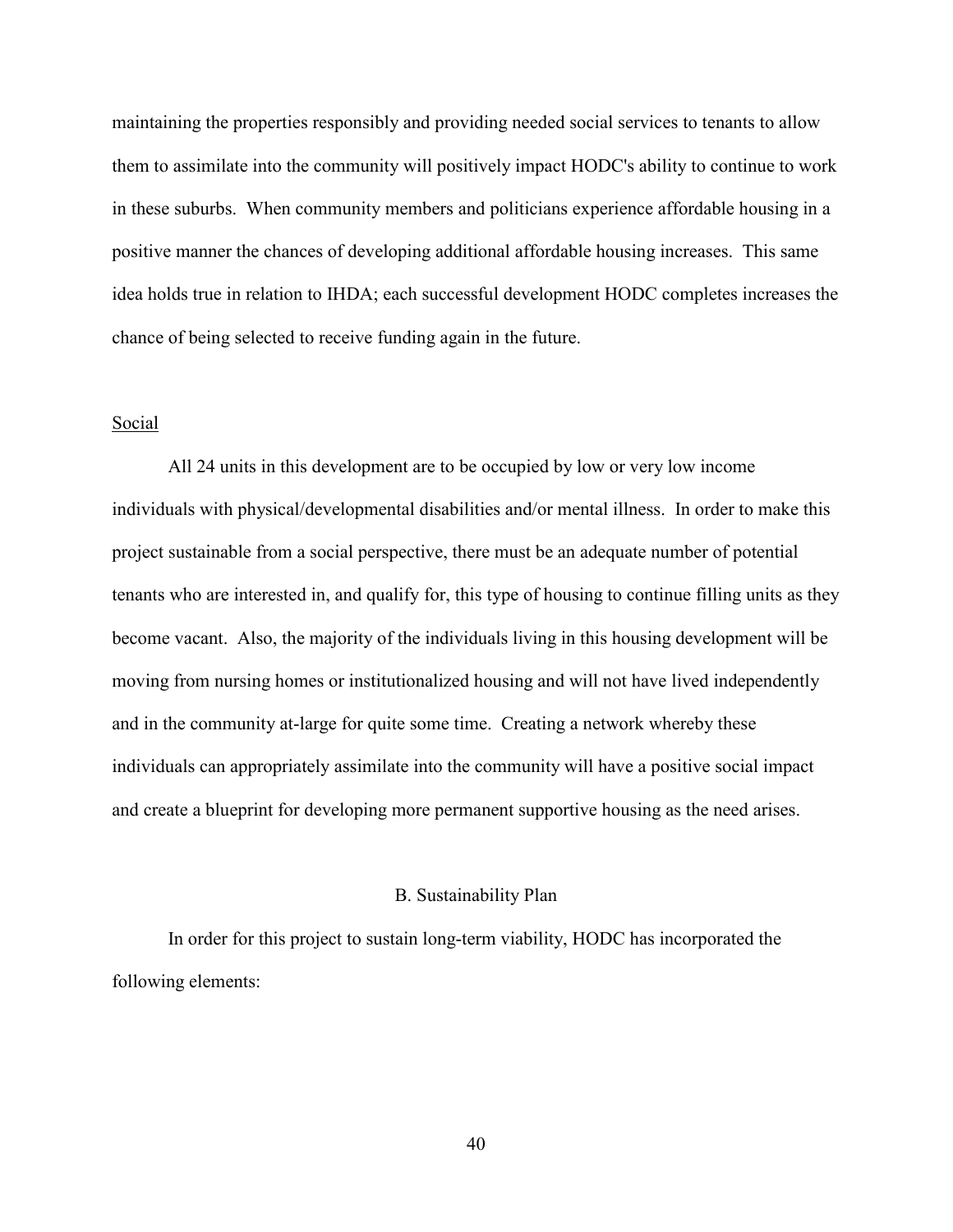#### Financial

 HODC has been awarded 24 project-based housing choice vouchers for this housing development. The use of the housing choice vouchers increases the affordability of rent for tenants allowing them to only pay 30% of their income for rent with the remainder of the rent being subsidized by Cook County. This will ensure that, if the tenant is unable to pay their rent at any point in time, HODC will collect at least a portion of the total rent amount and be able to cover the cost of building operations.

## Political

 Through the development process HODC has created relationships with municipal community economic staff. Once this project is complete, HODC will hold a ribbon cutting/open house inviting municipal staff, as well as staff from IHDA and HACC, to see the results of their support. Being able to demonstrate HODC's professionalism and competence in completing developments is a critical component to political sustainability, not only for this housing development but for future development opportunities.

## Social

 The State of Illinois has a referral network that was established specifically to address the issue of housing individuals who are impacted by the Consent Decrees. Landlords that are providing permanent supportive housing can contact the referral network in order to receive names of potential tenants. In addition, HODC has existing working relationships with social service agencies that serve clients who qualify for permanent supportive housing and can be a resource for potential tenants.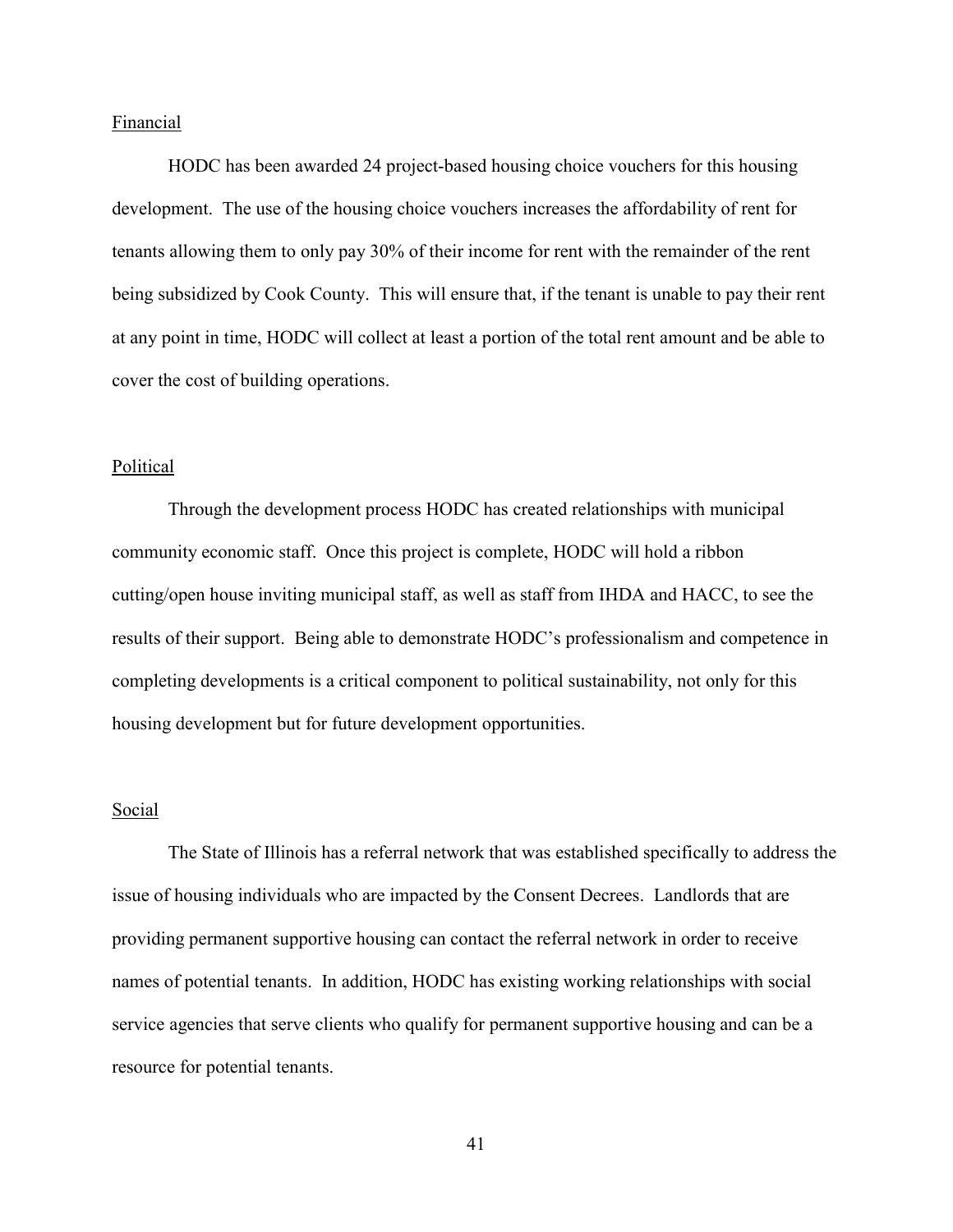HODC will work with local social service agencies to link tenants with case workers who can provide needed services. This will assist with assimilation into the community and provide a safe environment for the tenants to learn how to live independently and be responsible residents. HODC hopes to hire a full-time social worker within the next three years which would provide an additional resource for meeting tenant's needs. Specifically, HODC is looking to have the capacity to provide services 24 hours a day as needed; hiring a social worker who is solely responsible for supplementing existing services will allow that to become a reality.

#### IX. Results

*Short-term outcome 1: Acquire and rehab a combination of 2-flat, 4-flat and 6-flat buildings totaling 24 units.* Significant progress has been made toward completing all activities and outputs related to short-term outcome 1. HODC is actively pursuing the purchase of foreclosed properties in the Village of Skokie. One 6-flat building was purchased in September, 2013 and HODC is under contract to purchase one additional building before the end of 2013. Contacting the Village of Skokie's Property Standards Supervisor and securing the services of a Real Estate Broker has significantly impacted HODC's ability to successfully acquire units for this development. HODC has acquired twenty-five percent of the total required units. While HODC has identified the parties required to close with IHDA as well as each property, and has engaged a contractor to rehab each unit, the rehab work has not yet begun.

 Working with the Village of Skokie to identify foreclosed properties appropriate for this project has resulted in developing local political support for the work of HODC. Another realized positive outcome is the result of a negative circumstance. IHDA implemented new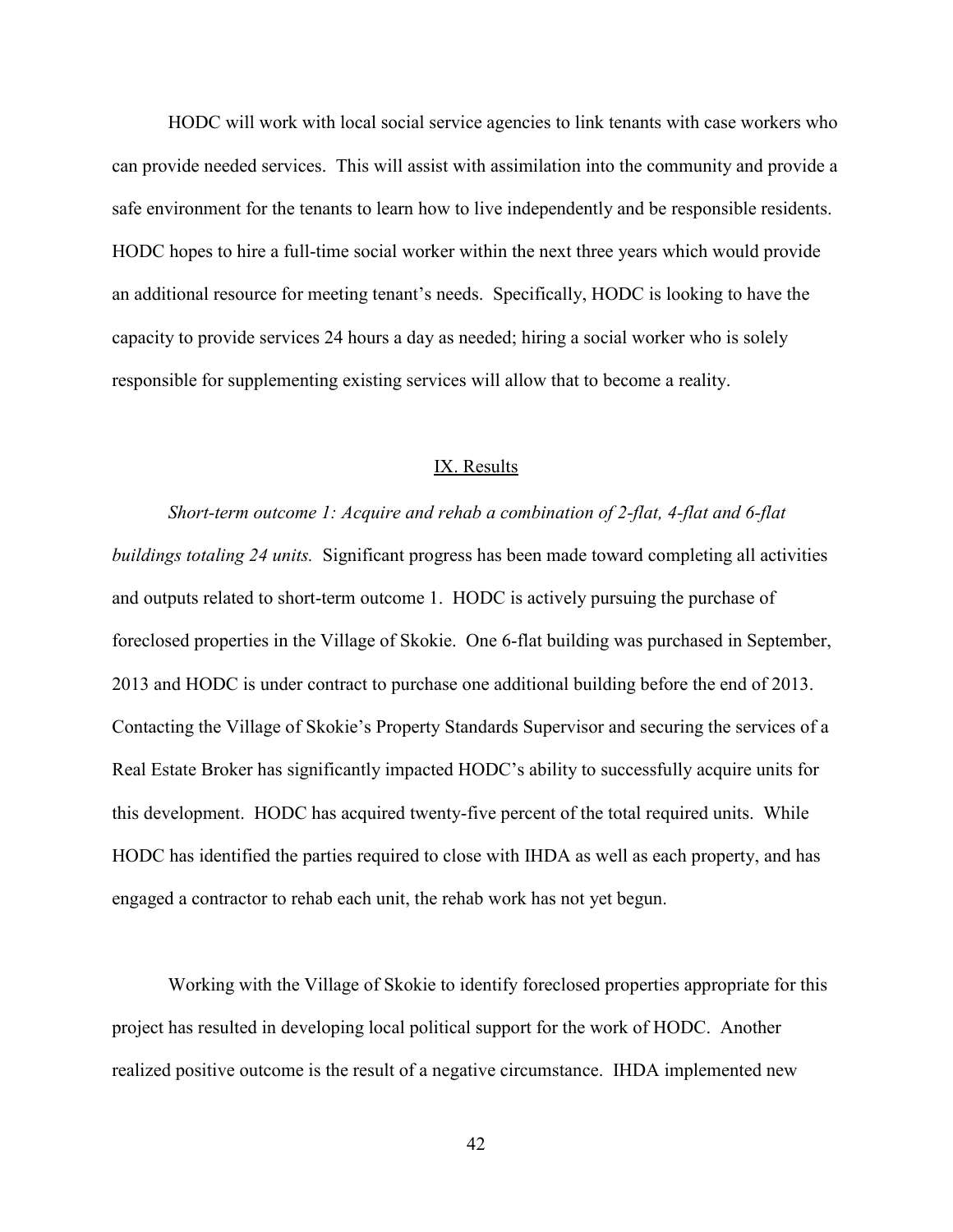program restrictions shortly before HODC was to close on both IHDA funds and the first property, resulting in a request for an extension to close. As a result, the team of professionals working on both closings on behalf of HODC worked through the complications in order to successfully close on the first property. This creates a team that HODC can trust to do what is in the organization's best interest.

 Due to the long-term nature of this project, attainment of the short-term outcomes occurs over a longer period of time. Completion of all activities outlined in the Logic Model, as well as the first of three outputs, has led to significant progress toward full attainment of short-term outcome 2. Incompletion of the remaining two outputs, acquiring all 24 units by March 2014 and completing unit rehab by September 2014, has contributed to non-attainment of this shortterm outcome.

 An important lesson learned relates to identifying all parties that are required to close with IHDA as well as to close on each property. HODC engages two separate attorneys for this process; one to review documents and negotiate with IHDA and a second attorney to review documents and negotiate with the seller of the property. These two attorneys must work together due to a program requirement which mandates the IHDA closing and the closing for the first property occur on the same date. Another lesson learned is associated with engaging a contractor to conduct the rehab work on all the units. HODC will be working with a contractor that has built and rehabbed affordable housing in the past and is familiar with the type of program constraints when using funding from IHDA. Even with that experience, HODC staff has had to remind the contractor of the allowable parameters on more than one occasion and oversee each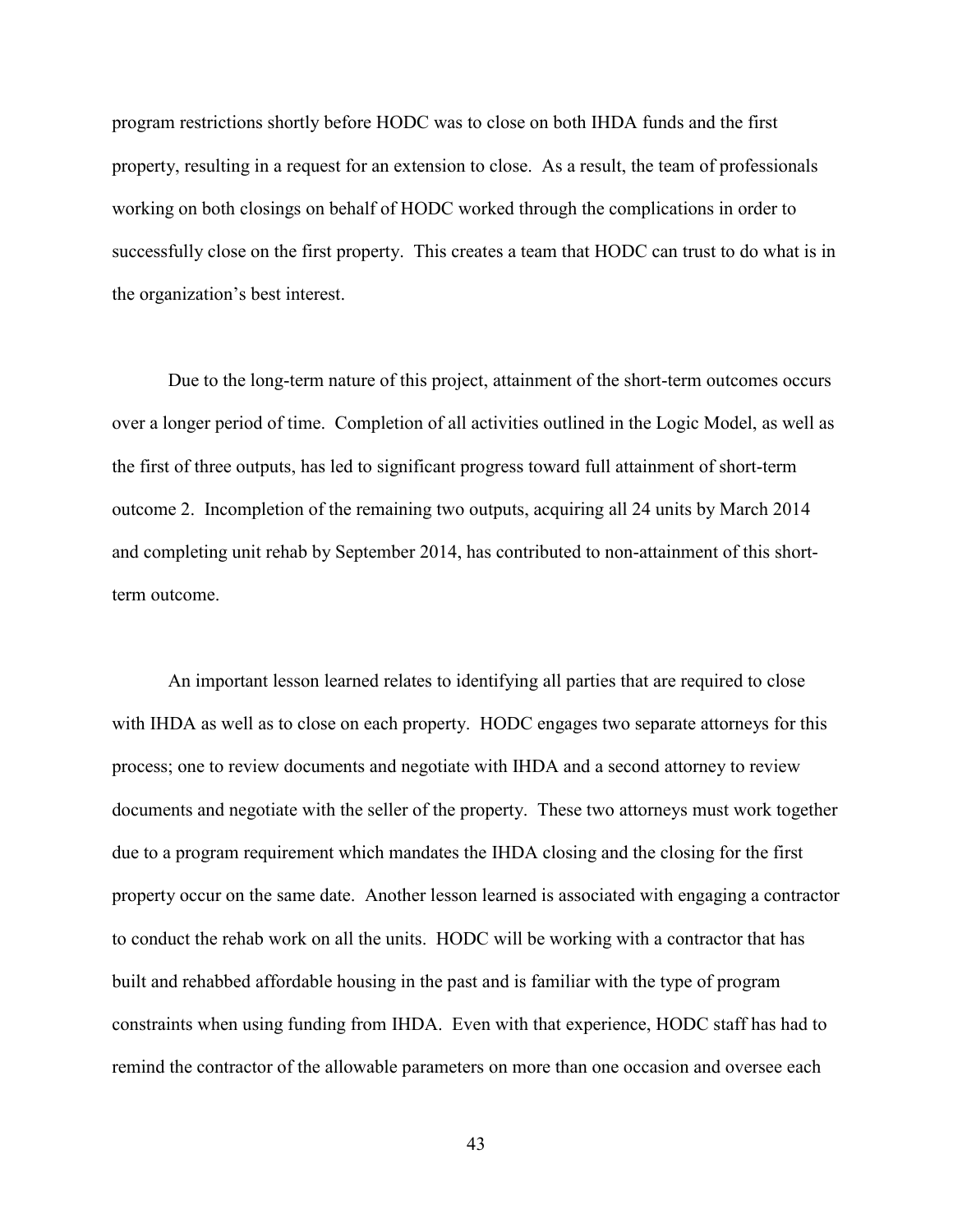aspect involved in the beginning of the rehab process. HODC will be closely monitoring all details of the rehab to ensure all program requirements are met.

 *Short-term outcome 2: Refer tenants who are not yet linked to a social service agency to three local social service agencies that are capable of providing supportive services.* The activities and outputs related to short-term outcome 2 have not yet been completed. HODC has been in contact with three local social service agencies in order to gauge interest regarding providing services to tenants in the North Suburban Permanent Supportive Housing development. After discussing the specifics of this PSH development each agency understands the expectations associated with agreeing to provide social services to residents. Discussing which agencies best fulfill the needs of the program with HODC's Executive Director and Property Manager has not occurred and Memorandums of Understanding have not yet been signed between HODC and the local social service agencies. Due to the fact that the units are not yet complete and there are no tenants currently living in the buildings, zero tenants have been linked to a social service agency.

Meeting with local social service agencies to discuss involvement with this project resulted in two overall positive outcomes for HODC and each individual agency. The meetings involved discussions regarding this project but, in each instance, began with discussing each organization's core mission. Most of the social service agencies serve clients who are in need of affordable housing and added HODC as a resource for their staff after learning more about the organization. HODC relies on a wait list to fill vacant units but occasionally the people on the list are unable to move and the units must be filled using other avenues. Meeting with the staff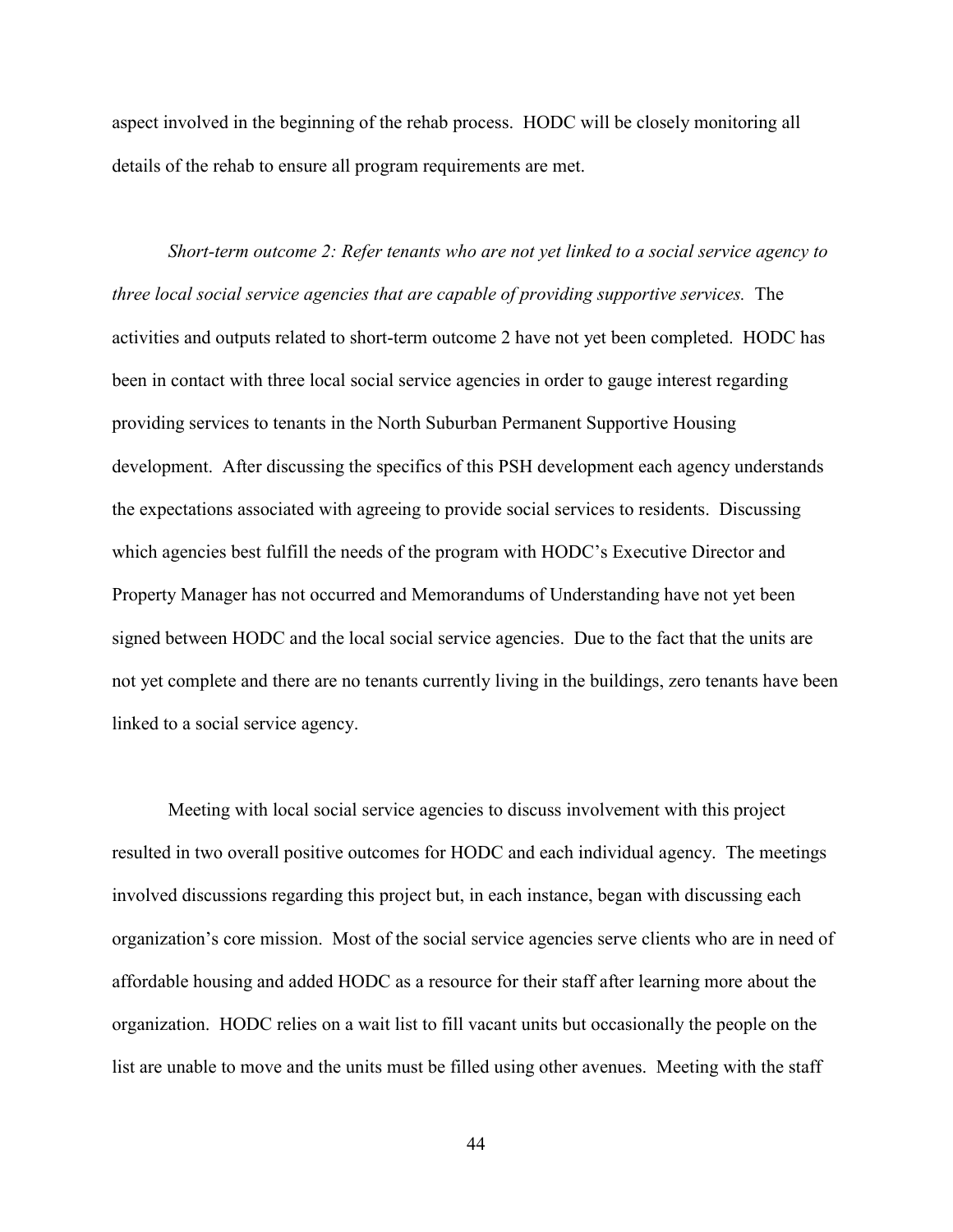of the local social service agencies provides HODC with a resource to tap into when vacancies need to be filled and the wait list has been exhausted.

 The activities and outputs for this short-term outcome have only been partially completed due to timing issues. Each activity and output outlined in the Logic Model is required to attain this short-term goal. Therefore, the short-term outcome of linking tenants to needed supportive services has not yet been attained.

 While attempting to schedule meetings with the local social service agencies it became apparent that finding mutually beneficial times for multiple staff members to coordinate their schedules in a short period of time would be a challenge. This can partially be attributed to the typical difficulties when trying to work with multiple schedules but also to the fact that the meetings were being scheduled in the summer months. Working around vacation schedules and shortened summer work hours made scheduling especially difficult.

*Short-term outcome 3: Provide property management which includes timely, appropriate and effective responses to tenant needs.* The activities and outputs associated with this shortterm outcome will not be attained until short-term outcome 1 is fully realized. As mentioned previously, due to the long-term nature of this project, the attainment of the short-term outcomes occur over a longer period of time.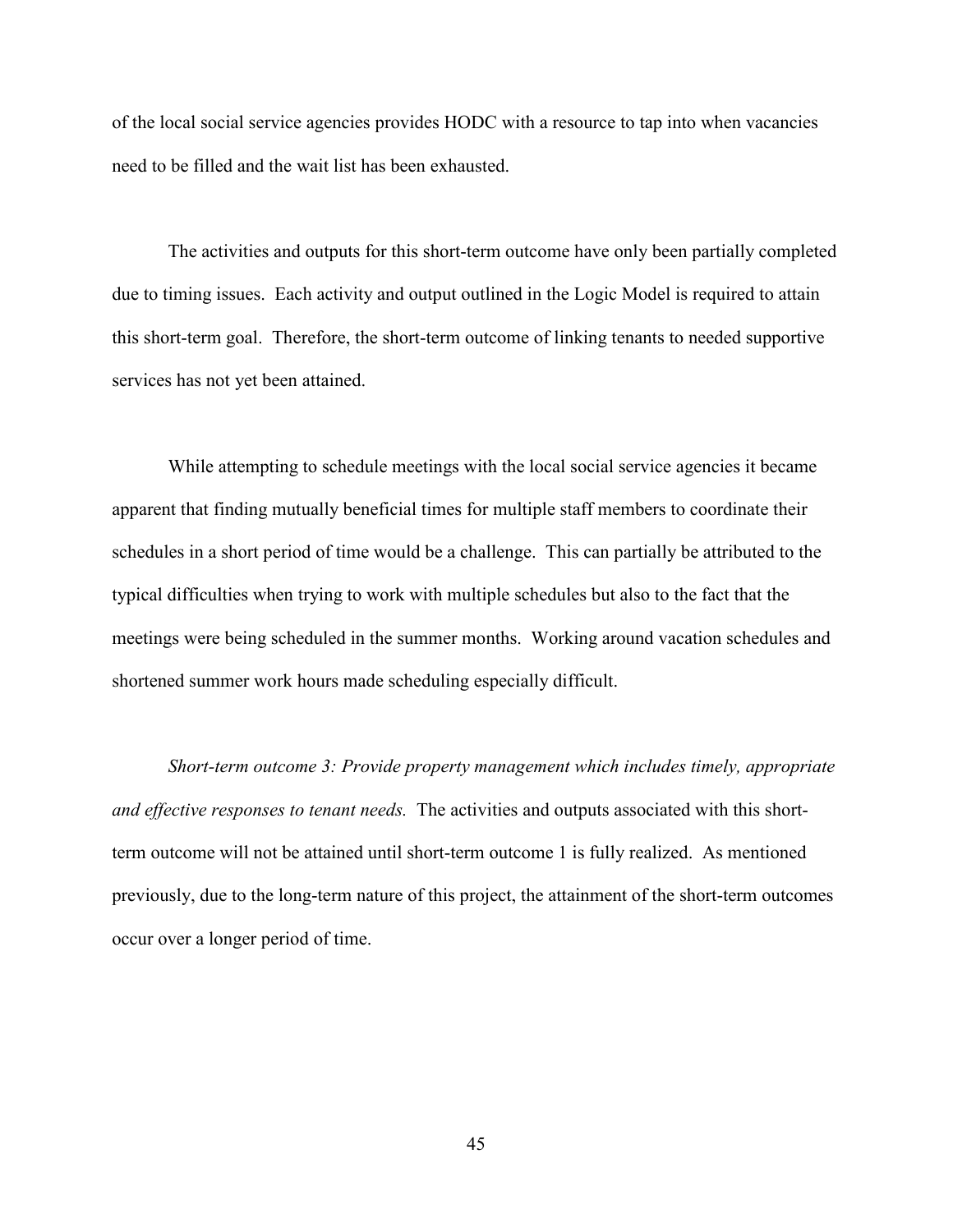#### X. Conclusions & Recommendations

#### A. Prospects of Attaining Intermediate and Long-Term Goals

 Acquiring and rehabbing a mix of 2-flat, 4-flat and 6-flat units will allow HODC to create affordable permanent supportive housing units that meet the needs of individuals with various physical/developmental disabilities and mental illnesses. HODC acquired the first 6 units in October 2013 and entered into contract to purchase an additional 4 units in December 2013. Steady progress toward attainment of this short-term outcome indicates high probability of attaining the intermediate outcome of managing 24 units of affordable permanent supportive housing. The eventual acquisition and rehab of all 24 units will provide an opportunity for individuals to live in a community-based housing environment, increasing their quality of life.

 All tenants living in this permanent supportive housing development will have a documented physical/developmental disability or mental illness. HODC has entered into partnership with one local social service agency to provide needed supportive services as partial attainment of short-term outcome 2. Full attainment of this short-term outcome will result in the provision of needed supportive services for each of the 24 tenants living in this development. Services provided may include, but will not be limited to, house visits to verify a tenant has taken his/her medication, assisting a tenant with bathing and dressing or providing one-on-one counseling. HODC's capacity to attain the intermediate outcome of managing 24 units of affordable permanent supportive housing is directly linked to the attainment of short-term outcome 2. With each tenant receiving needed supportive services from a local social service agency, HODC staff will be able to concentrate solely on the property management needs of the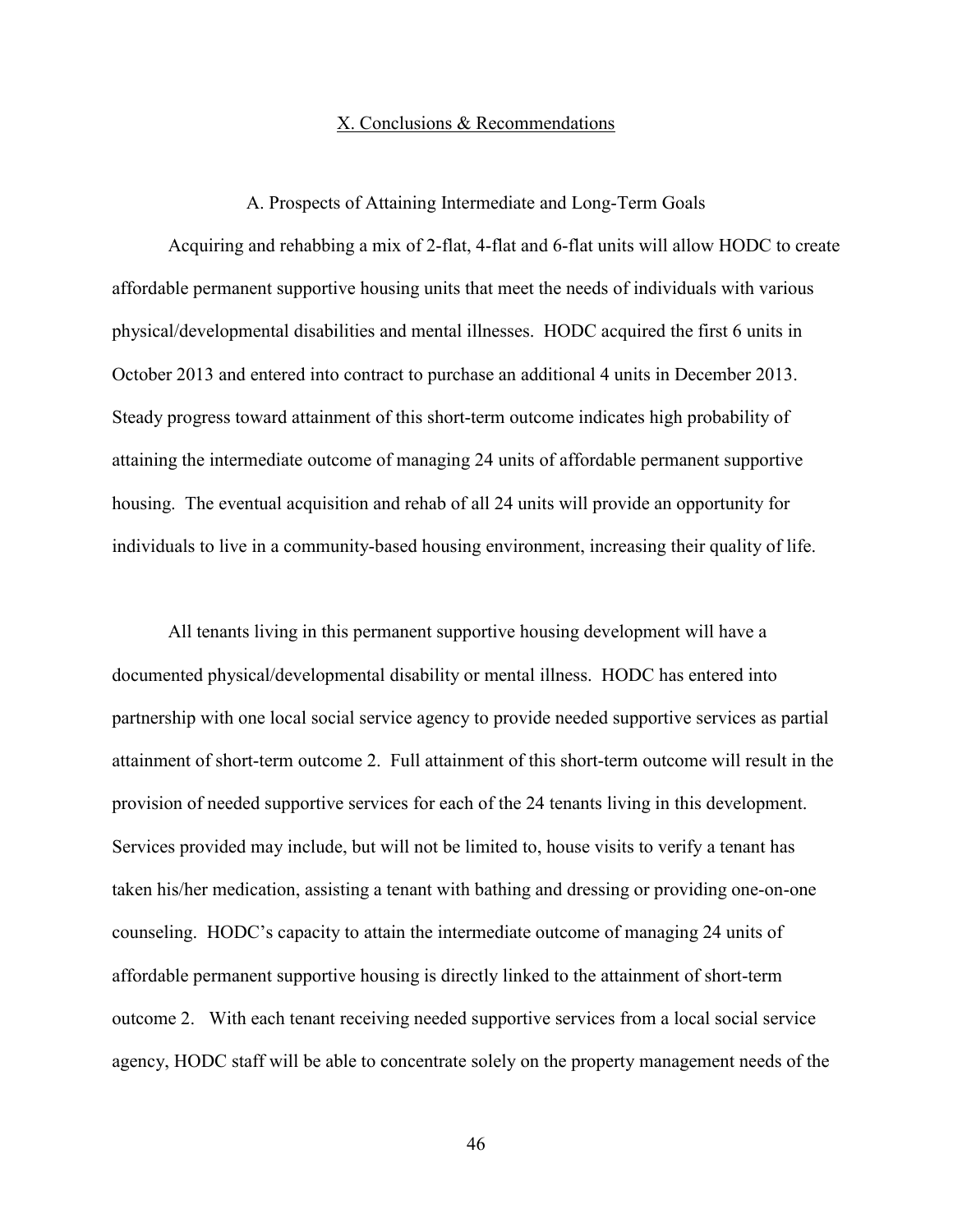tenant. Due to the fact that many of the tenants will be experiencing independent living for the first time, full attainment of short-term outcome 2 will contribute to each tenant successfully living independently in a community-based setting therefore increasing their quality of life.

 Providing property management which includes timely, appropriate and effective responses to tenant needs is part of the overall management strategy for these 24 permanent supportive housing units. Due to the fact that many of the tenants in this development will be living independently for the first time it will be critical for HODC property management staff to respond to maintenance repair requests and environmental concerns (noisy neighbors, slamming doors, smoking inside, etc.) in a prompt and sensitive manner. This will create a relationship of trust between the tenant and property management staff and create an environment that empowers the tenant to feel that they are in control of their circumstances. Managing these units in this fashion will contribute to increasing the tenant's quality of life in this community-based housing environment.

#### B. Personal Thoughts

 HODC has competent, reliable staff in every department of the organization. This was, and continues to be, a benefit while working on this project. Tasks delegated to HODC's Housing Developer have been completed correctly and promptly. When there were financial questions that needed to be answered the Finance Manager had the information I needed ready and available. Finally, because this was my first experience being intimately involved with the actual development of housing, HODC's Executive Director was available to answer any questions I had. Tremendous progress has been made toward attaining the long-term goal of this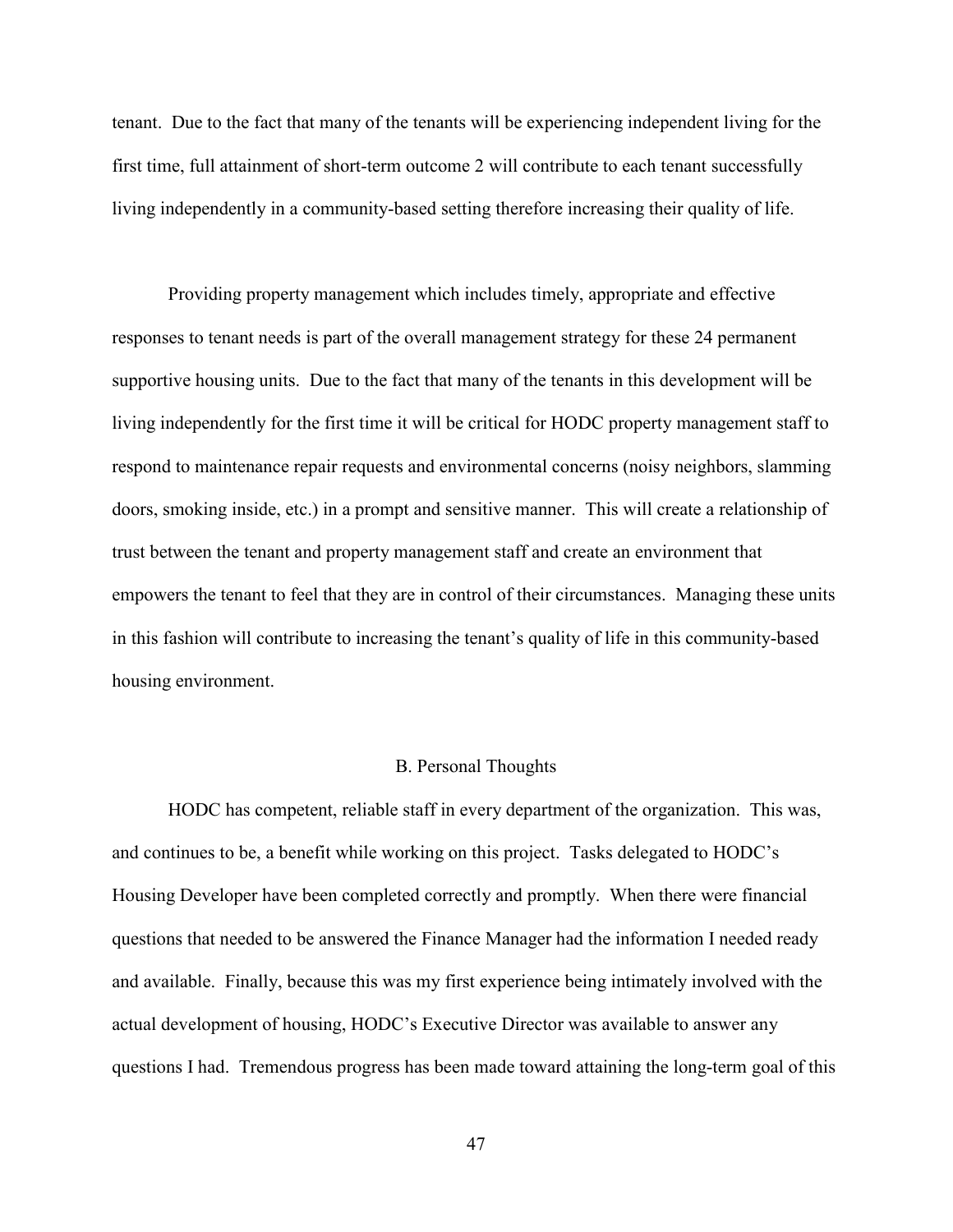project and that is due to the work of HODC staff as a team. If the situation would have been different, and I would have attempted to do all the work alone, the project would be much farther behind.

 Throughout my career I have preferred a team approach when working on any large project and that preference was confirmed through this experience. I am comfortable creating a vision, directing a work group and following up on completion of tasks. However, in the midst of that, I prefer to work with a group that is collaborative; one where people can discuss ideas and help each other problem solve when issues arise. The team working on this particular project had an understanding of the importance surrounding the development of permanent supportive housing from the beginning; this meant they were invested in the project and dedicated to its success. There was no need for me to refocus people's attention and energy's, it was the best possible situation for working on a project of this size.

 The monitoring, reporting and evaluation presented a personal challenge. HODC conducts monitoring and reporting on many different developments but the structure for those processes are pre-determined by the funding organization. In this case, creating processes and documents for monitoring, reporting and evaluation from scratch was a learning experience for me. Overall the experience was positive and will be useful in the future. There are two additional projects HODC is implementing from the ground up, not related to housing development, and the strategies I have learned regarding project planning, implementation and evaluation will be relevant to the development of the new projects.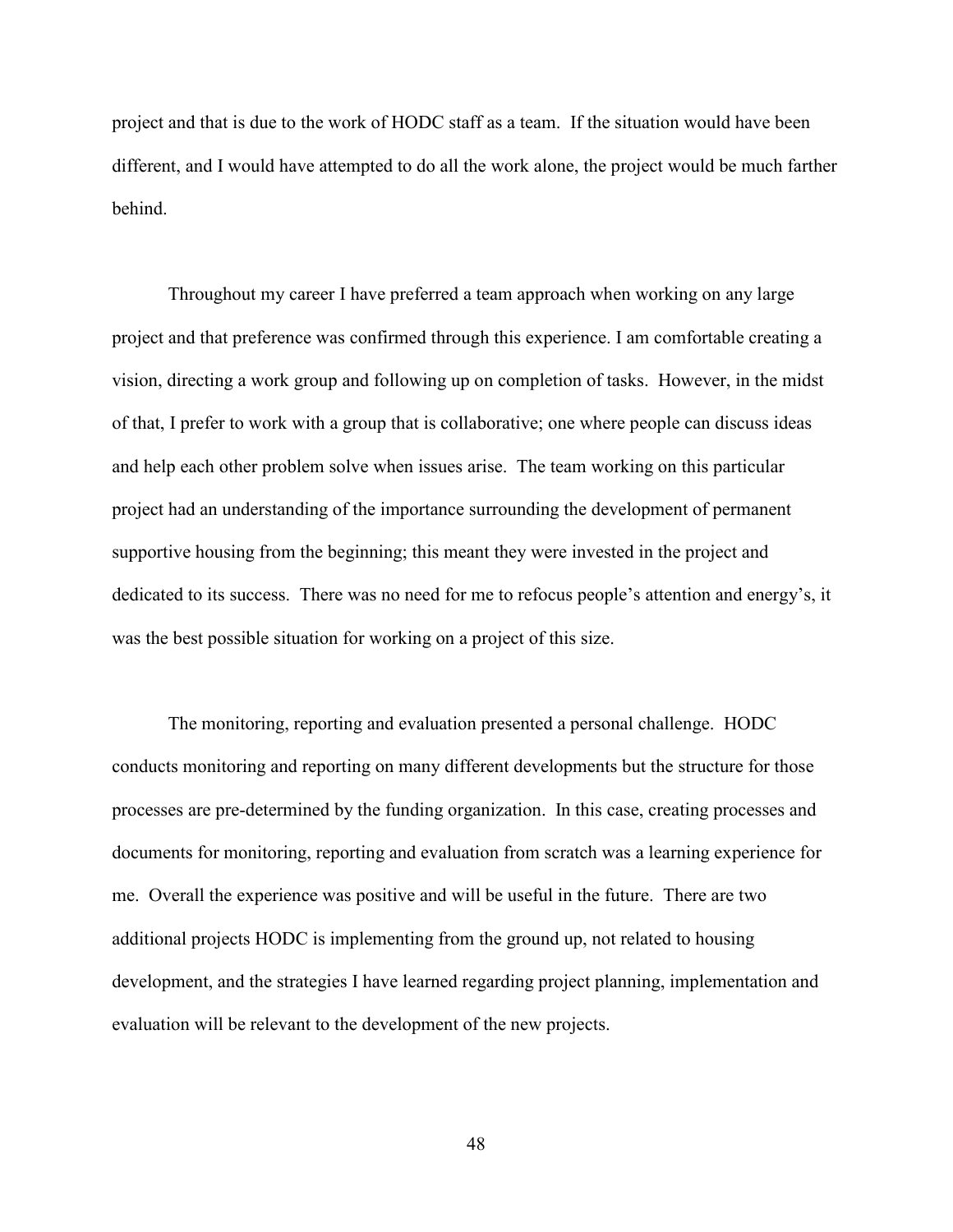As a Community Economic Development practitioner this process has helped me better understand and define my role as it relates to developing affordable housing. It became clear early on that my role could be likened to that of a coach; I created the project outline (game plan), talked with and assembled stakeholders (the team) and worked alongside HODC staff to implement and oversee the progress (coaching and motivating). In addition, communicating with HODC staff and project stakeholders was a critical part of my role. This included providing project updates, making sure changes were conveyed to the individuals being impacted and encouraging on-going communication between organizations.

 To anyone seeking to become a Community Economic Development practitioner I would say three things: be persistent, involve members from the community to be served in planning and decision making, and assemble a team of people to work with who are dependable. Persistence will be required in order to get the project off the ground. It could take multiple phone calls to local politicians, pastors, partner organizations and other potential resources in order to obtain commitments to assist with the project. Involving members of the community is critical to creating and implementing a project that will have a real impact on the area being served. If community members are not involved they might not lend grassroots support to the project and that could be the difference between a project that is a failure or a success. Finally, working with people who are dependable will increase the chance of a smooth project implementation. There are multiple pieces to keep track of in CED projects and knowing that the people on the team can work independently, complete the work on time and do it accurately will significantly lessen the amount of time spent micromanaging each piece. It will allow the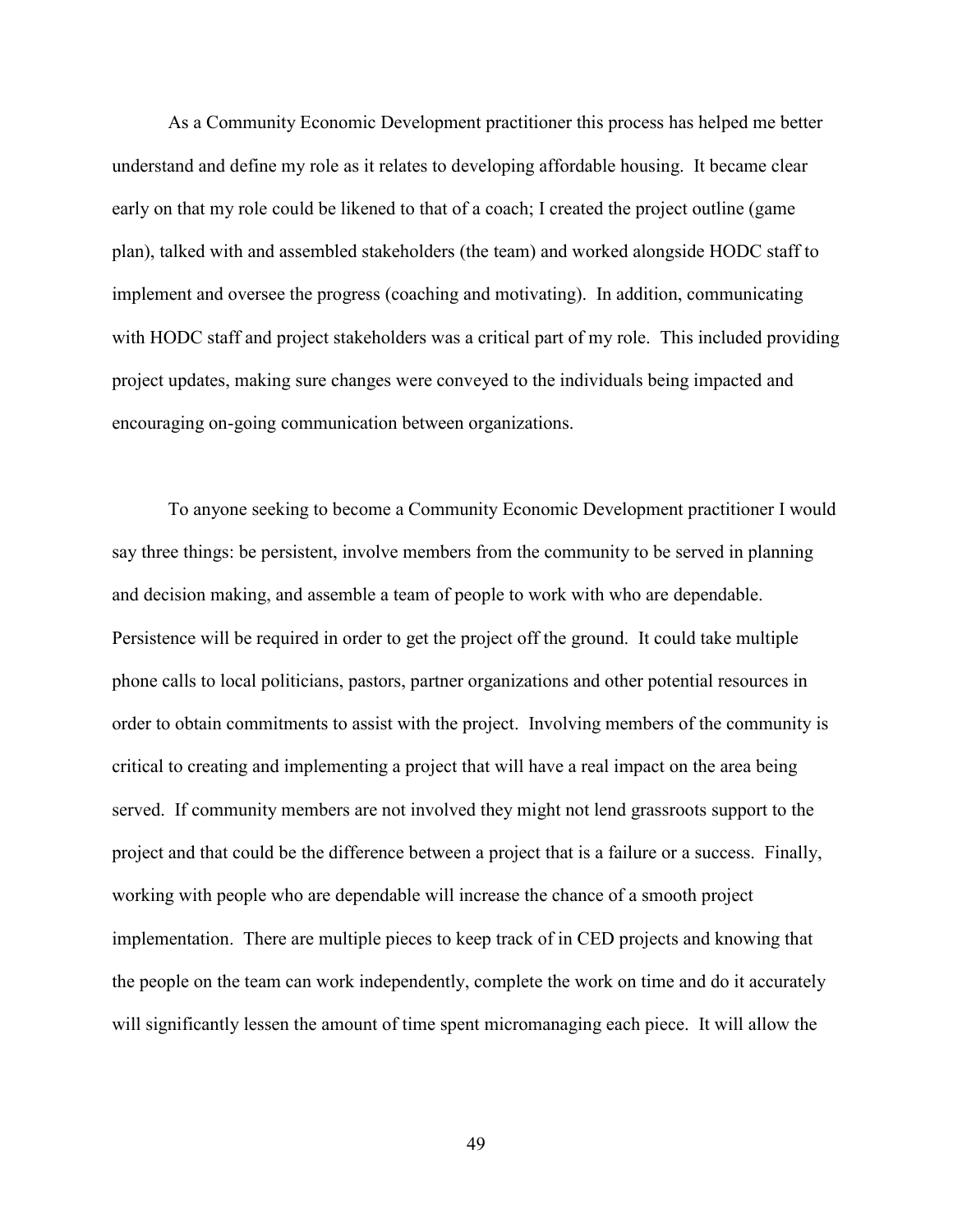CED practitioner to manage at the macro level and move the team toward completion of the final product.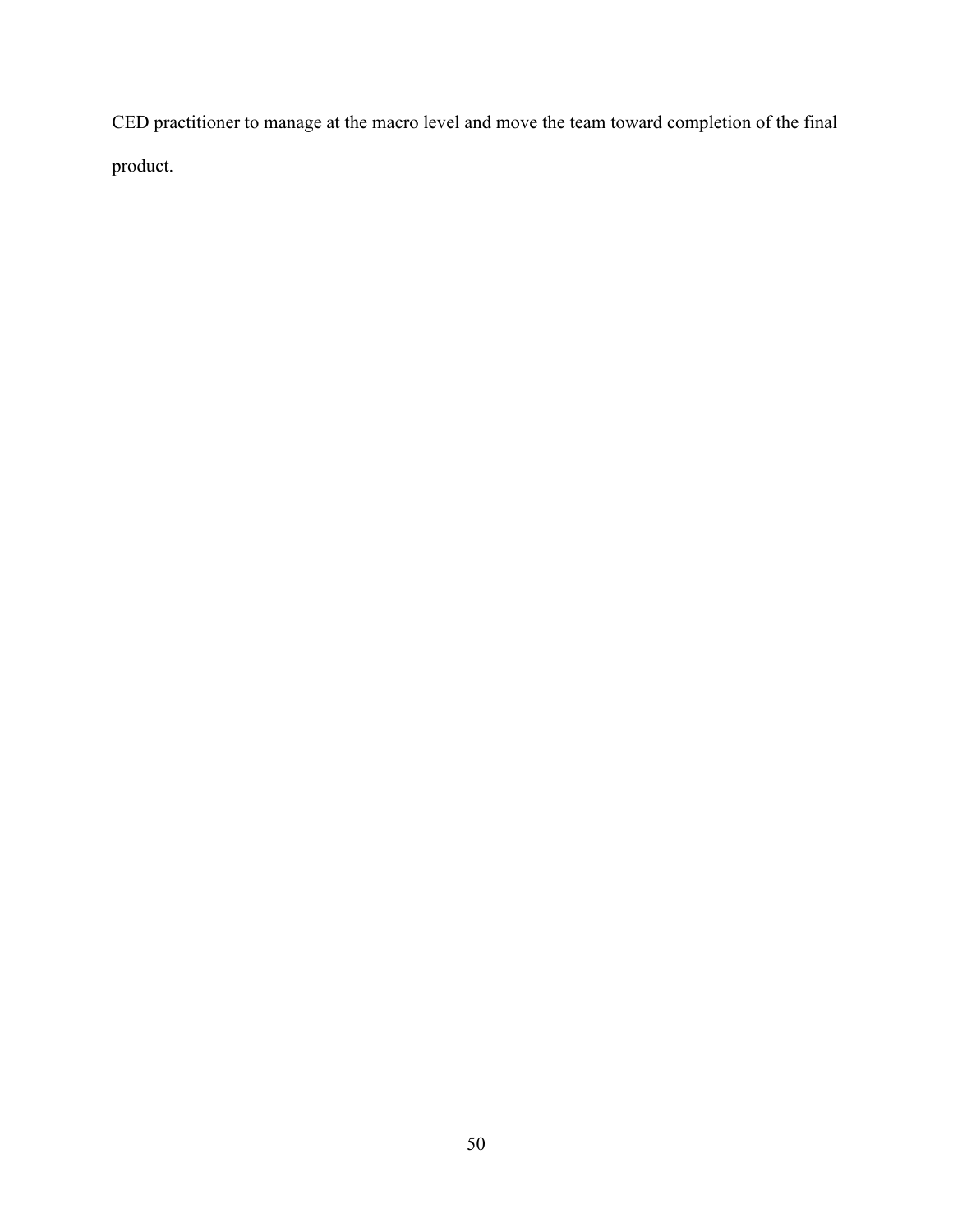## XI. Appendices

## A. References

Corporation for Supportive Housing. *Toolkit for Developing and Operating Supportive Housing.* Retrieved from http://www.csh.org/wpcontent/uploads/2011/12/Tool\_DevelopingOperating-

Toolkik.pdf.

- The Heartland Alliance Mid-West Institute on Poverty. (2009). *Supportive Housing in Illinois: A Wise Investment.* (3-4).
- Illinois Department of Human Services. (2008). *Illinois Division of Mental Health Permanent supportive housing Policy.* Retrieved from http://www.dhs.state.il.us/OneNetLibrary/27894/documents/mental%20health/D MH housingpolicy.pdf.
- Illinois Housing Task Force. (2008). *Illinois Housing Task Force Supportive Housing Working Group Final Report.* Retrieved from http://www2.illinois.gov/nursinghomesafety/Documents/Final%20Report%20- %20IL%20Housing%20Task%20Force%20Supportive%20Housing%20Working %20Group.pdf.
- Koenig, R. (2010). Improving Tenants' Lives through Affordable Rental Housing: Quality-of- Life Impacts of Five Capitals by Developer and Location. Retrieved from http://academicarchive.snhu.edu.
- Koenig, R. (2012). Supportive *Housing for Persons with Disabilites: An Alternative Model. Enterprise Community Partners, Inc.* Chicago, IL: Enterprise Community Partners, Inc.
- Ligas v. Hamos (2005). Ligas et al v. Hamos et al 05-CV-4331. Retrieved January 12, 2013 from http://www.dhs.state.il.us/page.aspx?item=40989.
- The Mayor's Task Force on Homelessness. (2012). *Heading Home: Working to End Homelessness, A Five-Year Plan for the City of Evanston.* Evanston, IL: City of Evanston.
- National Alliance on Mental Illness. http://www.nami.org/Content/ContentGroups/Helpline1/Social\_Security\_and\_Dis ability\_Benefits.htm. Retrieved February 14, 2013.

www.realtytrac.com. Retrieved February 8, 2013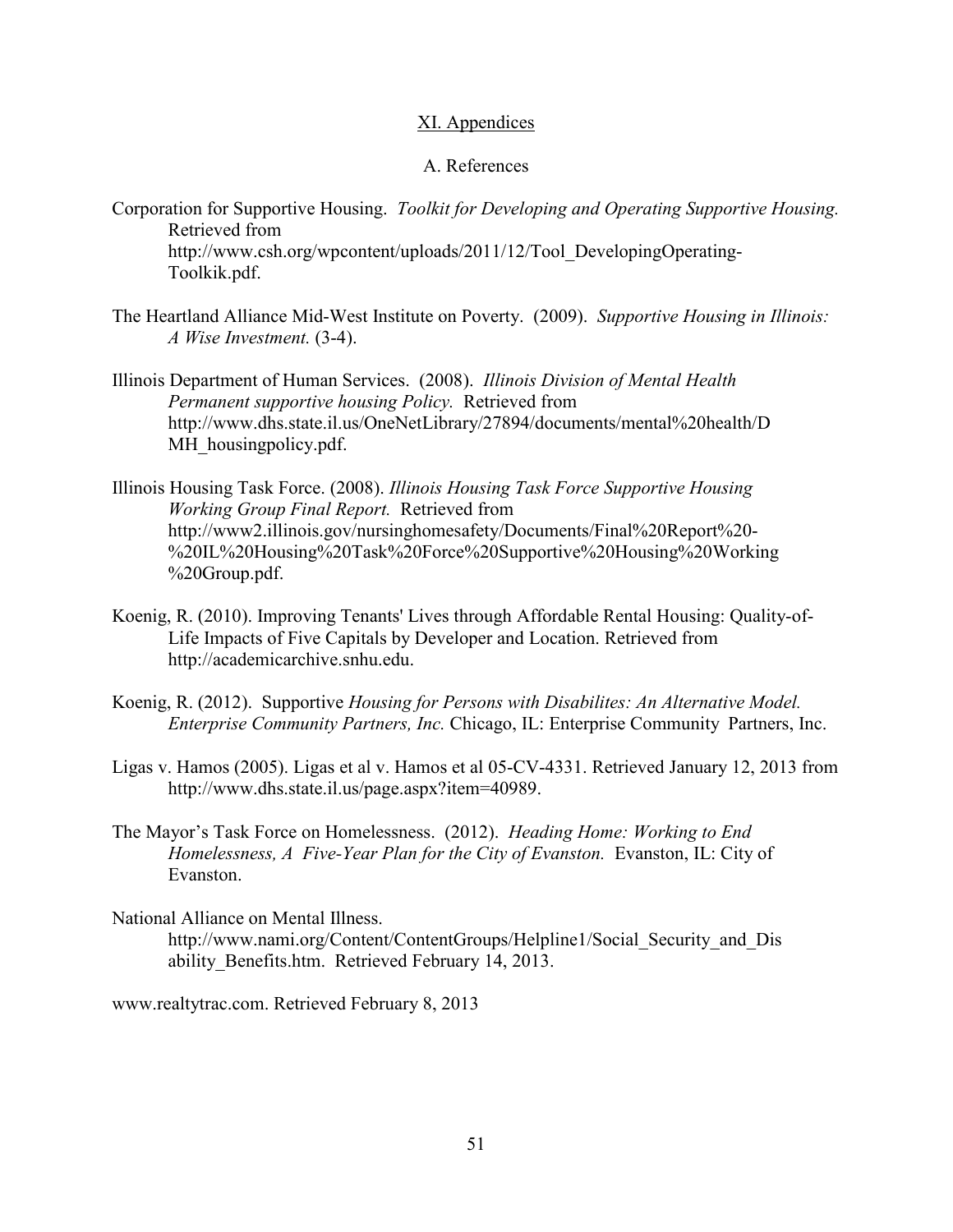- Supportive Housing Providers Association. *Moving Individuals with Mental Illness out of the Institutional Setting of Nursing Homes (including IMD's) and into the Community based Option of Supportive Housing: A Plan to Rebalance and Change the Illinois System for Serving Individuals with Mental Illness.* Retrieved March 15, 2013 from http://www2.illinois.gov/nursinghomesafety/Documents/SHPA%20PlanDetail.pdf.
- U.S. Census Bureau. http://quickfacts.census.gov/qfd/states/17/1770122.html. Retrieved February, 10, 2013.
- U.S. Department of Housing and Urban Development. http://www.huduser.org/portal/datasets/fmr/fmrs/FY2013\_code/2013summary.odn?input name=METRO16980M16980\*Chicago-Joliet- Naperville%2C+IL+HUD+Metro+FMR+Area&selection\_type=hmfa&year=2013 &data=2013&area\_id=&fmrtype=Final&ne\_flag=%24ne\_flag&path=C%3A%5C huduser%5Cwwwdata%5Cdatabase&incpath=C%3A%5CHUDUSER%5Cwww Main%5Cdatasets%5Cfmr%5Cfmrs%5CFY2013\_Code. Retrieved February 11, 2013.
- U.S. Social Security Administration. http://www.ssa.gov/OACT/COLA/SSI.html. Retrieved February 12, 2013.

Village of Skokie. (2010). *Consolidated Plan for Community Development Block Grant*. (14, 57-59). Retrieved from http://www.egovlink.com/public\_documents300/skokie/published\_documents/Co mmunity%20Development/CDBG%20www%20101%20Consolidated%20All.pdf.

Williams v. Quinn (2005). Williams v. Quinn 1:05-cv-4673. Retrieved 01/12/2013 from http://www.dhs.state.il.us/page.aspx?item=56446.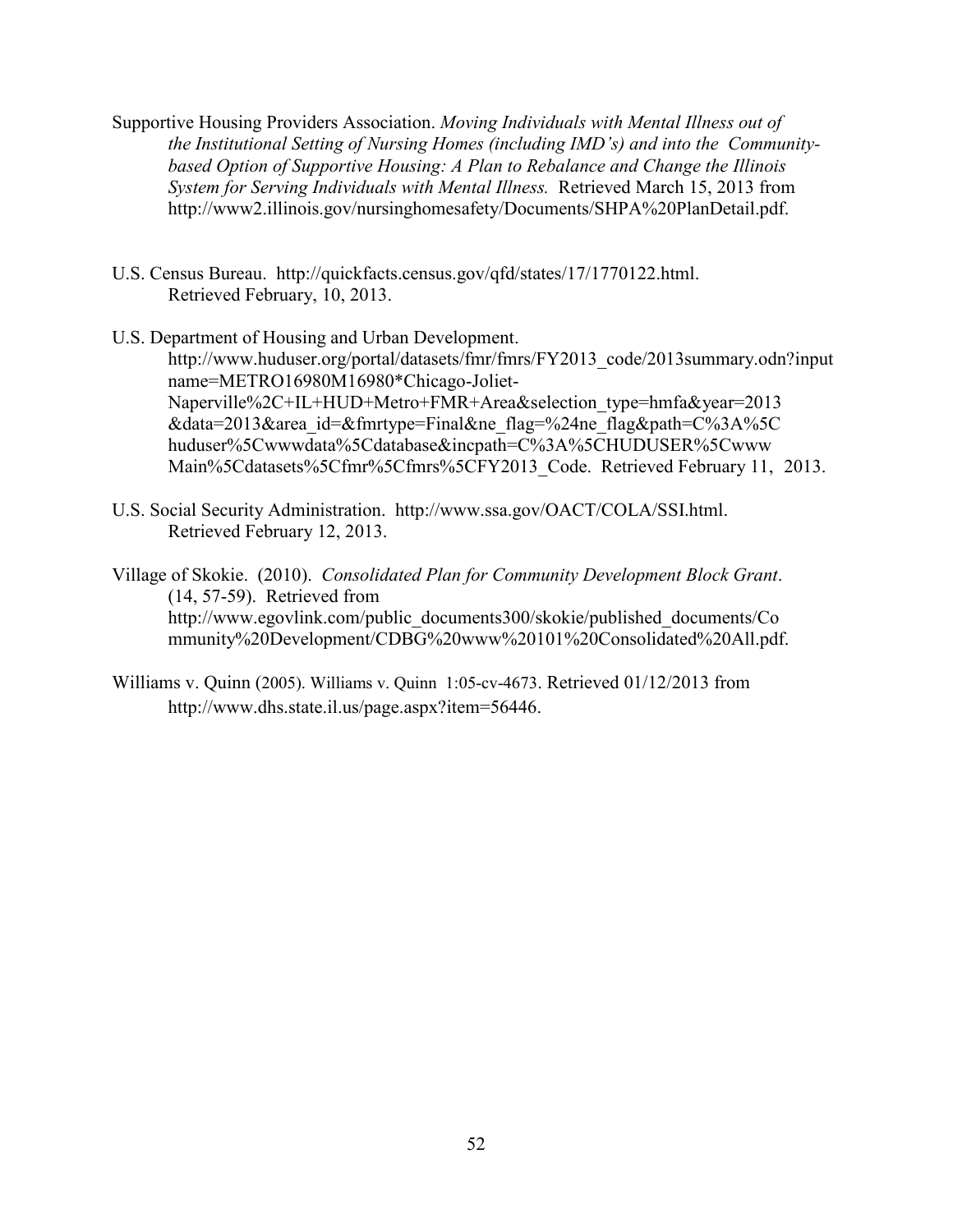#### B. Project Staff

 Six of HODC's current staff will be involved with the operation of this affordable, permanent supportive housing project. The staffing plan and responsibilities are as follows:

 -Executive Director: Applies for funding in order to pursue affordable housing projects; creates partnerships with other organizations in need of affordable housing for the populations they serve such as adults with mental illness, women who are victims of domestic violence and the homeless; and serves as the direct supervisor for HODC's Associate Director and Housing Developer.

 - Associate Director: Works with HODC's Housing Developer to select properties to be acquired for rehab; manages all office staff directly involved with this project; works with Executive Director to identify social service agencies to provide services to tenants; and submits annual required reporting documentation to funding sources.

 - Housing Developer: Works with Village Staff and HODC's realtor to identify and acquire all sites; oversees all facets of rehab for this development project; and is responsible for submitting draw requests, change orders and construction updates to/from the funding source.

 - Finance Manager: Manages bank accounts for the project; cuts checks for all costs associated with rehab or construction; and maintains accurate record of expenditures.

 -Property Manager: Leases up and performs all annual income certifications for tenants; responsible for managing maintenance staff; and ensures successful inspections of the property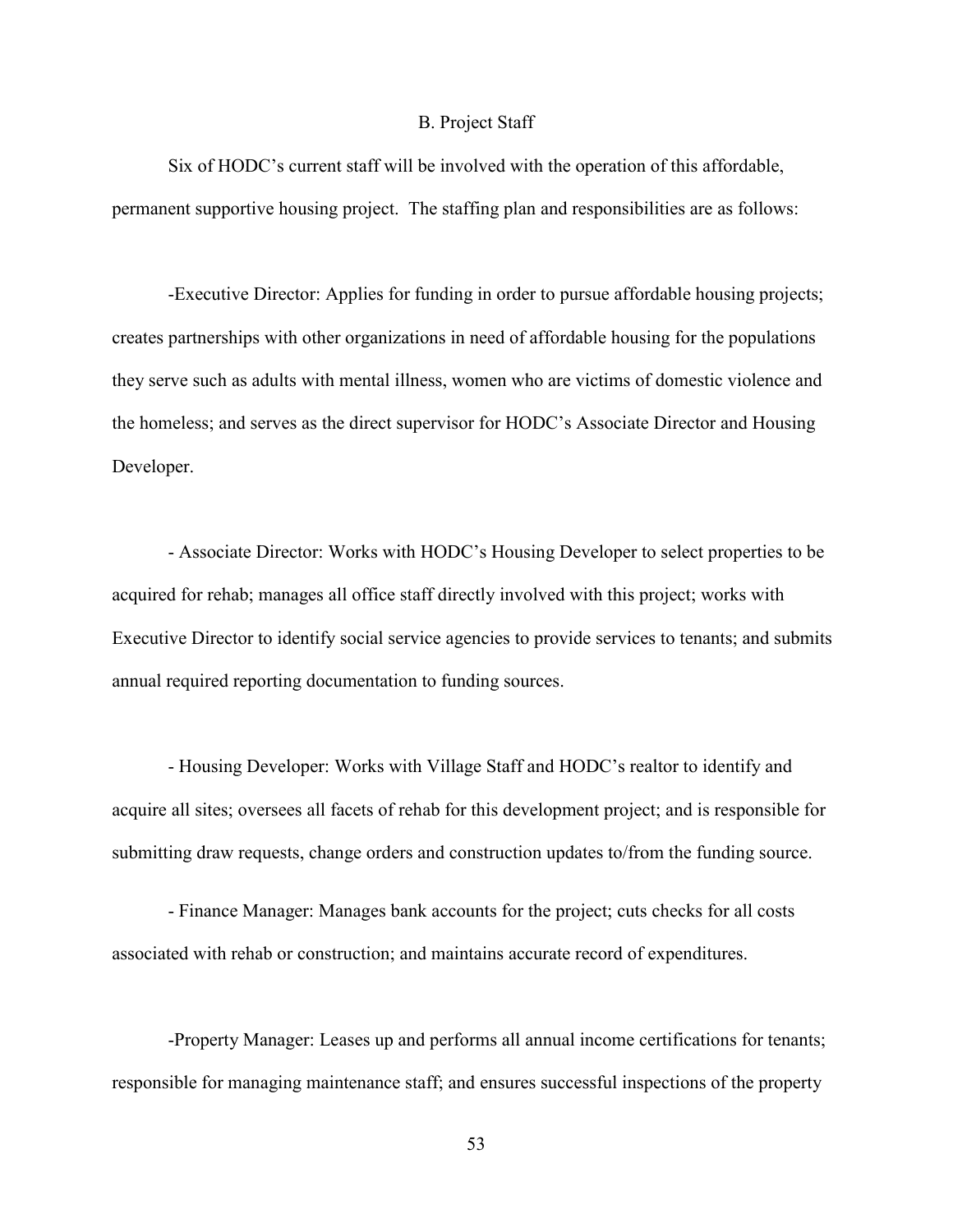- Maintenance Supervisor: Schedules daily work for maintenance crew; responsible for assessing building needs and addressing issues as they arise; when emergencies occur, must adjust previously established work schedule; and communicates daily with the Property Manager regarding the state of the property.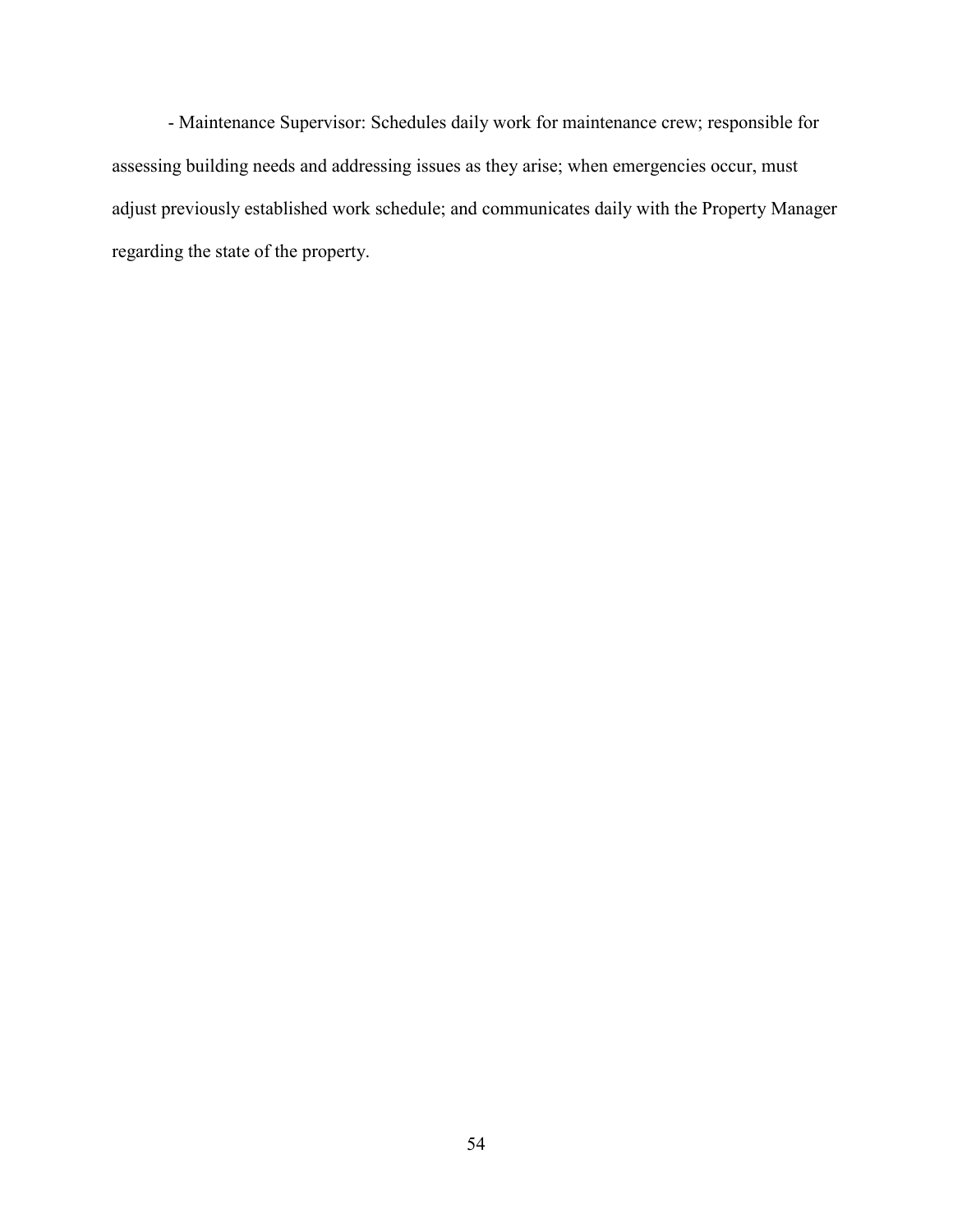# C. Roles and Responsibilities Chart

| <b>Name</b>                            | <b>Roles/Responsibilities</b>                                             |
|----------------------------------------|---------------------------------------------------------------------------|
| Illinois Housing Development Authority | Provides 100% funding; ensures compliance throughout the life of the      |
|                                        | project                                                                   |
| Housing Authority of Cook County       | Provides 24 project-based housing vouchers; ensures quality of housing    |
|                                        | throughout the life of the project                                        |
| <b>HODC</b> Executive Director         | Monitors the overall progress of the project; directly supervises the     |
|                                        | Associate Director and Housing Developer; gives final approval for all    |
|                                        | decisions related to the project                                          |
| <b>HODC</b> Associate Director         | Monitors day-to-day progress of the project; is aware of staff work-      |
|                                        | load; tracks compliance deadlines; communicates daily with Executive      |
|                                        | Director                                                                  |
| <b>HODC Housing Developer</b>          | Identifies and acquires properties; oversees all facets of rehab; submits |
|                                        | draws and change orders to IHDA; communicates daily with Executive        |
|                                        | Director                                                                  |
| <b>HODC Finance Manager</b>            | Receives and pays invoices; manages all project bank accounts;            |
|                                        | maintains accurate record of project expenditures; communicates daily     |
|                                        | with Associate Director and as needed with Executive Director             |
| <b>HODC Property Manager</b>           | Leases up units; performs all annual income certifications for tenants;   |
|                                        | manages maintenance staff; communicates daily with Associate              |
|                                        | Director                                                                  |
| <b>HODC</b> Maintenance Supervisor     | Schedules daily work for maintenance crew; assesses building needs as     |
|                                        | they arise; communicates daily with Property Manager                      |
| Real Estate Agent                      | Identifies appropriate properties for this project; negotiates non-       |
|                                        | traditional contract terms with seller                                    |
| <b>Real Estate Attorney</b>            | Reviews all documents related to acquisition; present at all closings     |
| Case Managers                          | Provide necessary social services to tenants; communicate issues as       |
|                                        | they arise to the Property Manager                                        |
| <b>General Contractor</b>              | Schedules rehab work; oversees day-to-day rehab operations;               |
|                                        | communicates daily with Housing Developer                                 |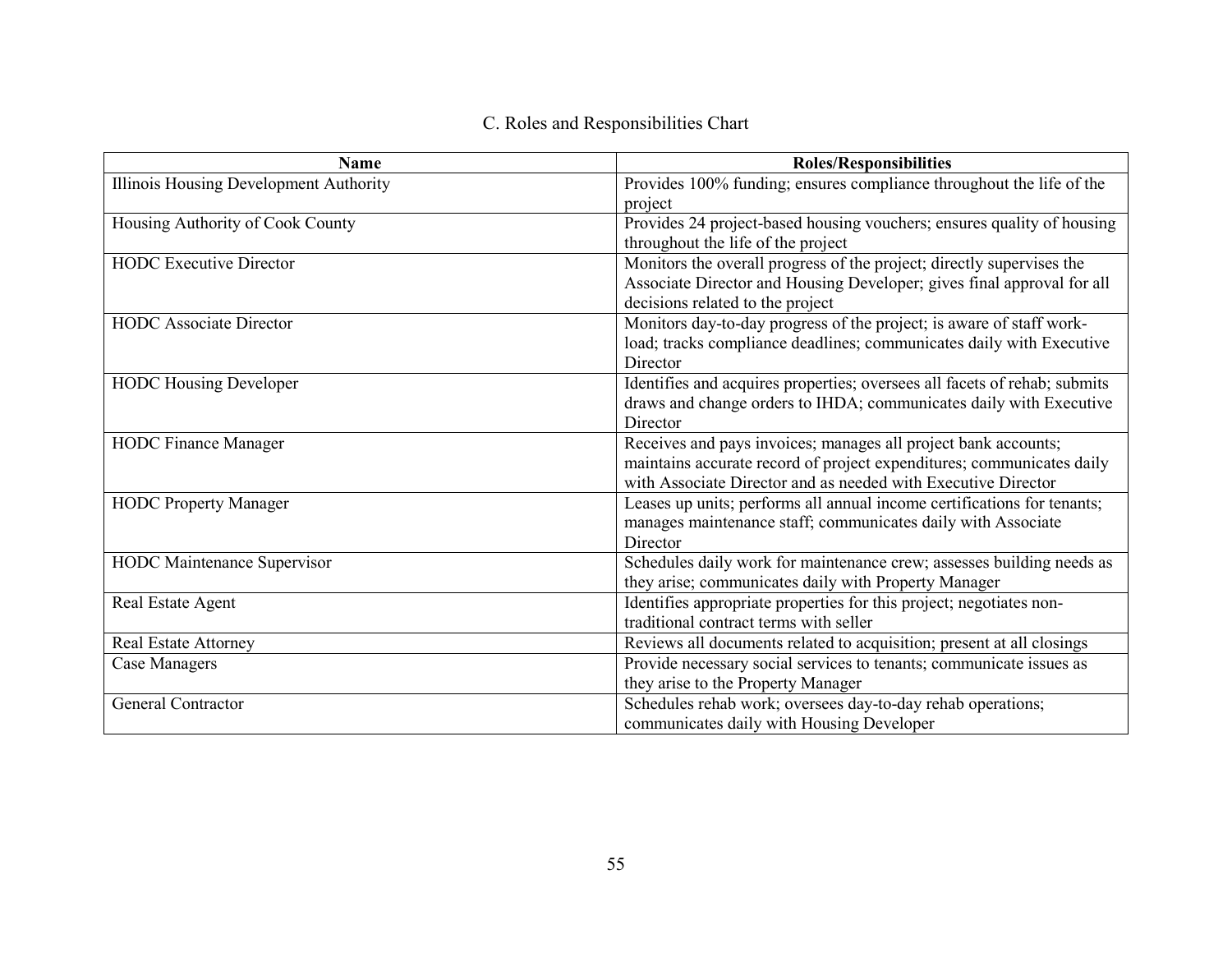# D. Organizational Chart

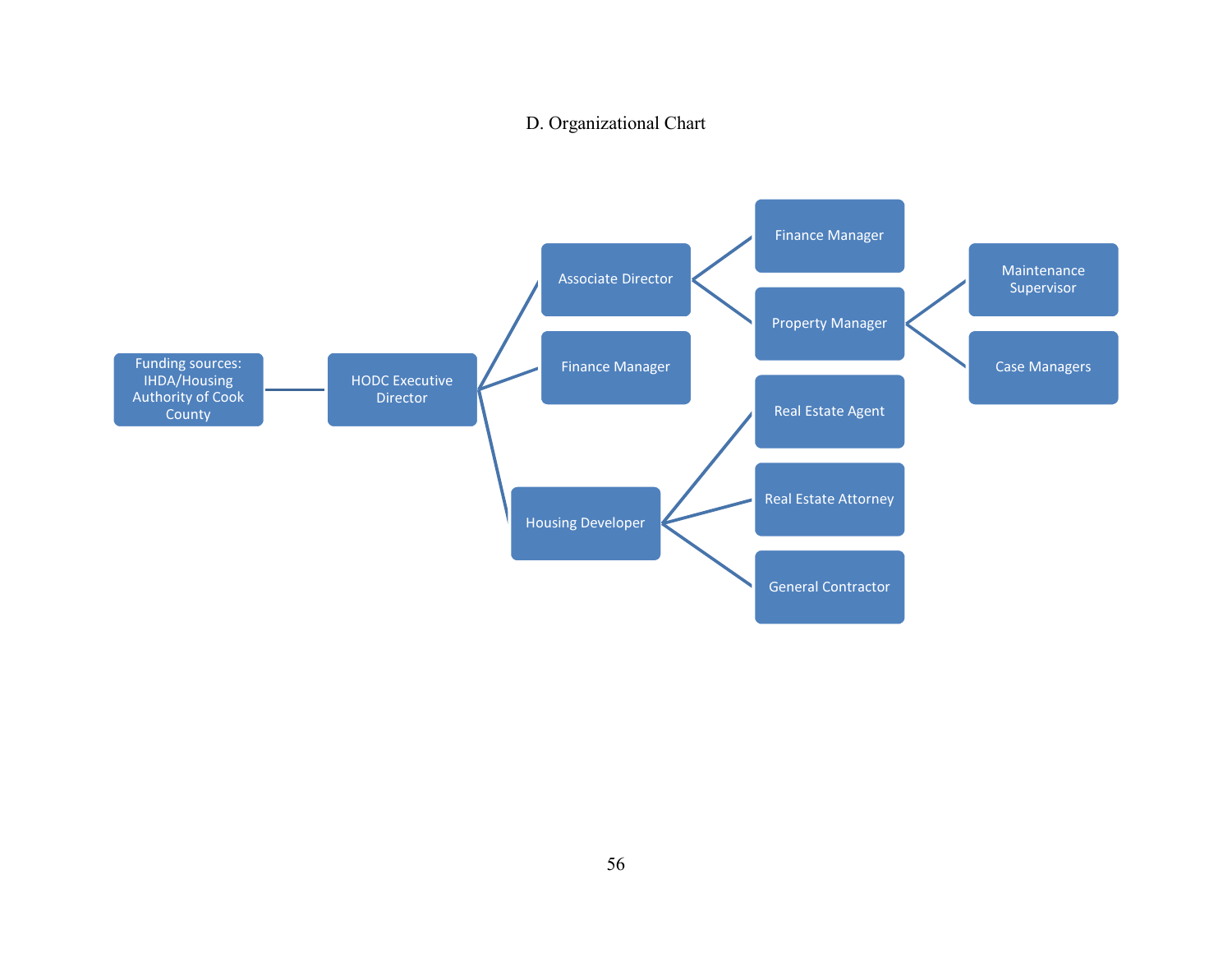# E. Communication Plan Chart

| <b>Audience: Project Team</b>       |              |                  |                             |                            |
|-------------------------------------|--------------|------------------|-----------------------------|----------------------------|
| <b>Participants</b>                 | Location     | Communication    | <b>Communication Method</b> | <b>Items Required</b>      |
|                                     |              | Frequency        |                             |                            |
| HODC Project Staff,                 | HODC office  | Quarterly        | In-person, by conference    | Meeting space, light       |
| General Contractor, Social          |              |                  | call if necessary           | breakfast, agenda, project |
| Service Partners, IHDA              |              |                  |                             | update handouts            |
| Representatives, HACC               |              |                  |                             |                            |
| Representatives                     |              |                  |                             |                            |
| Audience: Rehab Team <sup>2</sup>   |              |                  |                             |                            |
| Participants                        | Location     | Communication    | <b>Communication Method</b> | <b>Items Required</b>      |
|                                     |              | Frequency        |                             |                            |
| <b>HODC</b> Housing                 | Project site | Weekly           | In-person                   | Meeting space, tables and  |
| Developer, General                  |              |                  |                             | chairs, heat or A/C        |
| Contractor, Architect               |              |                  |                             | depending on time of year, |
|                                     |              |                  |                             | architectural plans        |
| Audience: Stakeholders <sup>3</sup> |              |                  |                             |                            |
| <b>Participants</b>                 | Location     | Communication    | <b>Communication Method</b> | <b>Items Required</b>      |
|                                     |              | <b>Frequency</b> |                             |                            |
| IHDA, HACC, General                 | N/A          | Twice a month    | E-mail blast                | Computer, e-mail address   |
| Contractor, Village of              |              |                  |                             | list, internet access      |
| Skokie, Social Service              |              |                  |                             |                            |
| Partners                            |              |                  |                             |                            |

1. In order to keep the entire team engaged with the process, and one another, it is important to hear what each team member is working on. Everyone working on this project is working on other projects as well, so requiring a commitment to attend a frequent physical meeting commitment would be inconvenient. Also, there are long stretches of time where the only activity for this project will be acquisition and rehab which does not require the input of all team members. Therefore, quarterly meetings will require a minimal time commitment while encouraging engagement from all.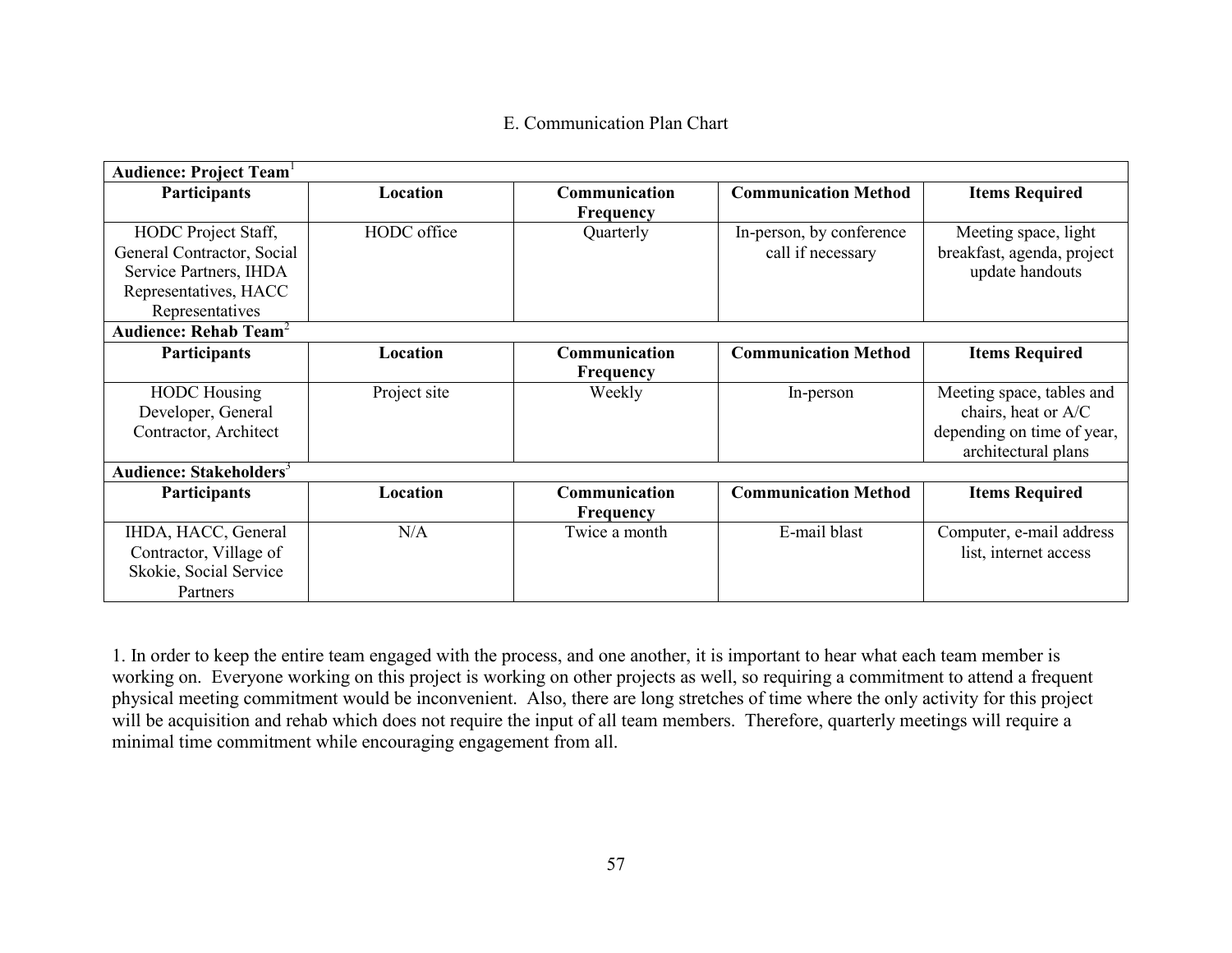2. Once rehab of the units begins there will be many items to discuss as each property will be in a different stage of rehab simultaneously. Meeting at the job site means the people working on the rehab do not have to be pulled away from the job for a long period of time and it allows the HODC staff to see the progress of the rehab in person. This also allows for the contractors to point out any design changes that need to be made; visualizing those kinds of changes is always easier on-site and much more difficult when being explained over the phone.

3. The people receiving this email will be those in charge of multiple projects for their organizations and therefore will have a limited amount of time to devote to reading about project details. The idea is to send out an e-mail blast every two weeks which succinctly provides a quick update on the progress of the project. This way all stakeholders are kept up to date but are not bogged down with unnecessary details.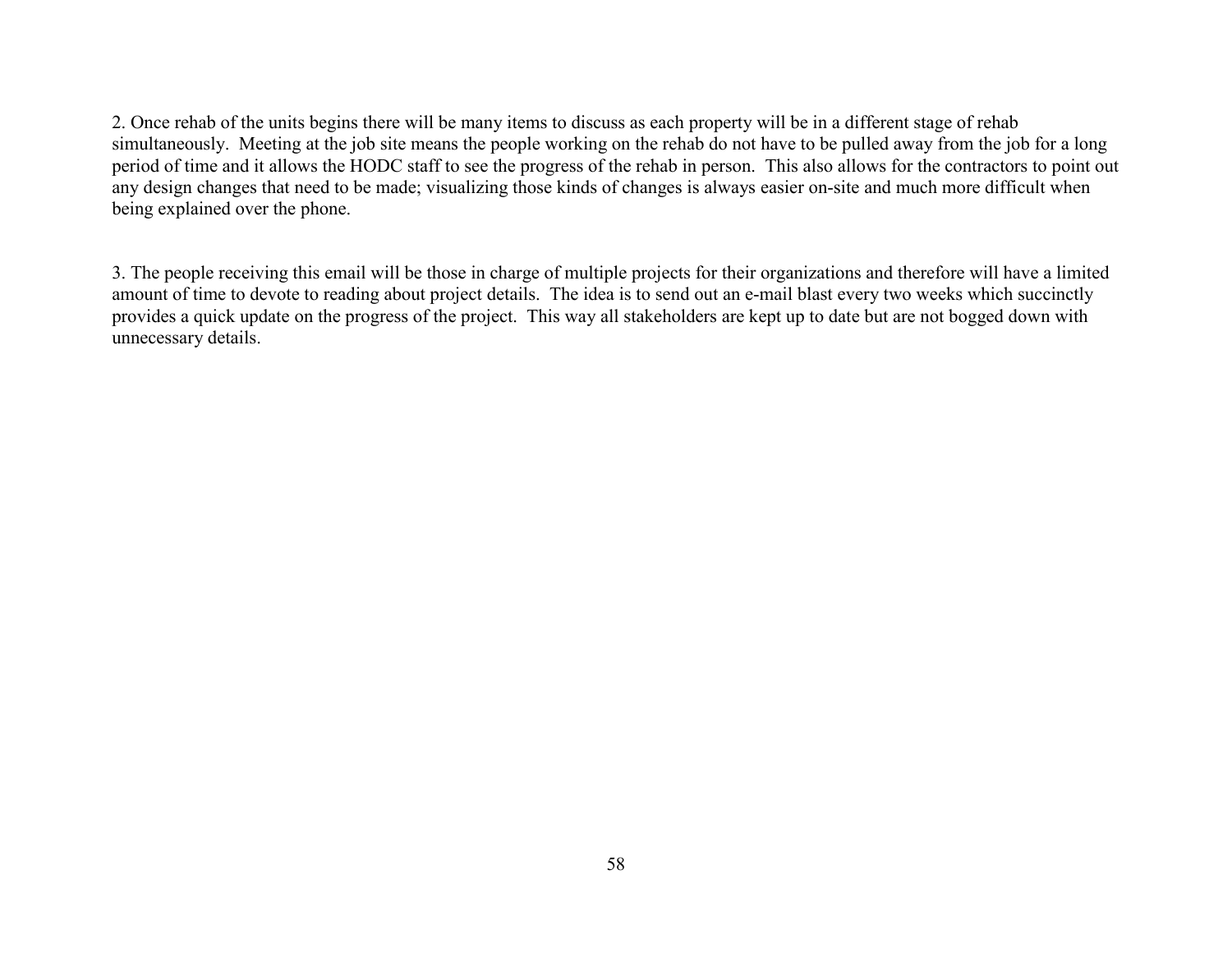# F. Budgets

| <b>PROJECT</b>               |                                 |          |                 |
|------------------------------|---------------------------------|----------|-----------------|
| <b>DEVELOPMENT</b>           |                                 |          |                 |
| <b>BUDGET</b>                |                                 |          |                 |
|                              |                                 |          |                 |
|                              |                                 |          |                 |
| <b>Acquisition Costs</b>     |                                 |          |                 |
|                              | Acquisition                     |          | \$3,000,000     |
|                              | Other acquisition               |          | \$0             |
| <b>Hard Costs</b>            |                                 |          |                 |
|                              | Site Work                       |          | \$0             |
|                              | Construction                    |          | \$1,440,000     |
|                              | <b>Construction Contingency</b> | 10.00%   | \$144,000       |
|                              | Bond                            | 5.50%    | \$79,200        |
| <b>Interim Costs</b>         |                                 |          |                 |
|                              | Const. Period Insurance         |          | \$12,000        |
|                              | Const. Interest                 | $0.00\%$ | \$0             |
|                              | <b>Const. Period Taxes</b>      |          | \$24,000        |
|                              | Const. Loan Origination         |          | \$0             |
|                              | Other Interim Costs:            |          | \$720           |
| <b>Professional Services</b> |                                 |          |                 |
|                              | <b>Construction Management</b>  |          | \$0             |
|                              | Architect - Design              | 6.67%    | \$96,048        |
|                              | Architect - Supervision         | $0.00\%$ | \$0             |
|                              | Engineering                     | $0.00\%$ | \$0             |
|                              | Accounting                      |          | \$5,000         |
|                              | Appraisal                       |          | $\sqrt{$5,000}$ |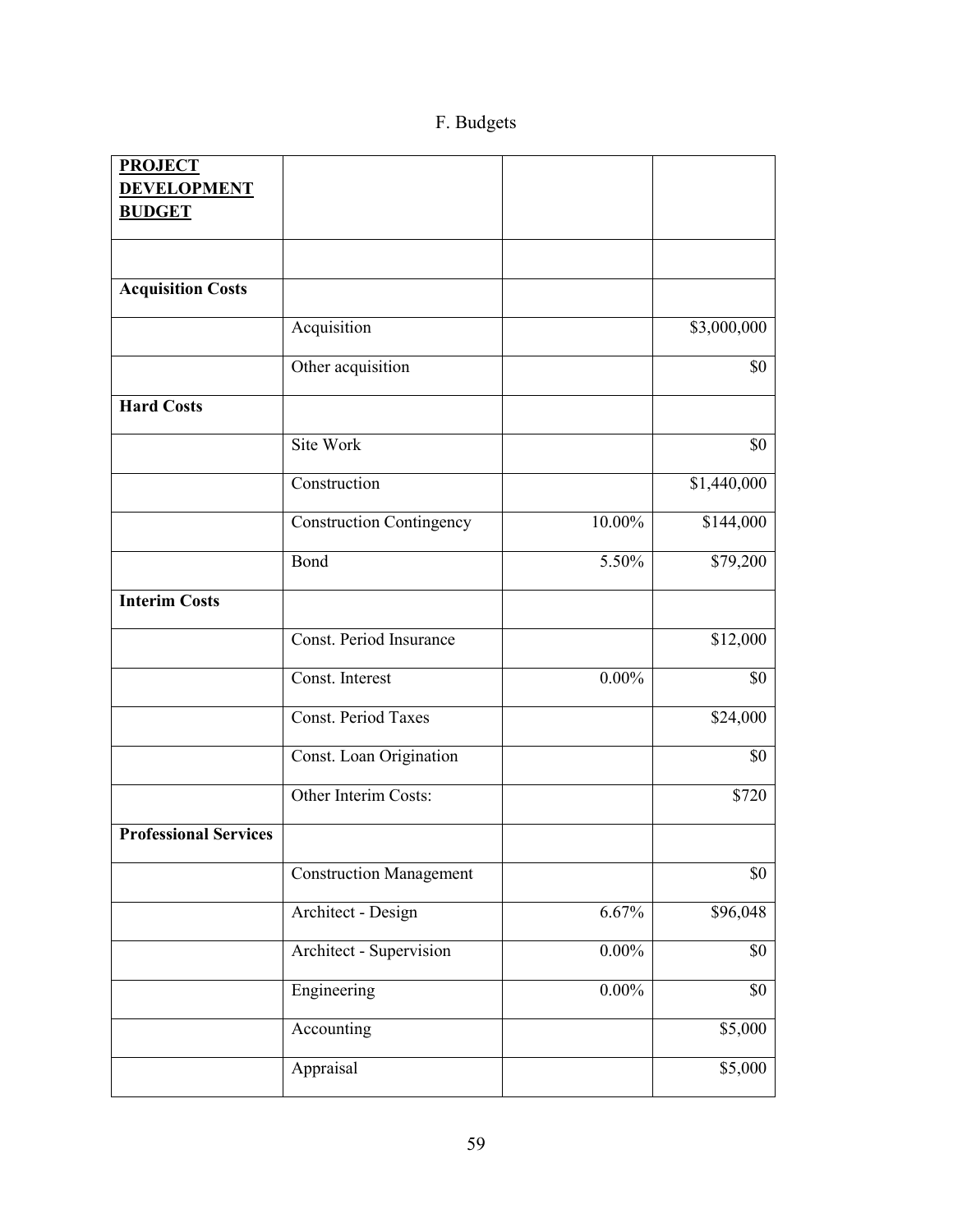|                                       | Market Study                  | \$8,000   |
|---------------------------------------|-------------------------------|-----------|
|                                       | <b>Environmental Report</b>   | \$10,000  |
|                                       | <b>Cost Estimation</b>        | \$0       |
|                                       | Other Professional: traffic   |           |
|                                       | study                         | \$0       |
|                                       | Other Professional: zoning    | \$0       |
| Fees                                  |                               |           |
|                                       | Title and Recording           | \$30,000  |
|                                       | <b>Building Permits</b>       | \$60,000  |
|                                       | Impact, Zoning Fees           | \$0       |
|                                       | Survey                        | \$2,000   |
|                                       | Legal Fees                    | \$70,000  |
|                                       | Lender's Inspection           | \$0       |
|                                       | Relocation                    | \$0       |
|                                       | Lender Legal                  | \$0       |
| <b>Escrows</b> and<br><b>Reserves</b> |                               |           |
|                                       | <b>Real Estate Tax Escrow</b> | \$48,000  |
|                                       | <b>Insurance Escrow</b>       | \$12,000  |
|                                       | <b>Operating Reserve</b>      | \$0       |
|                                       | Marketing and Leasing         | \$0       |
|                                       | Rent-up Reserve               | \$0       |
|                                       | Replacement Reserve           | \$24,000  |
| <b>Financing Costs</b>                |                               |           |
|                                       | Loan App Fees                 | \$1,500   |
|                                       | Perm. Loan Origination        | \$255,232 |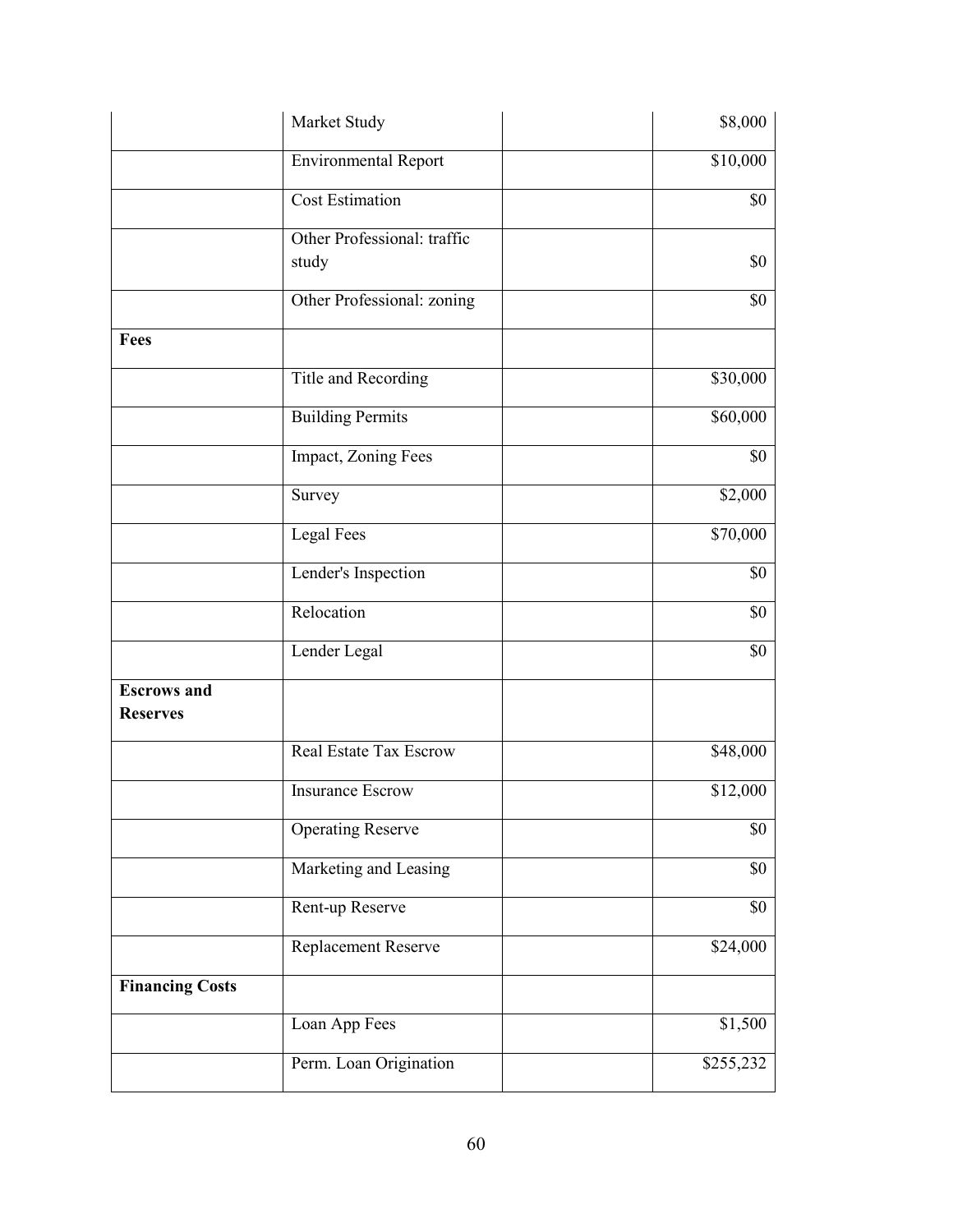|                                     | Tax Credit App Fees                           |                                   | \$0         |
|-------------------------------------|-----------------------------------------------|-----------------------------------|-------------|
|                                     | Tax Credit Reservation Fee                    |                                   | \$0         |
|                                     | Other financing                               |                                   | \$0         |
| <b>Developer's Fees</b>             |                                               |                                   |             |
|                                     | Developer's Fee                               | 4.3%                              | \$227,880   |
|                                     |                                               | <b>TOTAL COSTS:</b>               | \$5,554,580 |
|                                     |                                               |                                   |             |
| <b>PROJECT</b><br><b>FINANCING:</b> |                                               |                                   |             |
|                                     | Financing/Equity Sources                      | Position                          | Amount      |
|                                     | <b>Trust Fund</b>                             | 1st                               | \$1,500,000 |
|                                     | <b>PERMANENT</b><br><b>SUPPORTIVE HOUSING</b> | grant                             | \$4,054,580 |
|                                     |                                               | <b>TOTAL</b><br><b>FINANCING:</b> | \$5,554,580 |

| <b>Annual Operating</b> |                 |    |           |
|-------------------------|-----------------|----|-----------|
| <b>Budget</b>           |                 |    |           |
|                         |                 |    |           |
|                         |                 |    |           |
| <b>Revenues</b>         |                 |    |           |
|                         | Rents           |    | \$252,000 |
|                         |                 |    | \$252,000 |
|                         |                 |    |           |
| Administrative          |                 |    |           |
| <b>Expenses</b>         |                 |    |           |
|                         | Office Expenses |    | \$240     |
|                         | Management Fee  | 6% | \$13,608  |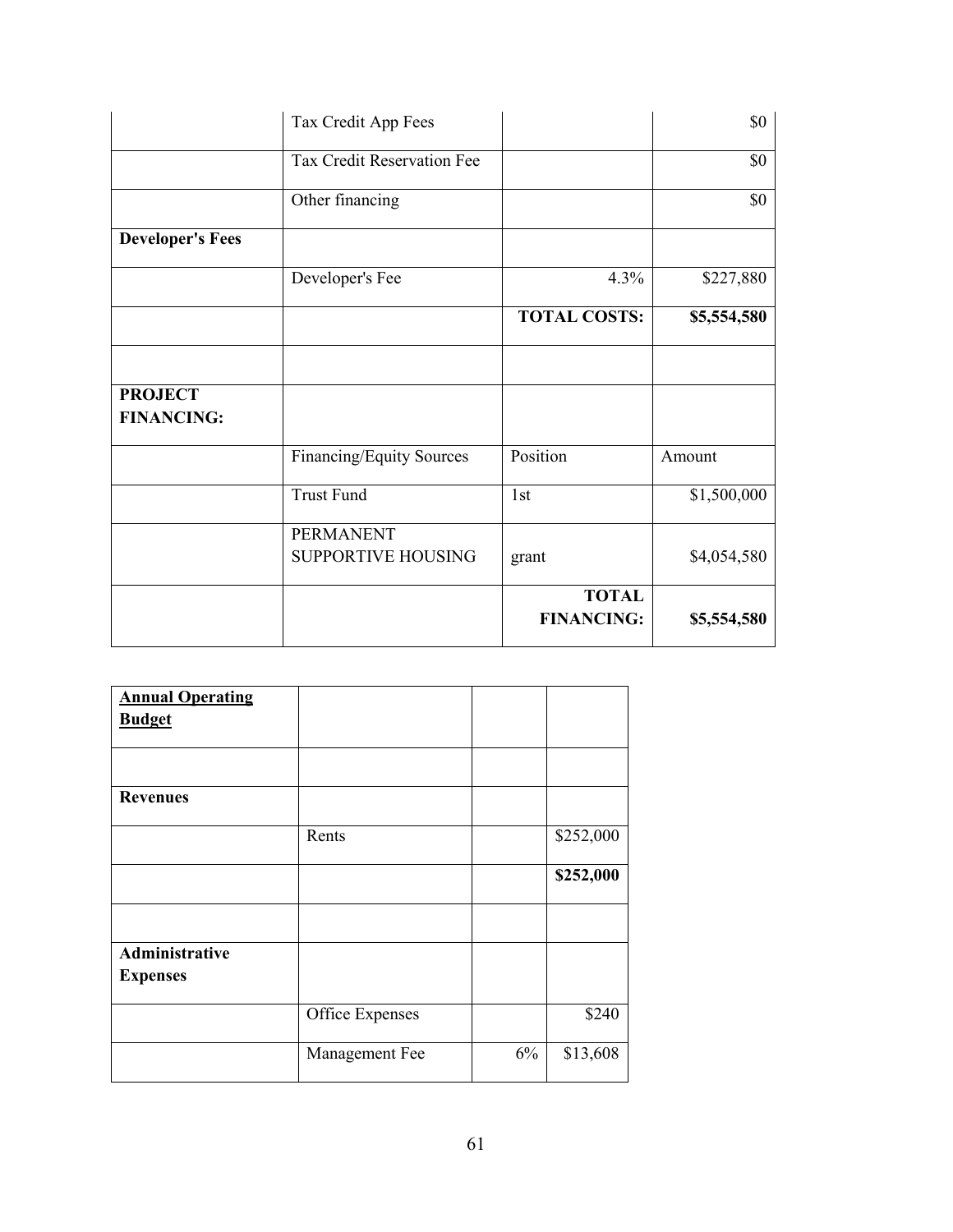|                             | Legal and Accounting  | \$5,000           |
|-----------------------------|-----------------------|-------------------|
|                             | Advertising/Marketing | \$200             |
|                             | Other: Credit cks     | $\overline{$}120$ |
| <b>Total Administrative</b> |                       | \$19,168          |
|                             | Payroll               | \$15,000          |
|                             |                       |                   |
| <b>Operating Expenses</b>   |                       |                   |
|                             | Janitorial Supplies   | \$600             |
|                             | Exterminating         | \$720             |
|                             | <b>Trash Removal</b>  | \$1,440           |
|                             | Other                 | \$0               |
| <b>Total Operating</b>      |                       | \$2,760           |
| <b>Maintenance Expenses</b> |                       |                   |
|                             |                       |                   |
|                             | Security              | \$7,200           |
|                             | Supplies              | \$360             |
|                             | Grounds               | \$800             |
|                             | Carpeting             | \$0               |
|                             | Elevator              | \$0               |
|                             | Heating and AC        | $\sqrt{$2,400}$   |
|                             | Plumbing & Electrical | \$2,400           |
|                             | Painting & Decorating | \$2,400           |
|                             | Other                 | \$0               |
| <b>Total Maintenance</b>    |                       | \$15,560          |